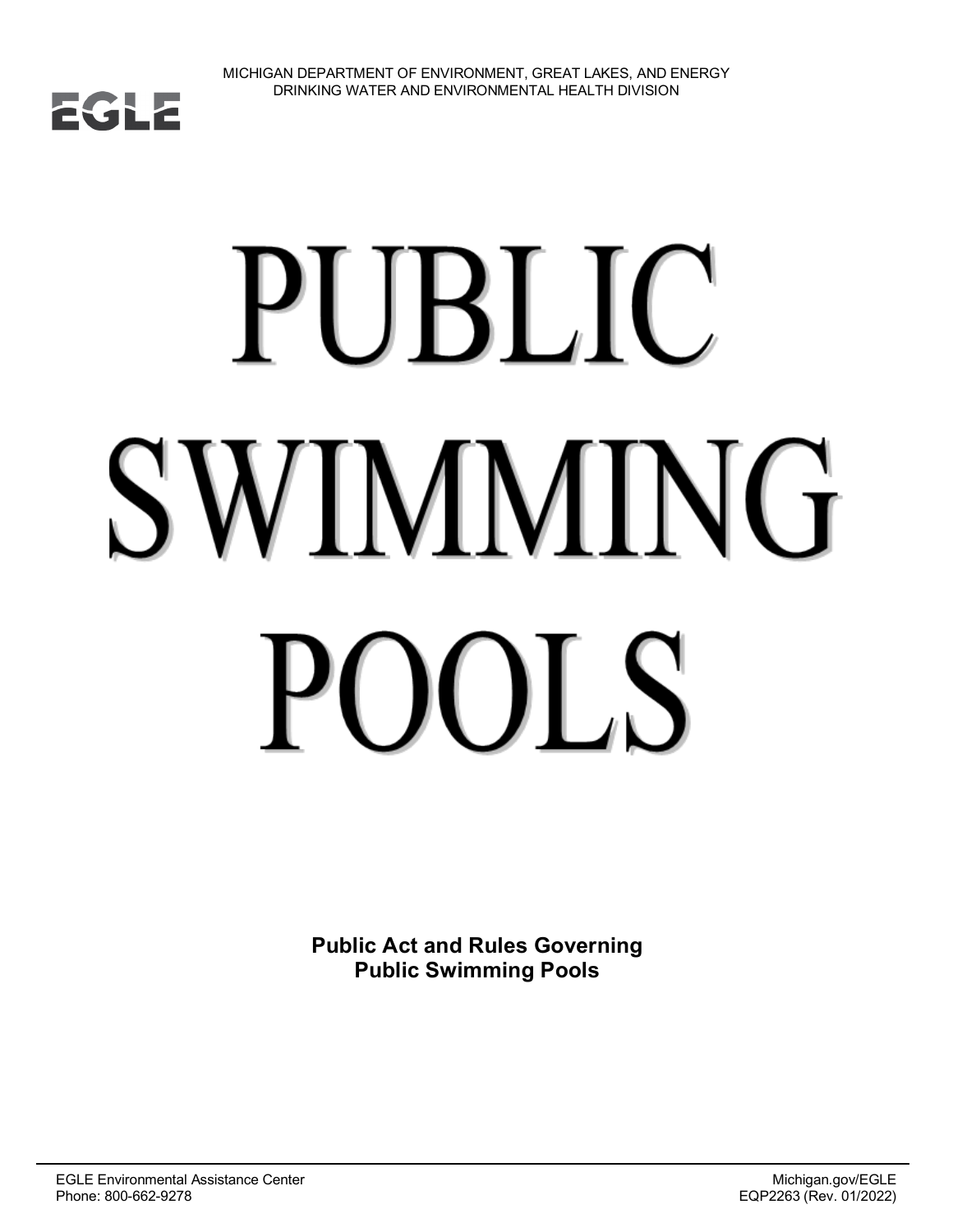# **TABLE OF CONTENTS**

# PUBLIC HEALTH CODE (EXCERPT)

# **Act 368 of 1978**

| 333.12521  |                                                                                                                    |  |
|------------|--------------------------------------------------------------------------------------------------------------------|--|
| 333.12522  |                                                                                                                    |  |
| 333.12523  |                                                                                                                    |  |
| 333.12524  |                                                                                                                    |  |
| 333.12525  | Construction or modification of public swimming pool; review and approval of plans and specifications; fee;        |  |
|            | permit; responsibility of applicant or owner; nuisance or hazard to health or safety; description of swimming pool |  |
|            |                                                                                                                    |  |
| 333.12526  | Examination of plans and specifications; determination; issuance of permit; notice of deficiencies; resubmission   |  |
|            |                                                                                                                    |  |
| 333.12527  |                                                                                                                    |  |
| 333.12527a | Fees.                                                                                                              |  |
| 333.12527b | Public swimming pool fund; creation; remaining balance; expenditures; use; annual report3                          |  |
| 333.12528  | Denial of license; grounds; notice; failure to correct deficiencies or noncomplying items. 3                       |  |
| 333.12529  |                                                                                                                    |  |
| 333.12530  |                                                                                                                    |  |
| 333.12531  |                                                                                                                    |  |
| 333.12531a |                                                                                                                    |  |
| 333.12532  |                                                                                                                    |  |
| 333.12533  |                                                                                                                    |  |
| 333.12534  |                                                                                                                    |  |

# **ADMINISTRATIVE RULES PUBLIC SWIMMING POOLS**

# **PART 1. GENERAL PROVISIONS**

| R 325.2111  |                      |  |
|-------------|----------------------|--|
| R 325.2113  |                      |  |
| R 325.2113a |                      |  |
| R 325.2114  |                      |  |
| R 325.2115  |                      |  |
| R 325.2116  |                      |  |
| R 325.2117  |                      |  |
| R 325.2118  |                      |  |
| R 325.2118a |                      |  |
| R 325.2118b |                      |  |
| R 325.2119  |                      |  |
|             | PART 2. CONSTRUCTION |  |
| R 325.2121  |                      |  |
| R 325.2122  |                      |  |
| R 325.2123  |                      |  |
| R 325.2124  |                      |  |
| R 325.2125  |                      |  |
| R 325.2126  |                      |  |
| R 325.2127  |                      |  |
| R 325.2128  |                      |  |
| R 325.2129  |                      |  |
| R 325.2129a |                      |  |
| R 325.2131  |                      |  |
| R 325.2132  |                      |  |
| R 325.2133  |                      |  |
|             |                      |  |
|             |                      |  |
| R 325.2134  |                      |  |
| R 325.2135  |                      |  |
| R 325.2136  |                      |  |
| R 325.2137  |                      |  |
| R 325.2138  |                      |  |
| R 325.2141  |                      |  |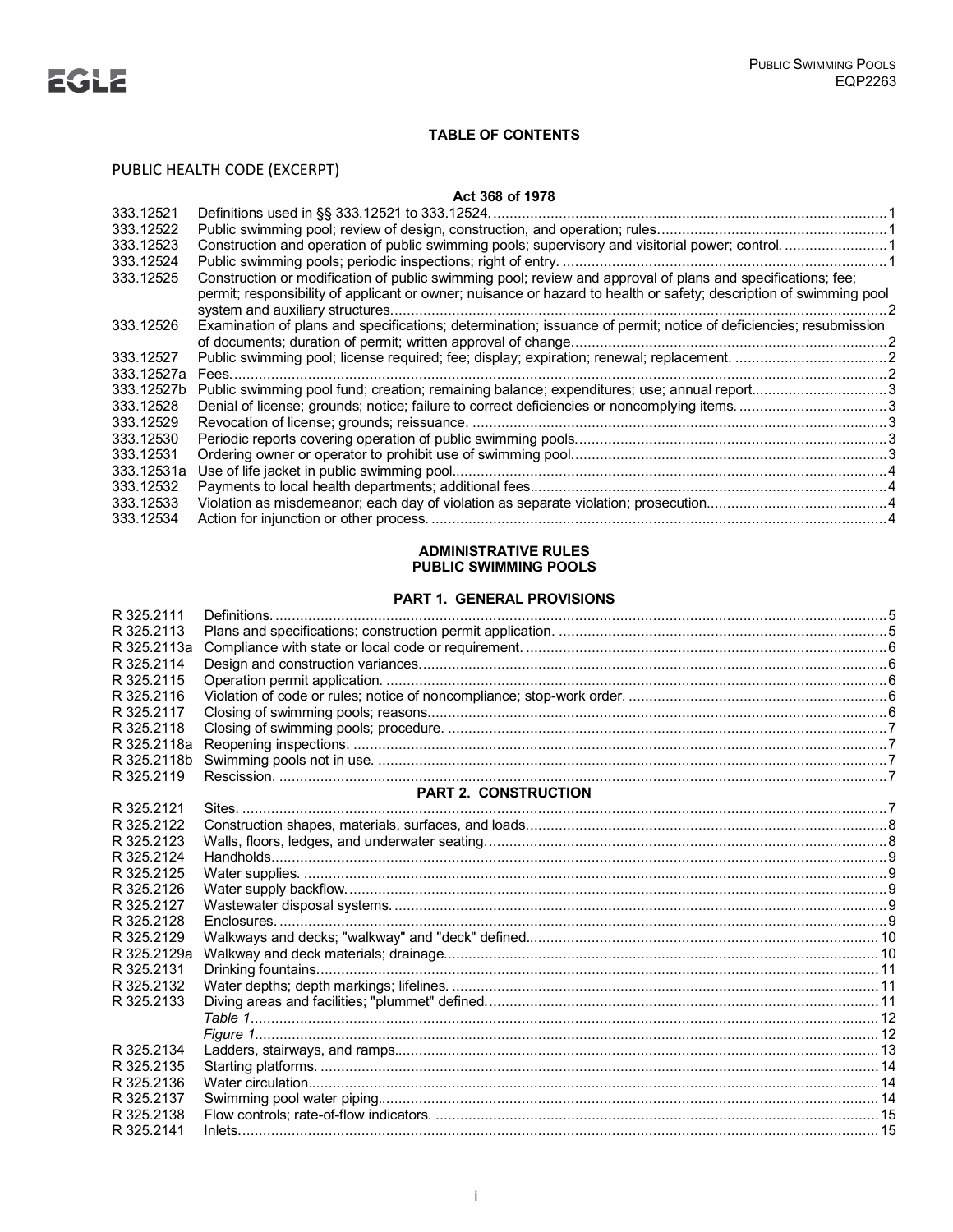| R.325.2142  |                                                                                                               |  |
|-------------|---------------------------------------------------------------------------------------------------------------|--|
| R 325.2143  |                                                                                                               |  |
| R 325.2143a |                                                                                                               |  |
| R 325.2144  |                                                                                                               |  |
| R 325.2145  |                                                                                                               |  |
| R 325.2146  |                                                                                                               |  |
| R 325.2151  |                                                                                                               |  |
| R 325.2152  |                                                                                                               |  |
| R 325.2153  |                                                                                                               |  |
| R 325.2154  |                                                                                                               |  |
| R 325.2155  |                                                                                                               |  |
| R 325.2156  |                                                                                                               |  |
| R 325.2157  |                                                                                                               |  |
| R 325.2158  |                                                                                                               |  |
| R 325.2159  |                                                                                                               |  |
| R 325.2161  |                                                                                                               |  |
| R 325.2163  |                                                                                                               |  |
| R 325.2165  |                                                                                                               |  |
| R 325.2171  |                                                                                                               |  |
| R 325.2172  |                                                                                                               |  |
| R 325.2174  |                                                                                                               |  |
| R 325.2175  |                                                                                                               |  |
|             |                                                                                                               |  |
| R 325.2176  |                                                                                                               |  |
| R 325.2178  |                                                                                                               |  |
| R 325.2179  |                                                                                                               |  |
| R 325.2181  |                                                                                                               |  |
| R 325.2182  |                                                                                                               |  |
| R 325.2183  |                                                                                                               |  |
| R 325.2184  |                                                                                                               |  |
|             | <b>PART 3. OPERATION AND USE</b>                                                                              |  |
| R 325.2191  | Pool doors and gates; use of safety equipment; surface maintenance; storage of chemicals; suits and towels;   |  |
|             |                                                                                                               |  |
| R 325.2192  |                                                                                                               |  |
| R 325.2193  |                                                                                                               |  |
| R 325.2194  |                                                                                                               |  |
|             |                                                                                                               |  |
| R 325.2194a |                                                                                                               |  |
| R 325.2195  |                                                                                                               |  |
| R 325.2196  |                                                                                                               |  |
| R 325.2197  | Presence of person qualified to test water and operate water treatment equipment required; "qualified person" |  |
|             |                                                                                                               |  |
| R 325.2198  |                                                                                                               |  |
| R 325.2199  |                                                                                                               |  |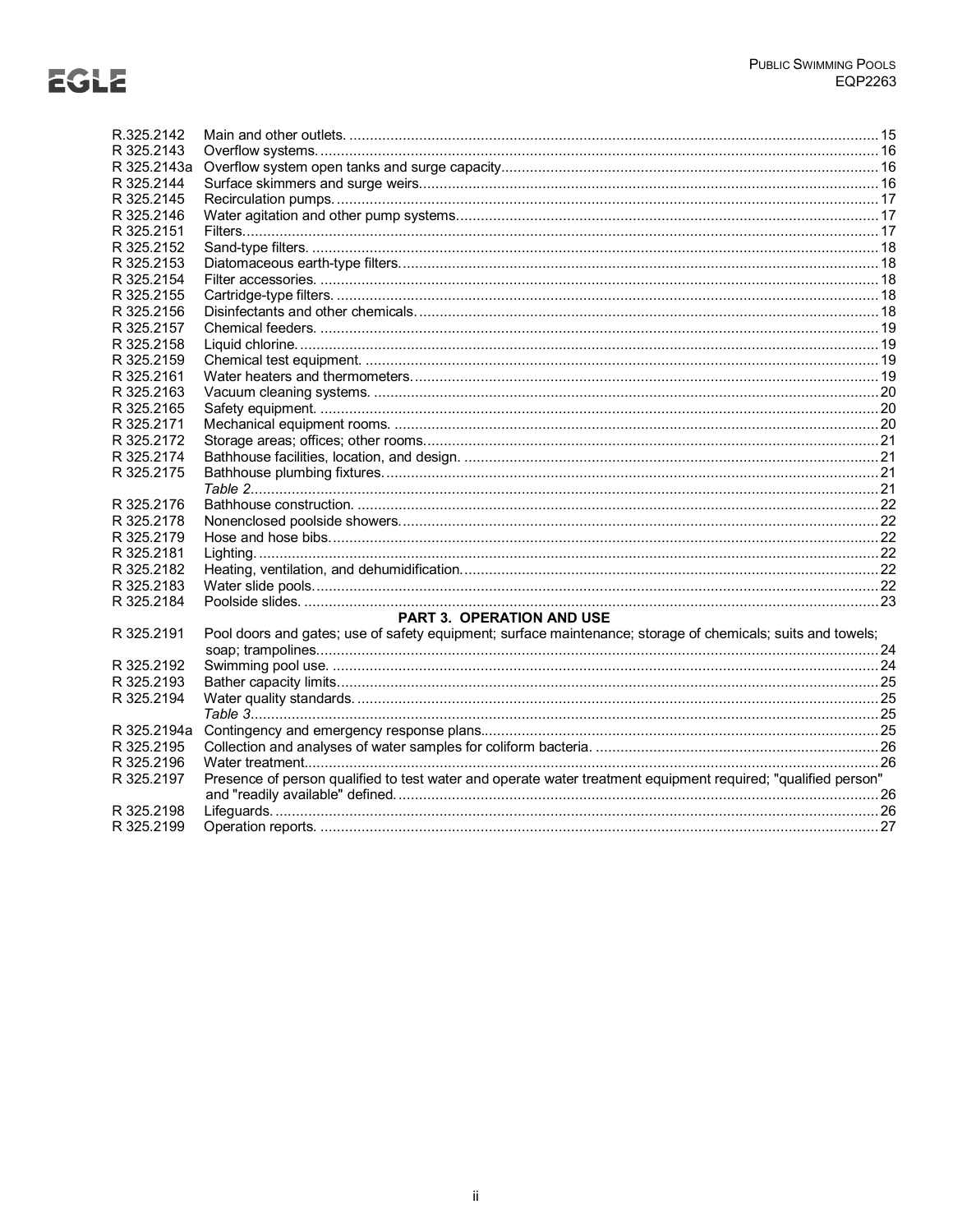### **PUBLIC HEALTH CODE (EXCERPT) Act 368 of 1978**

 AN ACT to protect and promote the public health; to codify, revise, consolidate, classify, and add to the laws relating to public health; to provide for the prevention and control of diseases and disabilities; to provide for the classification, administration, regulation, financing, and maintenance of personal, environmental, and other health services and activities; to create or continue, and prescribe the powers and duties of, departments, boards, commissions, councils, committees, task forces, and other agencies; to prescribe the powers and duties of governmental entities and officials; to regulate occupations, facilities, and agencies affecting the public health; to regulate health maintenance organizations and certain third party administrators and insurers; to provide for the imposition of a regulatory fee; to provide for the levy of taxes against certain health facilities or agencies; to promote the efficient and economical delivery of health care services, to provide for the appropriate utilization of health care facilities and services, and to provide for the closure of hospitals or consolidation of hospitals or services; to provide for the collection and use of data and information; to provide for the transfer of property; to provide certain immunity from liability; to regulate and prohibit the sale and offering for sale of drug paraphernalia under certain circumstances; to provide for the implementation of federal law; to provide for penalties and remedies; to provide for sanctions for violations of this act and local ordinances; to provide for an appropriation and supplements; to repeal certain acts and parts of acts; to repeal certain parts of this act; and to repeal certain parts of this act on specific dates.

 History: 1978, Act 368, Eff. Sept. 30, 1978 ;--Am. 1985, Act 198, Eff. Mar. 31, 1986 ;--Am. 1988, Act 60, Eff. Aug. 1, 1989 ;--Am. 1988, Act 139, Imd. Eff. June 3, 1988 ;--Am. 1993, Act 361, Eff. Sept. 1, 1994 ;--Am. 1994, Act 170, Imd. Eff. June 17, 1994 ;--Am. 1998, Act 332, Imd. Eff. Aug. 10, 1998 ;--Am. 2002, Act 303, Imd. Eff. May 10, 2002 ;--Am. 2003, Act 234, Imd. Eff. Dec. 29, 2003;--Am. 2004, Act 408, Imd. Eff. Nov. 29, 2004.

*The People of the State of Michigan enact:*

# **ARTICLE 12. ENVIRONMENTAL HEALTH PART 125. SWIMMING POOLS (EXCERPTS)**

# **333.12521 Definitions used in §§ 333.12521 to 333.12524.**

Sec. 12521. As used in sections 12521 to 12534:

(a) "Department" means the department of environmental quality.

(b) "Local health department" means that term as defined under section 1105.

(c) "Person" means a person as defined in section 1106 or a governmental entity.

 (d) "Public swimming pool" means an artificial body of water used collectively by a number of individuals primarily for the purpose of swimming, wading, recreation, or instruction and includes related equipment, structures, areas, and enclosures intended for the use of individuals using or operating the swimming pool such as equipment, dressing, locker, shower, and toilet rooms. Public swimming pools include those which are for parks, schools, motels, camps, resorts, apartments, clubs, hotels, mobile home parks, subdivisions, waterparks, and the like. A pool or portable pool located on the same premises with a 1-, 2-, 3-, or 4-family dwelling and for the benefit of the occupants and their guests, a natural bathing area such as a stream, lake, river, or man-made lake or pond that uses water from natural sources and has an inflow and outflow of natural water, an exhibitor's swimming pool built as a model at the site of the seller and in which swimming by the public is not permitted, or a pool serving not more than 4 hotel, motel, apartment, condominium, or similar units is not a public swimming pool.

History: 1978, Act 368, Eff. Sept. 30, 1978 ;-- Am. 2004, Act 408, Imd. Eff. Nov. 29, 2004

 Compiler's Note: For transfer of powers and duties of the division of environmental health, with the exception of the food service sanitation program and the shelter environment program, from the director of the department of public health to the director of the department of environmental quality, see E.R.O. No. 1996-1, compiled at § 330.3101 of the Michigan Compiled Laws.

### **333.12522 Public swimming pool; review of design, construction, and operation; rules.**

 Sec. 12522. (1) The department shall review the design, construction, and operation of public swimming pools to protect the public health, prevent the spread of disease, and prevent accidents or premature deaths.

(2) The department shall promulgate rules to carry out sections 12521 to 12534.

History: 1978, Act 368, Eff. Sept. 30, 1978.

Administrative Rules: R 325.2111 et seq. of the Michigan Administrative Code.

### **333.12523 Construction and operation of public swimming pools; supervisory and visitorial power; control.**

 Sec. 12523. The department has supervisory and visitorial power and control as limited in sections 12521 to 12534 over persons engaged in the construction and operation of public swimming pools.

History: 1978, Act 368, Eff. Sept. 30, 1978.

# **333.12524 Public swimming pools; periodic inspections; right of entry.**

 Sec. 12524. (1) The department, its agents or representatives, or representatives of a designated local health department shall make periodic inspections of public swimming pools.

(2) The department, its agents or representatives, or representatives of a designated local health department may enter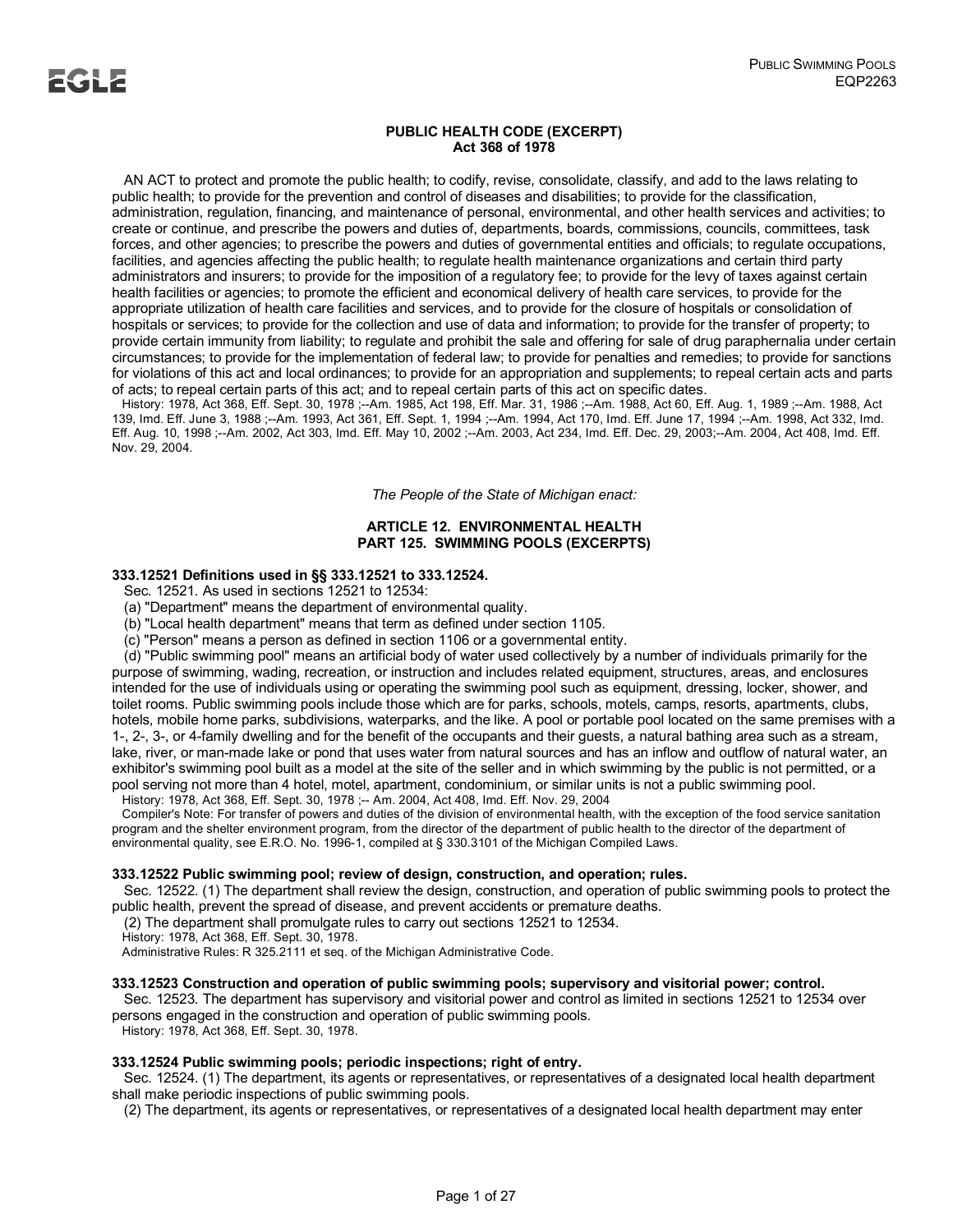upon the swimming pool premises and other property of a person at all reasonable times for the purpose of inspecting the swimming pool and carrying out the authority vested in the department under sections 12521 to 12534. History: 1978, Act 368, Eff. Sept. 30, 1978.

# **333.12525 Construction or modification of public swimming pool; review and approval of plans and specifications; fee; permit; responsibility of applicant or owner; nuisance or hazard to health or safety; description of swimming pool system and auxiliary structures.**

 Sec. 12525. (1) A person intending to construct a public swimming pool or intending to modify an existing public swimming pool shall submit plans and specifications for the proposed installation accompanied by a fee specified in section 12527a to the department for review and approval and shall secure a permit for the construction. A person shall not start or engage in the construction of a public swimming pool or modify an existing public swimming pool until the permit for the construction is issued by the department.

 (2) Sections 12521 to 12534 or an action of the department shall not relieve the applicant or owner of a public swimming pool from responsibility for securing a building permit or complying with applicable local codes, regulations, or ordinances not in conflict with sections 12521 to 12534. Compliance with an approved plan does not authorize the owner constructing or operating a public swimming pool to create or maintain a nuisance or a hazard to health or safety.

 (3) Plans and specifications submitted for the purpose of obtaining a construction permit shall include a true description of the entire swimming pool system and auxiliary structures or parts thereof as proposed to be constructed and operated. History: 1978, Act 368, Eff. Sept. 30, 1978 ;-- Am. 1980, Act 522, Imd. Eff. Jan. 26, 1981.

# **333.12526 Examination of plans and specifications; determination; issuance of permit; notice of deficiencies; resubmission of documents; duration of permit; written approval of change.**

 Sec. 12526. (1) The department shall examine the plans and specifications and determine whether the swimming pool facilities, if constructed in accordance therewith, are or would be sufficient and adequate to protect the public health and safety. If the plans and specifications are approved, the department shall issue a permit for construction. If the plans and specifications are not approved, the department shall notify the applicant or the applicant's representative of the deficiencies. The applicant may have the plans and specifications amended to remedy the deficiencies and resubmit the documents, without additional fee, for further consideration.

 (2) A construction permit shall be valid for not more than 2 years after the date of issuance unless a written time extension is granted by the department.

 (3) Each public swimming pool shall be constructed or modified in accordance with the approved plans and specifications unless written approval of a change is granted by the department.

History: 1978, Act 368, Eff. Sept. 30, 1978.

# **333.12527 Public swimming pool; license required; fee; display; expiration; renewal; replacement.**

Sec. 12527. (1) A public swimming pool shall not be operated without a license.

 (2) A person engaged in the operation of a public swimming pool shall obtain a license to operate the swimming pool from the department, its agent or representative, or a representative of a designated local health department and shall pay an initial or renewal fee as specified in section 12527a.

(3) A license shall be displayed by the owner in a conspicuous place on the premises.

 $\dot{a}$ ) A license shall expire December 31 of every third year if the annual renewal fee is paid or as stipulated on the license, whichever is sooner.

 (5) A license shall be renewed upon receipt of a proper application, an annual renewal fee as specified in section12527a, and evidence that the public swimming pool is being operated and maintained in accordance with sections 12521 to 12534 and the applicable rules and regulations.

 (6) A license shall not be transferred to another person but it may be replaced by another license upon receipt of a proper application and the fee specified in section 12527a.

History: 1978, Act 368, Eff. Sept. 30, 1978 ;-- Am. 1980, Act 522, Imd. Eff. Jan. 26, 1981 ;-- Am. 2004, Act 408, Imd. Eff. Nov. 29, 2004.

# **333.12527a Fees.**

Sec. 12527a. (1) The fees related to swimming pool regulation under this part are as follows:

|  |  |  |  |  | (a) Construction permit fee for a swimming pool with a surface area as follows: |  |
|--|--|--|--|--|---------------------------------------------------------------------------------|--|
|--|--|--|--|--|---------------------------------------------------------------------------------|--|

| (i) 500 square feet or less                                                 | \$550.00   |  |  |  |
|-----------------------------------------------------------------------------|------------|--|--|--|
| (ii) 501 to 1,500 square feet                                               | \$700.00   |  |  |  |
| (iii) 1,501 to 2,400 square feet                                            | \$800.00   |  |  |  |
| (iv) 2,401 to 4,000 square feet                                             | \$1,300.00 |  |  |  |
| (v) More than 4,000 square feet                                             | \$1,800.00 |  |  |  |
| (b) Construction permit fee for modification of an existing                 | \$275.00   |  |  |  |
| swimming pool                                                               |            |  |  |  |
| (c) Initial license fee for a swimming pool with a surface area as follows: |            |  |  |  |
| (i) 500 square feet or less                                                 | \$550.00   |  |  |  |
| (ii) 501 to 1,000 square feet                                               | \$600.00   |  |  |  |
| (iii) 1,001 to 1,500 square feet                                            | \$625.00   |  |  |  |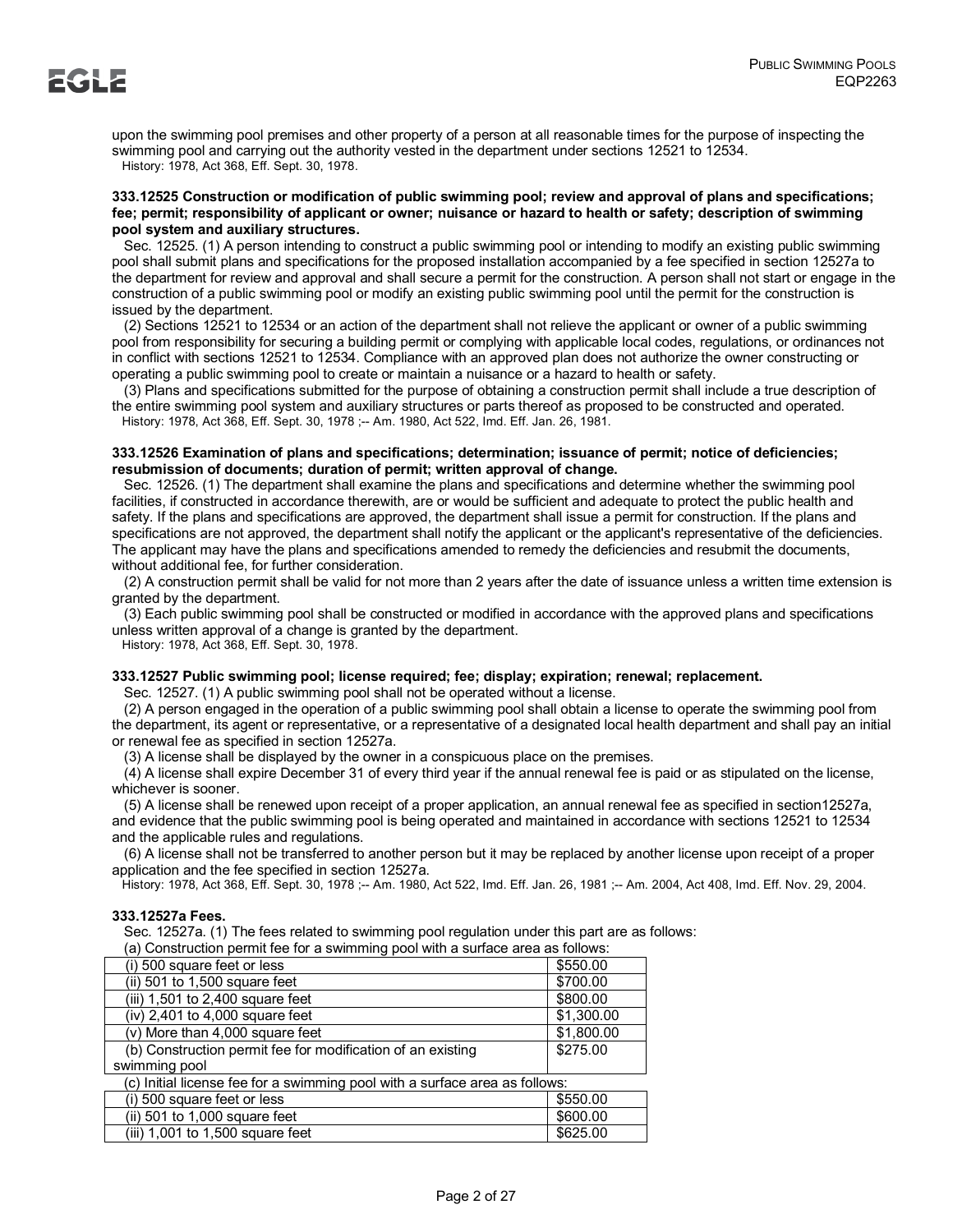| (iv) 1,501 to 2,000 square feet                                | \$650.00   |
|----------------------------------------------------------------|------------|
| (v) 2,001 to 2,500 square feet                                 | \$700.00   |
| (vi) 2,501 to 3,500 square feet                                | \$800.00   |
| (vii) 3,501 to 4,500 square feet                               | \$900.00   |
| (viii) More than 4,500 square feet                             | \$1,000.00 |
| (d) Initial license fee for a modified swimming pool           | \$275.00   |
| (e) Annual renewal license fee, to December 31                 | \$55.00    |
| (f) Late annual renewal license fee, after December 31 through | \$100.00   |
| April 30                                                       |            |
| (g) Lapsed annual renewal license fee, after April 30          | \$150.00   |
| (h) Replacement license fee for transfer to another person     | \$50.00    |

 (2) The department may adjust the amounts prescribed in subsection (1) every 3 years by an amount determined by the state treasurer to reflect the cumulative annual percentage change in the Detroit consumer price index and rounded to the nearest dollar.

 (3) A person that has a valid, current permit to operate a public swimming pool on the effective date of the amendatory act that added this subsection is not required to pay an initial license fee as specified in this section.

History: Add. 1980, Act 522, Imd. Eff. Jan. 26, 1981 ;-- Am. 1985, Act 19, Eff. Mar. 31, 1986 ;-- Am. 2004, Act 408, Imd. Eff. Nov. 29, 2004.

# **333.12527b Public swimming pool fund; creation; remaining balance; expenditures; use; annual report.**

 Sec. 12527b. (1) The public swimming pool fund is created in the state treasury and shall be administered by the department. The state treasurer shall credit to the public swimming pool fund all fees collected by the department under section 12527a and all money, gifts, and devises received by the fund as otherwise provided by law.

 (2) The unencumbered balance remaining in the fund at the close of the fiscal year shall remain in the fund and shall not revert to the general fund.

 (3) The money in the public swimming pool fund shall be expended only as provided in this section. The department shall use the fund to implement this part and to carry out its powers and duties under sections 12521 to 12534. The department shall not use the money in the public swimming pool fund for inspections of any mobile home parks licensed under the Mobile Home Commission Act, 1987 PA 96, MCL 125.2301 to 125.2349.

 (4) The department shall annually prepare a report containing an accounting of revenues and expenditures from the public swimming pool fund. This report shall include details of the departmental costs and activities of the previous year in administering this public swimming pool program. This report shall be provided to the senate and house of representatives appropriations committees, the standing committees of the senate and house of representatives with jurisdiction over issues pertaining to natural resources and the environment, and the senate and house of representatives fiscal agencies. History: Add. 2004, Act 408, Imd. Eff. Nov. 29, 2004.

### **333.12528 Denial of license; grounds; notice; failure to correct deficiencies or noncomplying items.**

 Sec. 12528. If upon investigation, the department, its agent or representative, or a representative of a designated local health department finds that a public swimming pool was not constructed or modified in accordance with the approved plans and specifications, the department, its agent or representative, or a representative of a designated local health department shall give written notice to the applicant that the license will not be issued, citing the deficiencies or noncomplying items that constitute the reasons for not issuing the license and a date by which the licensee shall comply. An applicant who fails to correct the deficiencies or noncomplying items within the time specified shall be denied a license. History: 1978, Act 368, Eff. Sept. 30, 1978 ;-- Am. 2004, Act 408, Imd. Eff. Nov. 29, 2004.

# **333.12529 Revocation of license; grounds; reissuance.**

 Sec. 12529. The department may, in accordance with the Administrative Procedures Act of 1969, revoke the license upon a finding that the pool is not being operated or maintained in accordance with sections 12521 to 12534 or the rules. A person aggrieved by a decision of the department or its authorized representative to revoke the license may appeal to a court of competent jurisdiction as provided by the Administrative Procedures Act of 1969. A license that has been revoked shall be reissued only when the department determines the deficiencies are corrected.

History: 1978, Act 368, Eff. Sept. 30, 1978 ;--Am. 2004, Act 408, Imd. Eff. Nov. 29, 2004.

# **333.12530 Periodic reports covering operation of public swimming pools.**

 Sec. 12530. The department shall provide for a system of periodic reports covering the operation of the public swimming pool so that the department may readily determine compliance with sections 12521 to 12534 and the rules. History: 1978, Act 368, Eff. Sept. 30, 1978.

### **333.12531 Ordering owner or operator to prohibit use of swimming pool.**

 Sec. 12531. If the department, its agent or representative, or a representative of a designated local health department considers that conditions warrant prompt closing of a swimming pool until sections 12521 to 12534 and the rules are complied with for the protection of the public health and safety, the department or designated local health department may order the owner or operator of the swimming pool to prohibit an individual from using it until corrections are made to protect adequately the public health and safety.

History: 1978, Act 368, Eff. Sept. 30, 1978.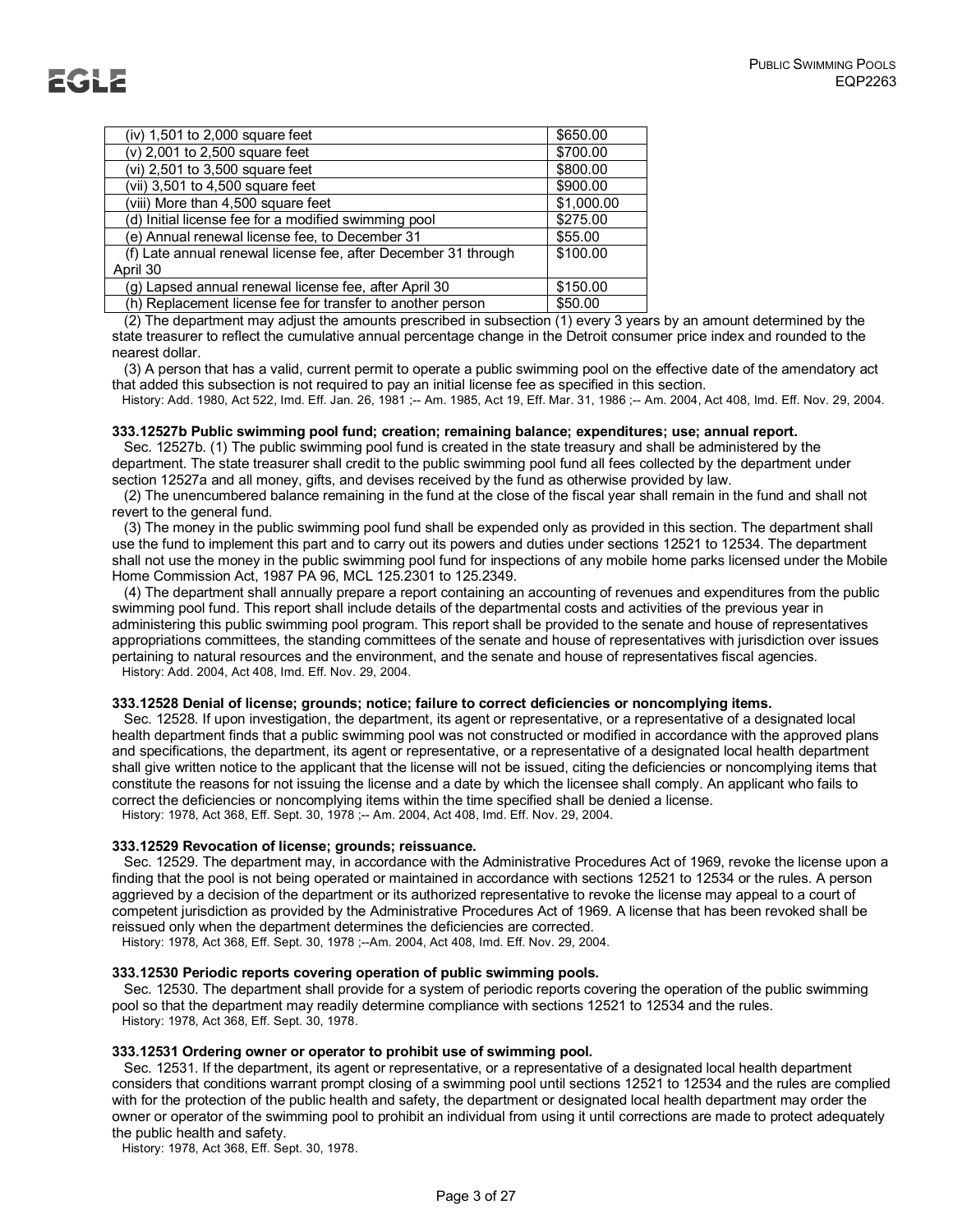# **333.12531a Use of life jacket in public swimming pool.**

 Sec. 12531a. A person shall not prohibit the use of a coast guard approved life jacket in a public swimming pool by an individual who has in his or her possession a statement signed by a licensed physician stating that the individual has a physical disability or condition that necessitates the use of a life jacket. An individual assumes the risk of any injury to himself or herself caused by the use of a life jacket as provided in this section which is not otherwise caused by the pool operator's negligence.

History: Add. 1989, Act 153, Imd. Eff. July 19, 1989.

### **333.12532 Payments to local health departments; additional fees.**

 Sec. 12532. (1) The department may approve payments for each public swimming pool granted an initial license and each renewal license to a designated local health department when the fees are collected by the state from the designated local health department's respective area, as follows:

| (a) Initial license fee for a swimming pool | \$100.00 |
|---------------------------------------------|----------|
| (b) Annual renewal license fee              | \$30.00  |
| (c) Late annual renewal license fee         | \$45.00  |
| (d) Lapsed annual renewal license fee       | \$70.00  |

(2) The state treasurer shall make the payments upon receipt of approval from the department.

 (3) A designated local health department may collect additional fees as provided under section 2444 from the owner of a swimming pool for services provided under sections 12521 to 12534.

 History: 1978, Act 368, Eff. Sept. 30, 1978 ;-- Am. 1980, Act 522, Imd. Eff. Jan. 26, 1981 ;-- Am. 1985, Act 19, Eff. Mar. 31, 1986 ;-- Am. 2004, Act 408, Imd. Eff. Nov. 29, 2004.

### **333.12533 Violation as misdemeanor; each day of violation as separate violation; prosecution.**

 Sec. 12533. A person who violates sections 12521 to 12531a or a rule promulgated under those sections is guilty of a misdemeanor. Each day upon which a violation occurs is a separate violation. The attorney general or local prosecuting attorney shall be responsible for prosecuting a person who violates sections 12521 to 12531a.

History: 1978, Act 368, Eff. Sept. 30, 1978 ;-- Am. 1989, Act 153, Imd. Eff. July 19, 1989.

Administrative Rules: R 325.2111 et seq. of the Michigan Administrative Code.

### **333.12534 Action for injunction or other process.**

 Sec. 12534. Notwithstanding the existence and pursuit of any other remedy, the department, its agent or representative, or a representative of a designated local health department may maintain an action in the name of the state for injunction or other process against a person to restrain or prevent the construction or modification of a public swimming pool without a construction permit, or the operation of a public swimming pool without an operation permit, or in a manner contrary to law. History: 1978, Act 368, Eff. Sept. 30, 1978.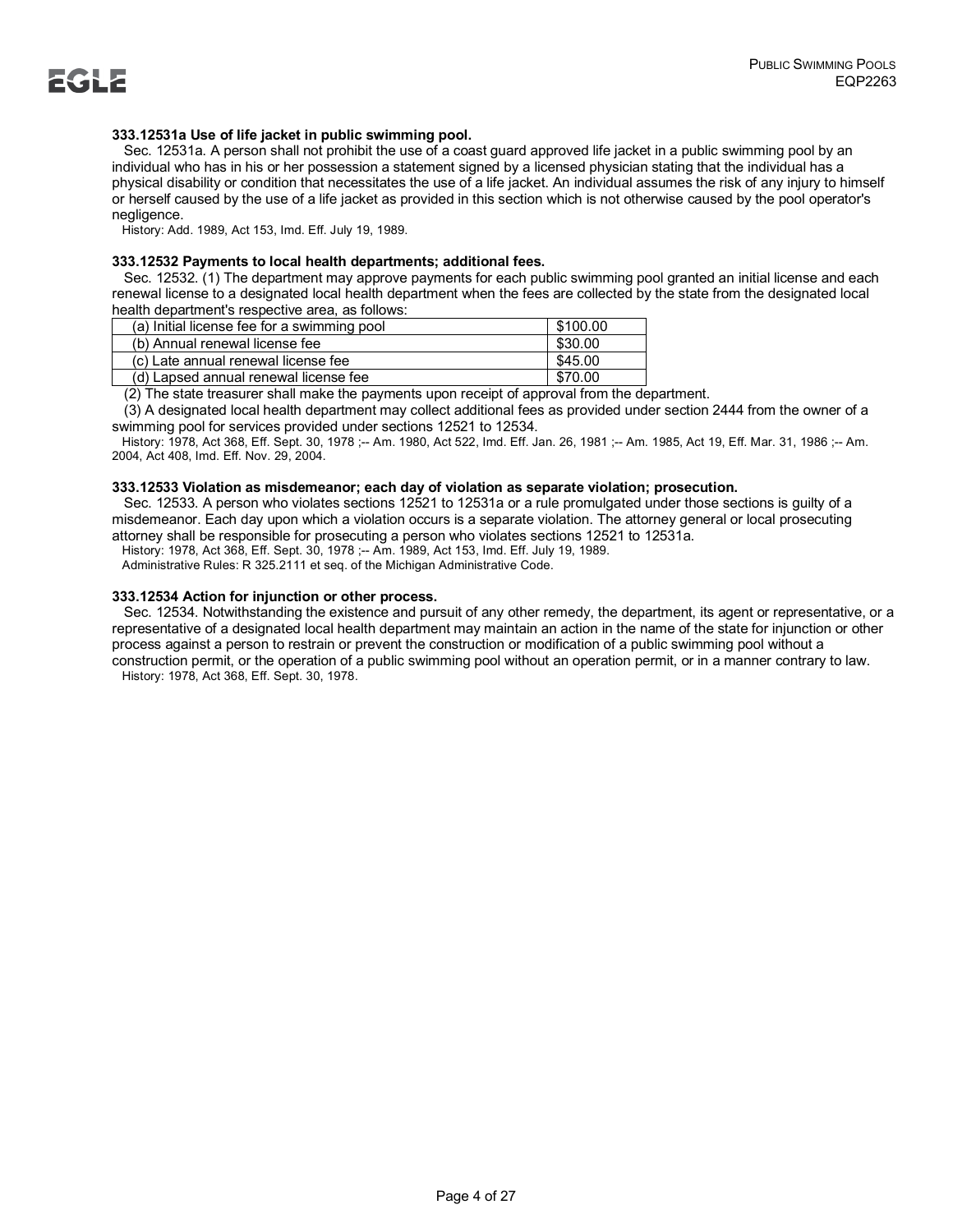# **DEPARTMENT OF ENVIRONMENTAL QUALITY**

### **DRINKING WATER AND RADIOLOGICAL PROTECTION DIVISION**

### **PUBLIC SWIMMING POOLS**

(By authority conferred on the department of environmental quality by sections 2226, 2233, and 12522 of 1978 PA 368, MCL 333.2226, 333.2233, and 333.12522)

### **PART 1. GENERAL PROVISIONS**

# **R 325.2111 Definitions.**

Rule 1. As used in these rules:

(a) "Code" means 1978 PA 368, MCL 333.1101 et seq.

(b) "Department" means the department of environmental quality.

(c) "Diving pool" means a swimming pool that is deep enough throughout for diving as required by R 325.2133.

 (d) "Modification" means any alteration to a swimming pool that results in a change from previously approved construction. (e) "Poolside slide" means a short slide structure which is more than 4 feet in height, which is not regulated under

R 408.814, which is located near the edge of a swimming pool, and which is used by swimmers to slide by gravity into a pool. (f) "River ride pool" means a swimming pool that is designed to convey means a swimming pool that is designed to convey

swimmers with or without flotation devices around a closed loop channel using an artificially created current. (g) "Spa pool" means a swimming pool which is designed for use by more than 2 people at one time and which is not

necessarily intended for swimming. A spa pool will typically have seating, agitation of the water, and water temperatures different than what is normal in pools for swimming.

 (h) "Special purpose pool" means a swimming pool that has design features which are not specifically covered in Part 2 of these rules.

 (i) "Swimming pool" or "pool" means a public swimming pool as defined in section 12521 of the code. The following are examples of swimming pools:

- (i) Cold plunge pools.
- (ii) Diving pools.
- (iii) Hot tubs.
- (iv) Scuba diving pools.
- (v) Spa pools.
- (vi) Training tanks wading pools.
- (vii) Water slide pools.
- (viii) Wave pools.
- (ix) Other special purpose pools.
- (j) "Wading pool" means a swimming pool that is shallow enough throughout for wading.

 (k) "Water slide pool" means a swimming pool that includes 1 or more flumes in which bathers are transported by moving water to a landing area and which is used only to exit the water slide.

(l) "Wave pool" means a swimming pool that is equipped to generate waves.

History: 1954 ACS 67, Eff. Mar 24, 1971; 1979 AC; 1979 ACS 15, Eff. July 21, 1983; 2001 MR 2, Eff. Feb. 6, 2001.

### **R 325.2113 Plans and specifications; construction permit application.**

 Rule 3. (1) Plans and specifications submitted for a construction permit for a new swimming pool or modification of an existing swimming pool shall meet all of the following requirements:

 (a) Be prepared by, and bear the seal of, a professional engineer or architect licensed in this state if a new swimming pool and related facilities or a modification costs \$15,000.00 or more. A person shall obtain a construction permit under section 12525 of the code regardless of the project cost.

 (b) Be submitted in triplicate to the department and be accompanied by completed construction permit application forms as prescribed and provided by the department.

(c) Be accompanied by the fee prescribed by the code payable to: "State of Michigan."

 (2) Plans and specifications submitted for a construction permit for a new swimming pool shall meet both of the following requirements:

(a) Include a plot plan showing all of the following:

- (i) Plan north or true north.
- (ii) Property boundaries and location description.
- (iii) Adjacent streets.
- (iv) Pertinent buildings on the site.
- (v) Pertinent site grades, including floodplain contour, if applicable.
- (vi) Utility lines.
- (b) Show, in detail, the swimming pool and related facilities areas, including all of the following: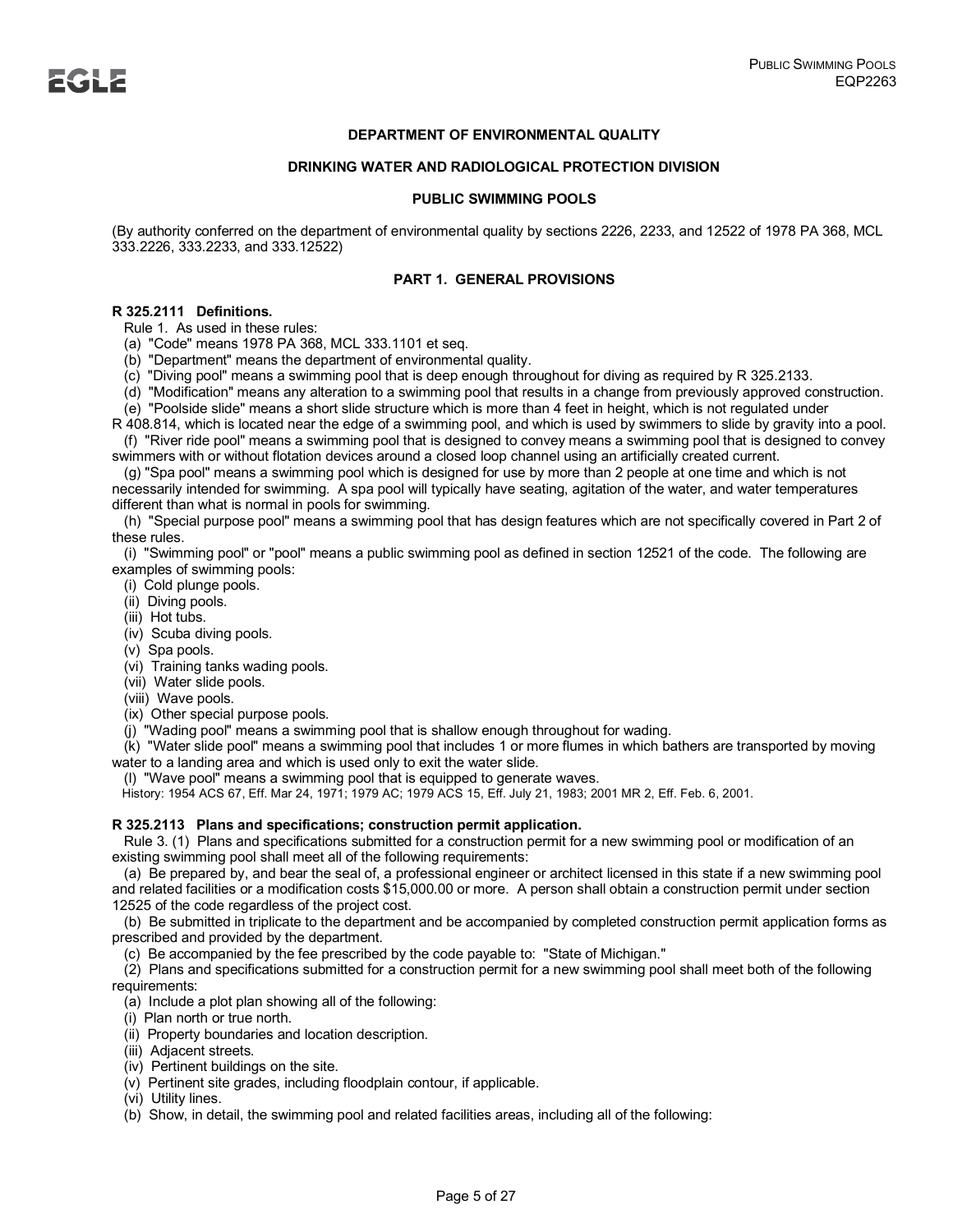- (i) The swimming pool enclosure and enclosure entrances.
- (ii) The enclosure design, door or gate designs, and entrance hardware.
- (iii) The walkway and deck materials, finishes, and slopes.
- (iv) The swimming pool tank and related facilities.
- (v) The swimming pool water treatment and recirculation equipment and piping.
- (vi) Dressing rooms, locker rooms, shower rooms and toilet rooms.
- (vii) Storage rooms.
- (viii) Offices.
- (ix) Mechanical equipment rooms.
- (x) The source of, and basis of design for, the water supply.
- (xi) Wastewater disposal system and the basis of design, including stormwater discharges.

 (3) Plans and specifications submitted for a construction permit for modification of an existing swimming pool shall show both the proposed modifications and the pertinent existing facilities.

 (4) If plans and specifications are submitted to the department, then an applicant shall concurrently submit 1 set of plans and specifications to the appropriate local health department.

History: 1954 ACS 67, Eff. Mar 24, 1971; 1979 AC; 1979 ACS 15, Eff. July 21, 1983; 2001 MR 2, Eff. Feb. 6, 2001.

# **R 325.2113a Compliance with state or local code or requirement.**

 Rule 3a. Compliance with these rules does not relieve a pool owner from complying with a state or local code or requirement that is not in conflict with these rules.

History: 2001 MR 2, Eff. Feb. 6, 2001.

# **R 325.2114 Design and construction variances.**

 Rule 4. (1) The department may grant a variance from part 2 of these rules if the department determines that the variance will not affect the safe and healthful operation of the swimming pool and that strict compliance will cause unusual practical difficulties and hardships or will conflict with a special purpose intended for the pool.

 (2) A person who files a request for a variance from these rules shall do so in writing. The request shall state the specific reasons for the variance and shall include adequate proof that an item, material, feature, or method will perform the intended function so as to produce a safe and healthful swimming pool.

- (3) The department shall review the variance request and take either of the following actions:
- (a) Grant the variance in writing, including any specific terms, conditions, and limitations.
- (b) Deny the variance in writing and state the specific reasons for denial.

 (4) A swimming pool which is not in compliance with the specific provisions of these rules on their effective date, but which is in compliance with the rules in effect when the pool was installed and which is in good repair, is exempt from the provisions of these rules that require major structural or mechanical changes until pertinent modifications are made. If a swimming pool is modified, the pool owner shall bring the portion modified into compliance with applicable provisions of these rules, unless a variance is granted by the department.

 (5) This rule does not preclude the department from requiring changes where necessary to correct a threat to public health or an unsafe condition associated with a swimming pool. The pool owner shall establish a schedule of compliance for any required changes that is acceptable to the department or local health department.

History: 1954 ACS 67, Eff. Mar 24, 1971; 1979 AC; 1979 ACS 15, Eff. July 21, 1983; 2001 MR 2, Eff. Feb. 6, 2001.

### **R 325.2115 Operation permit application.**

 Rule 5. (1) An applicant for an operation permit shall submit an application to the department on the forms prescribed and provided by the department.

 (2) An applicant shall submit the fee prescribed by section 12527a of the code together with the application. An applicant shall make payment payable to: "State of Michigan."

History: 1954 ACS 67, Eff. Mar 24, 1971; 1979 AC; 1979 ACS 15, Eff. July 21, 1983; 2001 MR 2, Eff. Feb. 6, 2001.

### **R 325.2116 Violation of code or rules; notice of noncompliance; stop-work order.**

 Rule 6. (1) If a representative of the department or of a local health department inspects a swimming pool and finds a violation of the code or these rules, then the department or local health department representative shall issue a written notice of noncompliance to the owner or the owner's representative that specifies the corrective action to be taken and shall allow an appropriate time period for correction.

 (2) If construction is being performed contrary to the code or these rules, then the department or local health department representative may issue a written stop-work order. If a stop-work order is issued, the construction shall stop, except for work that is necessary to correct an unsafe condition.

History: 1954 ACS 67, Eff. Mar 24, 1971; 1979 AC; 1979 ACS 15, Eff. July 21, 1983; 2001 MR 2, Eff. Feb. 6, 2001.

### **R 325.2117 Closing of swimming pools; reasons.**

 Rule 7. (1) A representative of the department or of a local health department may order the owner or operator of a swimming pool to close the pool and prohibit any person from using it, until correction, for any of the following reasons: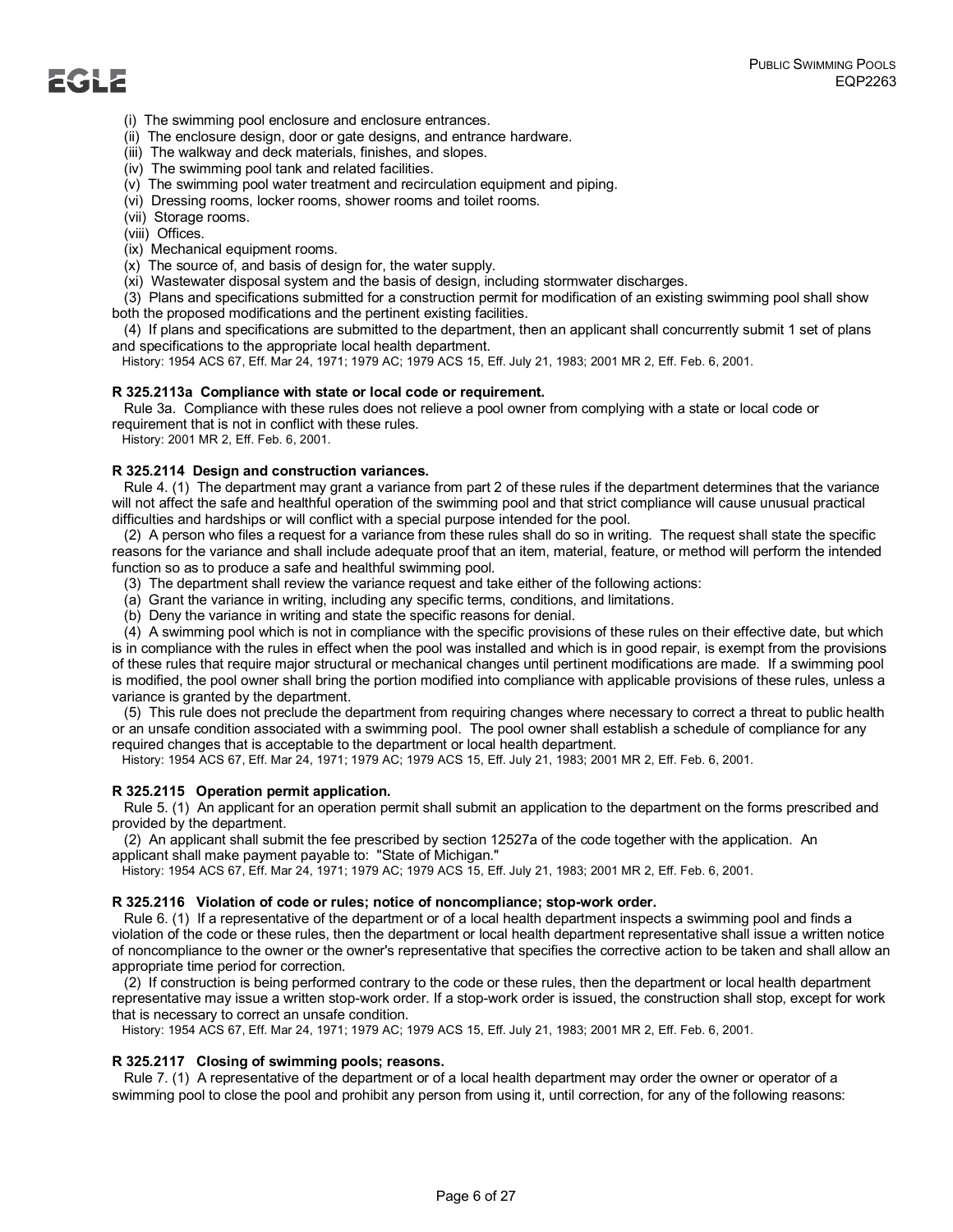(a) A condition of the swimming pool equipment, structure, area, or enclosure that jeopardizes the health or safety of the persons using or operating the pool.

 (b) The lack of properly functioning equipment or proper material for recirculating, treating, or testing the swimming pool water.

(c) The lack of supervisory personnel, as required by R 325.2197, or lifeguards, as required by R 325.2198.

(d) The presence of a pollutant or of a hazardous object or substance in the swimming pool.

(e) Failure to meet a water quality standard prescribed by R 325.2194 or R 325.2195.

(f) Failure to operate and maintain the swimming pool as prescribed by R 325.2191 to R 325.2199.

(g) Failure to comply with the terms and provisions of an order or schedule of compliance.

History: 1954 ACS 67, Eff. Mar 24, 1971; 1979 AC; 1979 ACS 15, Eff. July 21, 1983; 2001 MR 2, Eff. Feb. 6, 2001.

# **R 325.2118 Closing of swimming pools; procedure.**

 Rule 8. (1) The department or local health department shall issue an order under R 325.2117 in writing and shall ensure that the order complies with all of the following provisions:

(a) States that the pool shall close immediately.

(b) Specifies the corrective action necessary to bring the pool back into compliance.

 (c) Is served upon the owner, operator, owner's representative, or person in charge of the swimming pool. The person on whom the order is served shall close the swimming pool immediately and shall prohibit any person from using it. The order may require the owner or operator or owner's representative to post 1 or more signs to inform any person that the swimming pool is closed until further notice.

 (2) After the specified corrective action has been taken, the owner or operator or owner's representative shall notify the agency issuing the closing order.

 (3) If upon reinspection the corrective action has not been taken, then the owner or operator shall keep the swimming pool closed and out of use until corrective action has been taken and the swimming pool has been reinspected and approved. History: 1954 ACS 67, Eff. Mar 24, 1971; 1979 AC; 1979 ACS 15, Eff. July 21, 1983; 2001 MR 2, Eff. Feb. 6, 2001.

# **R 325.2118a Reopening inspections.**

 Rule 8a. (1) Before the reopening of a swimming pool for seasonal use or for use after the expiration of an operation permit, an owner or operator shall prepare the swimming pool facilities for use according to all of the following provisions:

(a) All violations of the code or these rules shall be corrected.

(b) The swimming pool water shall meet the water quality standards prescribed by R 325.2194.

(c) The owner or operator shall notify the department or local health department when the swimming pool is ready for use.

 (2) A representative of the department or local health department may inspect the facilities before authorizing seasonal use of a swimming pool.

 (3) A representative of the department or local health department shall inspect the facilities before authorizing the use of a pool after the expiration of an operation permit.

 (4) If a reopening inspection reveals a condition listed in R 325.2117, then a representative of the department or a local health department may order the owner or operator of the swimming pool to prohibit any individual from using the pool until adequate corrections are made.

History: 1979 ACS 15, Eff. July 21, 1983; 2001 MR 2, Eff. Feb. 6, 2001.

# **R 325.2118b Swimming pools not in use.**

 Rule 8b. The owner of a swimming pool which is not in use or for which an operation permit is not in effect shall maintain the pool in a condition that prevents its creating a hazard to health or safety.

History: 1979 ACS 15, Eff. July 21, 1983; 2001 MR 2, Eff. Feb. 6, 2001.

# **R 325.2119 Rescission.**

 Rule 9. The rules entitled "Construction and Alteration of Public Swimming pools," being R 325.391 to R 325.395 of the Michigan Administrative Code and appearing on page 2254 or the 1954 volume of the Code, and the rules entitled "Operation and Use of Public Swimming Pools," being R 325.401 to R 325.406 of the Michigan Administrative Code and appearing on pages 2254 and 2255 of the 1954 volume of the Code, are rescinded.

History: 1954 ACS 67, Eff. Mar 24, 1971.

# **PART 2. CONSTRUCTION**

# **R 325.2121 Sites.**

Rule 21. The site for a swimming pool shall meet all of the following requirements:

 (a) Have pertinent public utilities available or have an on-site water supply and on-site sewage disposal system approved by the department or local health department.

(b) Not be detrimental to safe access to the swimming pool or to the safe and healthful use of the swimming pool.

- (c) Be accessible by vehicles.
- (d) Have drainage that is adequate to prevent flooding, damage, and a nuisance.
- (e) Not be detrimental to the proper operation and maintenance of the swimming pool.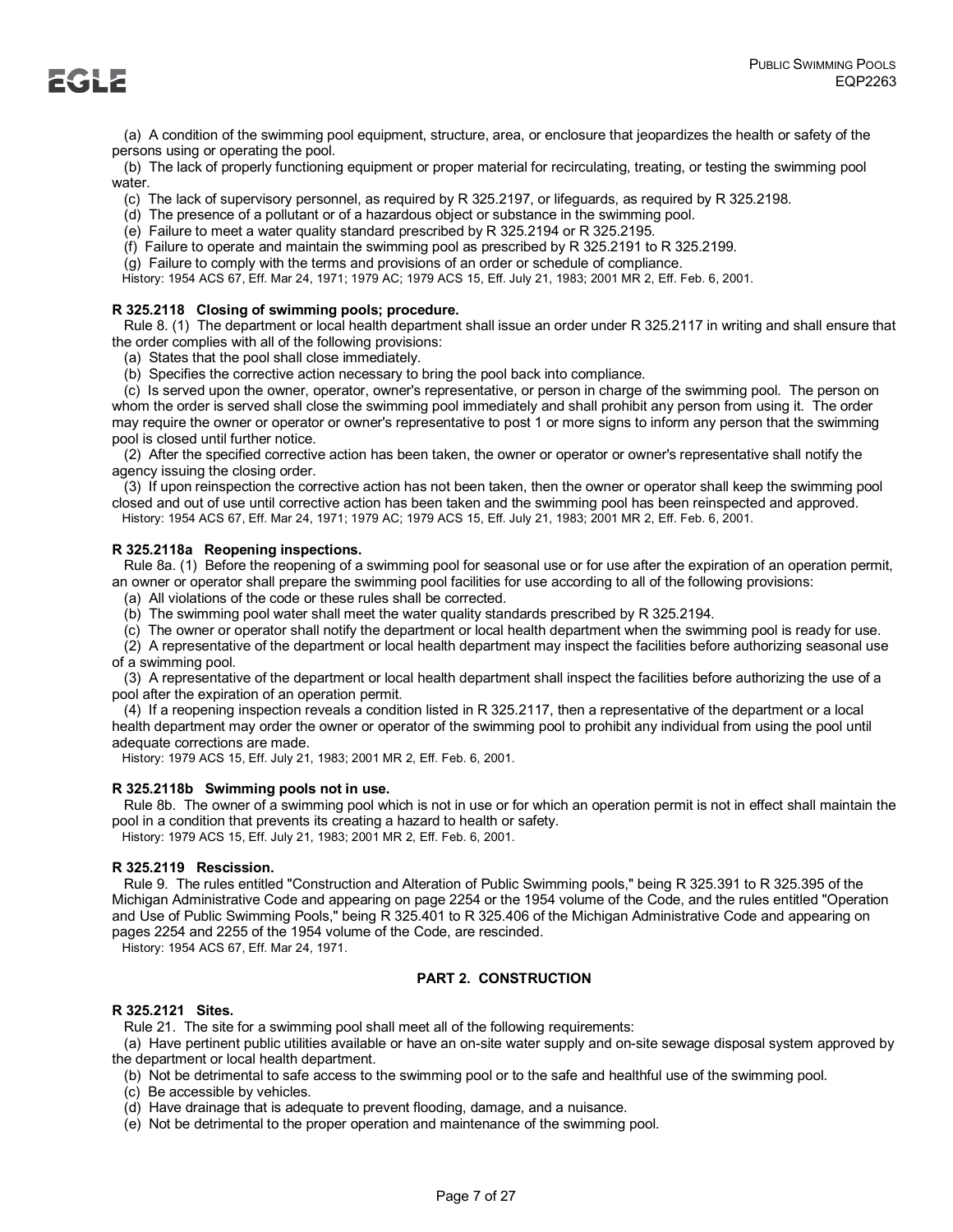(f) Avoid pollution of the swimming pool.

(g) Allow for the swimming pool to be safely emptied when necessary.

History: 1954 ACS 67, Eff. Mar 24, 1971; 1979 AC; 1979 ACS 15, Eff. July 21, 1983; 2001 MR 2, Eff. Feb. 6, 2001.

### **R 325.2122 Construction shapes, materials, surfaces, and loads.**

 Rule 22. (1) A swimming pool owner shall ensure that the pool and appurtenances are shaped and arranged so that the maintenance of safe and sanitary conditions and the recirculation of the water are not impaired. Nothing shall extend into or above a swimming pool tank so as to create a safety hazard.

 (2) A swimming pool owner shall ensure that a pool and appurtenances are constructed of materials that are inert, nontoxic to humans, impervious, durable, and strong enough to withstand structural stresses.

 (3) A pool owner shall ensure that a finished surface of a swimming pool wall or floor does not have sharp edges, open cracks, or open joints and is slip-resistant, easily cleanable, nonabsorbent, and light-colored, except that a dark marking may be inserted against a light background.

 (4) A swimming pool owner shall ensure that a pool tank is designed and constructed to withstand all anticipated loadings for both full and empty conditions. If a swimming pool tank is subject to external hydrostatic pressure, then the pool owner shall provide means to relieve the pressure.

History: 1954 ACS 67, Eff. Mar 24, 1971; 1979 AC; 1979 ACS 15, Eff. July 21, 1983; 2001 MR 2, Eff. Feb. 6, 2001.

### **R 325.2123 Walls, floors, ledges, and underwater seating.**

 Rule 23. (1) Where the water depth is 6 feet or less, a swimming pool owner shall ensure that a swimming pool wall meets 1 of the following provisions:

(a) Is vertical.

(b) Slopes uniformly down to the point of curvature at not more than 1 horizontal in 5 vertical.

 (c) Falls entirely within a plane sloped 1 horizontal in 5 vertical from the waterline down to the point of curvature where the wall cannot slope uniformly due to the necessary structural support of the upper wall.

 (2) Where the water depth is more than 6 feet, a swimming pool owner shall ensure that a pool wall meets 1 of the following requirements:

(a) Is vertical.

 (b) Is vertical to a water depth of not less than 64 inches and then curves to the floor with a radius of not more than the difference between the floor depth at that point and the depth at the point of curvature.

 (c) Is vertical to a water depth of not less than 64 inches and then slopes down to the floor at 1 horizontal in 2 vertical or steeper.

 (d) Is vertical to a water depth of not less than 68 inches and then slopes down to the floor at 1 vertical in 2 horizontal or less steep for a horizontal distance of not more than 6 feet from the pool wall. Add 1 inch to the vertical wall water depth for each additional 2 inches of total water depth deeper than 6 feet.

(e) Slopes uniformly down to a water depth of not less than 6 feet at not more than 1 horizontal in 5 vertical.

 (f) Falls entirely within a plane sloped 1 horizontal in 5 vertical from the waterline down to a water depth of not less than 6 feet where the wall cannot slope uniformly due to the necessary structural support of the upper wall.

 (3) A swimming pool owner shall ensure that the junction between a pool wall and the floor is coved with a radius according to the following requirements, as applicable:

(a) Not less than ½ of an inch.

(b) Not more than 8 inches where the water depth is 6 feet or less.

(c) Not more than 75 inches where the water depth is more than 6 feet.

 (4) A swimming pool owner shall ensure that the entire swimming pool floor slopes down toward the main outlets according to the following requirements:

 (a) Where the water depth is 4 feet or less, the swimming pool floor shall be sloped uniformly at not more than 1 vertical in 12 horizontal, where the water depth is 4 feet or less, except on the deeper side of a change of slope.

 (b) Where the water depth is between 4 feet and 6 feet, the floor shall be sloped uniformly at not more than 1 vertical in 3 horizontal on the deeper side of a change of slope to a water depth of not more than 6 feet.

 (5) Where the water depth is less than 6 feet, a swimming pool owner shall plainly mark the pool bottom at a change of floor slope with a color contrasting from the background color to allow the change of slope to be clearly visible. A swimming pool owner shall also extend the marking vertically up each sidewall at the change of slope.

 (6) The department may approve other floor slopes for special purpose pools, for scuba diving pools, or for the transition from the side of a diving area to a more shallow area.

(7) A swimming pool owner shall ensure that a ledge does not protrude into a pool unless it is essential to support an upper

wall. If a ledge is provided, then a swimming pool owner shall ensure that the ledge meets all of the following requirements:

(a) Is not more than 4 inches in width.

(b) Slopes downward from the wall.

(c) Is designed to prevent its use as a walkway.

(d) Is marked with a color contrasting from the background color to allow the ledge to be clearly visible.

 (8) A swimming pool owner shall ensure that underwater seating at a swimming pool other than a spa pool meets all of the following requirements.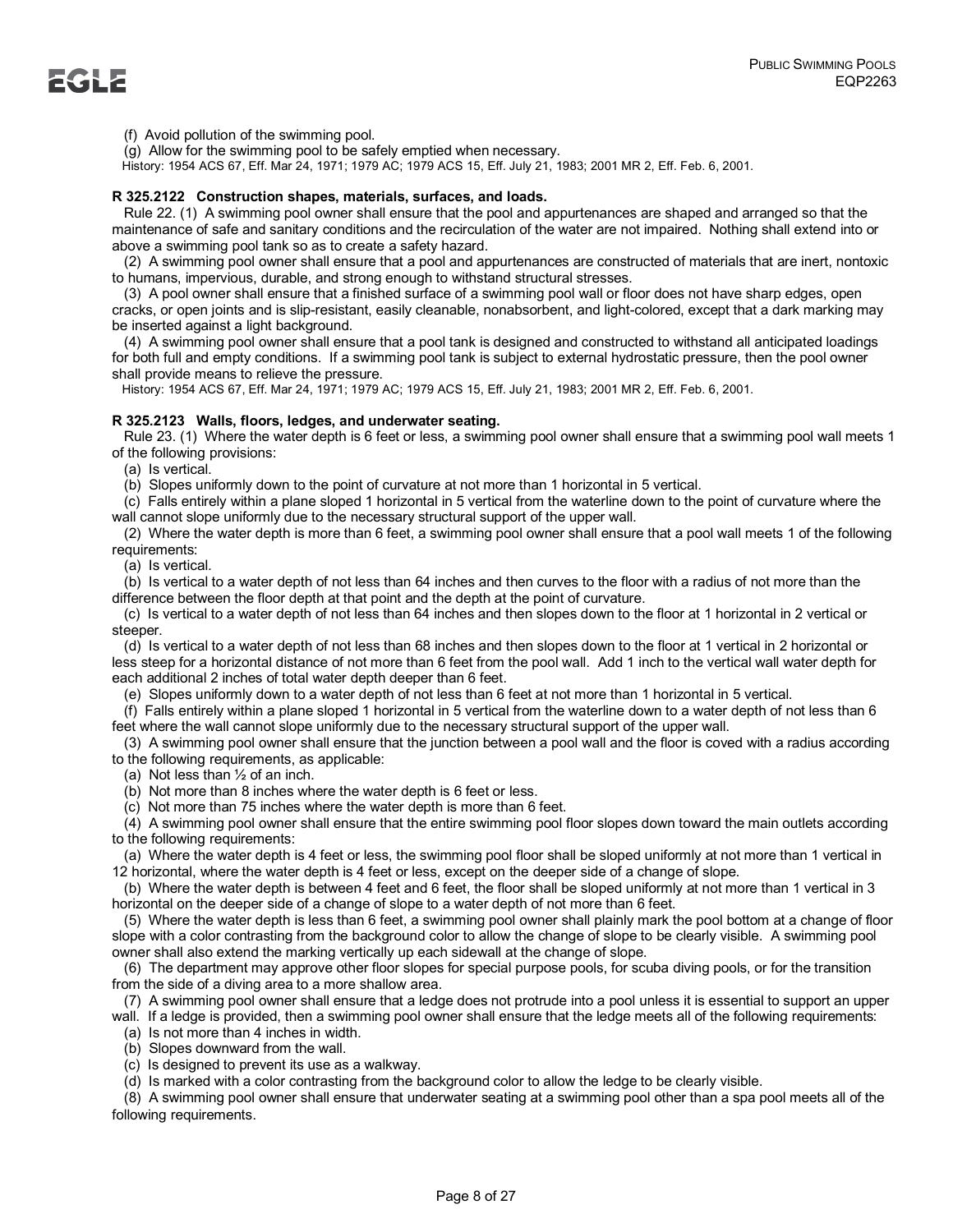(a) Is located where the water depth is 4 feet or less.

(b) Is located in a recessed area that provides for the safety of swimmers.

 (c) The front edge of the seating is plainly marked in a color contrasting from the background color to allow the seat to be clearly visible from in the pool and on the walkway near the seat.

 (d) The walkway adjacent to the underwater seating is marked in a manner that warns of the location of the submerged seat.

History: 1954 ACS 67, Eff. Mar 24, 1971; 1979 AC; 1979 ACS 15, Eff. July 21, 1983; 2001 MR 2, Eff. Feb. 6, 2001.

### **R 325.2124 Handholds.**

 Rule 24. (1) A swimming pool owner shall ensure that a swimming pool, other than a spa pool, wading pool, or a water slide pool, has a continuous handhold that is not more than 6 inches above the water surface.

 (2) A swimming pool owner shall ensure that a spa pool has handholds that are not more than 4 feet apart and not more than 6 inches above the water surface.

 (3) A swimming pool owner shall ensure that a water slide pool has a continuous handhold, except at the flume entry into the pool.

 (4) A swimming pool owner shall ensure that a handhold provides a positive, safe, and slip-resistant grip and allows persons using the swimming pool to easily hold onto the edge of the pool.

History: 2001 MR 2, Eff. Feb. 6, 2001.

### **R 325.2125 Water supplies.**

 Rule 25. (1) A swimming pool owner shall ensure that the water serving a swimming pool and all plumbing fixtures are obtained from a type I public water supply, if available. If a type I water supply is not available, then a swimming pool owner shall ensure that water is obtained from a supply that meets the requirements for type II public water supplies. The water supply types are classified in R 325.10502.

 (2) A swimming pool owner shall ensure that the supply of water is adequate for service to all plumbing fixtures and for furnishing the swimming pool with not less than 1 gallon per minute per 1,500 gallons of the swimming pool volume. A swimming pool owner shall ensure that water at a temperature of not less than 90 degrees nor more than 110 degrees Fahrenheit is supplied to each required shower and lavatory.

History: 1954 ACS 67, Eff. Mar 24, 1971; 1979 AC; 1979 ACS 15, Eff. July 21, 1983; 2001 MR 2, Eff. Feb. 6, 2001.

### **R 325.2126 Water supply backflow.**

 Rule 26. (1) A swimming pool owner shall ensure that a potable water supply system that serves a swimming pool and all plumbing fixtures is protected against backflow. A swimming pool owner shall ensure that potable water which is introduced into the swimming pool or recirculation system is supplied through permanent piping and either of the following:

 (a) An acceptable air gap consisting of an unobstructed vertical distance through the atmosphere of not less than 2 diameters of the water supply pipe between the lowest free-flowing discharge of the water supply pipe and the overflow level of the receiving pipe, tank, or vessel.

 (b) An approved reduced pressure zone backflow preventer which is installed where it is readily accessible for inspection and maintenance, which is not subject to flooding, and which does not have a direct connection between the drain port and a wastewater system.

 (2) A swimming pool owner shall ensure that a water supply fill spout is located so that it is not a safety hazard. History: 1954 ACS 67, Eff. Mar 24, 1971; 1979 AC; 1979 ACS 15, Eff. July 21, 1983; 2001 MR 2, Eff. Feb. 6, 2001.

### **R 325.2127 Wastewater disposal systems.**

 Rule 27. (1) A swimming pool owner shall ensure that a swimming pool has a wastewater disposal system that serves the entire swimming pool facility. A swimming pool owner shall ensure that the wastewater disposal system has sufficient capacity to prevent flooding during the swimming pool filter cleaning cycle and during draining of the swimming pool.

 (2) A swimming pool owner shall ensure that wastewater from a swimming pool is discharged through permanent piping to a public sewerage system if it is available.

 (3) A swimming pool owner shall ensure that the disposal of wastewater from a swimming pool does not create a threat to public health or safety, a nuisance, or unlawful pollution of the waters of the state. A swimming pool owner maybe required to obtain a permit for the disposal of wastewater under 1994 PA 451, MCL 324.101 et seq.

 (4) A swimming pool owner shall ensure that a swimming pool and its recirculation system is protected against backflow from a wastewater disposal system. A swimming pool owner shall ensure that a pipe from the swimming pool or its recirculation system to a sewer discharges through an air gap of not less than 2 pipe diameters, unless the department approves the elimination of the air gap.

(5) A swimming pool owner shall ensure that the wastewater disposal system enables emptying of the swimming pool.

(6) A swimming pool owner shall ensure that the sump for receiving pool wastewater is properly trapped.

History: 1954 ACS 67, Eff. Mar 24, 1971; 1979 AC; 1979 ACS 15, Eff. July 21, 1983; 2001 MR 2, Eff. Feb. 6, 2001.

### **R 325.2128 Enclosures.**

 Rule 28. (1) A swimming pool owner shall completely enclose a swimming pool facility by a wall, fence, or other protective enclosure. A swimming pool owner shall ensure that the entire enclosure, including doors and gates, is not less than 4 feet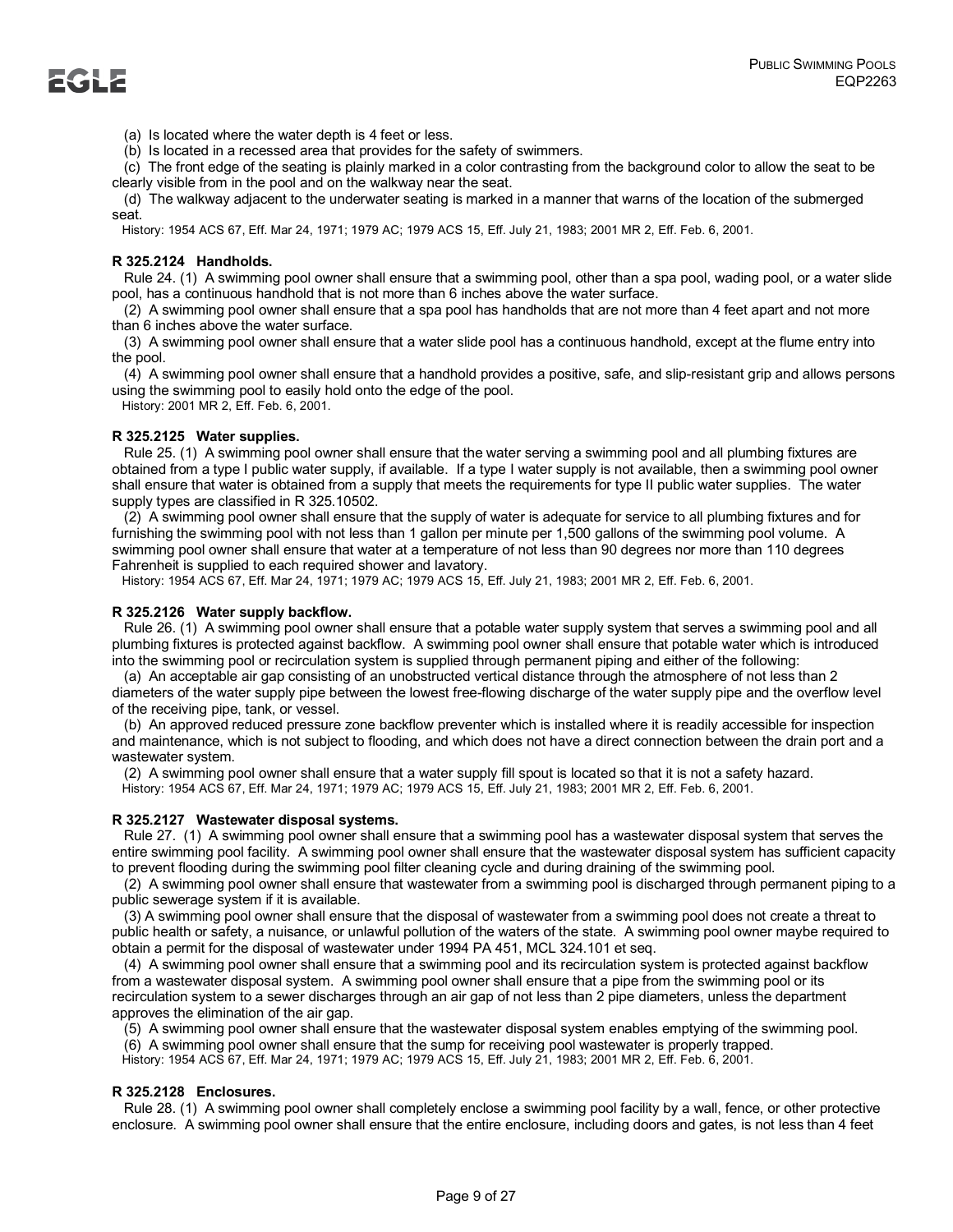high as measured on the outside, does not provide ready footing for climbing, and is designed to prevent passage through or under the enclosure. A swimming pool owner shall ensure that a sliding-type door is not installed as part of the protective enclosure.

 (2) A swimming pool owner shall ensure that the enclosure specified in subrule (1) of this rule has at least 1 entrance. A swimming pool owner shall ensure that each entrance has a door or gate equipped with a self-closer, a latch, and a lock. A swimming pool owner shall ensure that a sliding-type door is not installed as an entrance. A swimming pool owner shall ensure that an entrance for bathers leads to the shallowest area of the swimming pool.

 (3) A swimming pool owner may enclose 2 or more swimming pools within a single enclosure, except that an owner shall enclose a wading pool separately.

(4) A swimming pool owner shall provide a barrier between a permanent spectator area and an area used by bathers.

 (5) A swimming pool owner shall ensure that a balcony within 10 feet of or overhanging any portion of the swimming pool water surface is completely enclosed or is designed to prevent diving into the swimming pool.

 (6) A swimming pool owner shall ensure that an active recreation area which is adjacent to a swimming pool and which is provided for the use of persons within the swimming pool enclosure is separated by a barrier.

History: 1954 ACS 67, Eff. Mar 24, 1971; 1979 AC; 1979 ACS 15, Eff. July 21, 1983; 2001 MR 2, Eff. Feb. 6, 2001.

# **R 325.2129 Walkways and decks; "walkway" and "deck" defined.**

 Rule 29. (1) "Walkway" means the area around and immediately adjacent to the edge of a swimming pool. A swimming pool owner shall provide a continuous, unobstructed walkway as follows:

 (a) It shall be not less than 4 feet wide and extend out to any deck drainage if located beyond 4 feet from the edge of the pool.

(b) It shall extend completely around a swimming pool other than a spa pool, water slide pool, or river ride pool.

(c) It shall be not more than 9 inches above the water surface, except at a water slide pool or a wave pool.

 (d) It shall be not less than 4 feet wide by not less than 10 feet long at a spa pool and be located at a means of egress from the spa pool.

(e) It shall be not less than 4 feet wide at the side and behind a piece of diving or permanent deck equipment.

(f) It shall be provided on at least 1 side of a river ride pool.

(g) It shall be continuous for a water slide pool, except for the flume entry into the pool.

(h) It shall be not less than 10 feet wide at the main means of egress from a water slide pool.

(2) A swimming pool owner shall ensure that a walkway between 2 swimming pools is not less than 6 feet wide. A

swimming pool owner shall ensure that a common wall between a swimming pool and a spa pool is not more than 18 inches thick, not more than 12 feet long in any 1 direction, not more than 24 feet long in total, and designed to prevent a person from walking on the wall.

(3) "Deck" means the remaining area from the edge of the swimming pool walkway to the swimming pool enclosure.

 (4) A swimming pool owner shall effectively seal a junction between a walkway or paved deck and a wall to allow for easy cleaning.

 (5) A swimming pool owner shall effectively seal a joint between the swimming pool coping and the walkway with a flexible waterproof sealant.

 (6) A swimming pool owner shall equip an opening in the walkway with a locking-type cover that is flush with the deck or walkway surface.

History: 1954 ACS 67, Eff. Mar 24, 1971; 1979 AC; 1979 ACS 15, Eff. July 21, 1983; 2001 MR 2, Eff. Feb. 6, 2001.

# **R 325.2129a Walkway and deck materials; drainage.**

Rule 29a. (1) A swimming pool owner shall pave the entire walkway around a swimming pool.

 (2) A swimming pool owner shall ensure that the walkway surface materials are durable, slip-resistant, easily cleanable, and nonabsorbent. Acceptable materials include any of the following:

(a) Concrete.

(b) Ceramic tile.

(c) Quarry tile.

(d) Other paving materials acceptable to the department.

 (3) A swimming pool owner shall ensure that the remaining deck area is constructed and maintained to prevent surface drainage, dirt, and other harmful material from being carried into the pool. Acceptable deck materials include any of the following:

(a) Materials specified in subrule (2) of this rule.

(b) Wood.

(c) Grass.

(d) Shrubbery and other landscaping.

(e) Other materials acceptable to the department.

 (4) A swimming pool owner shall ensure that the walkway and deck are effectively drained to prevent the accumulation of standing water.

(5) A swimming pool owner shall ensure that a walkway slopes away from the swimming pool for not less than 4 feet.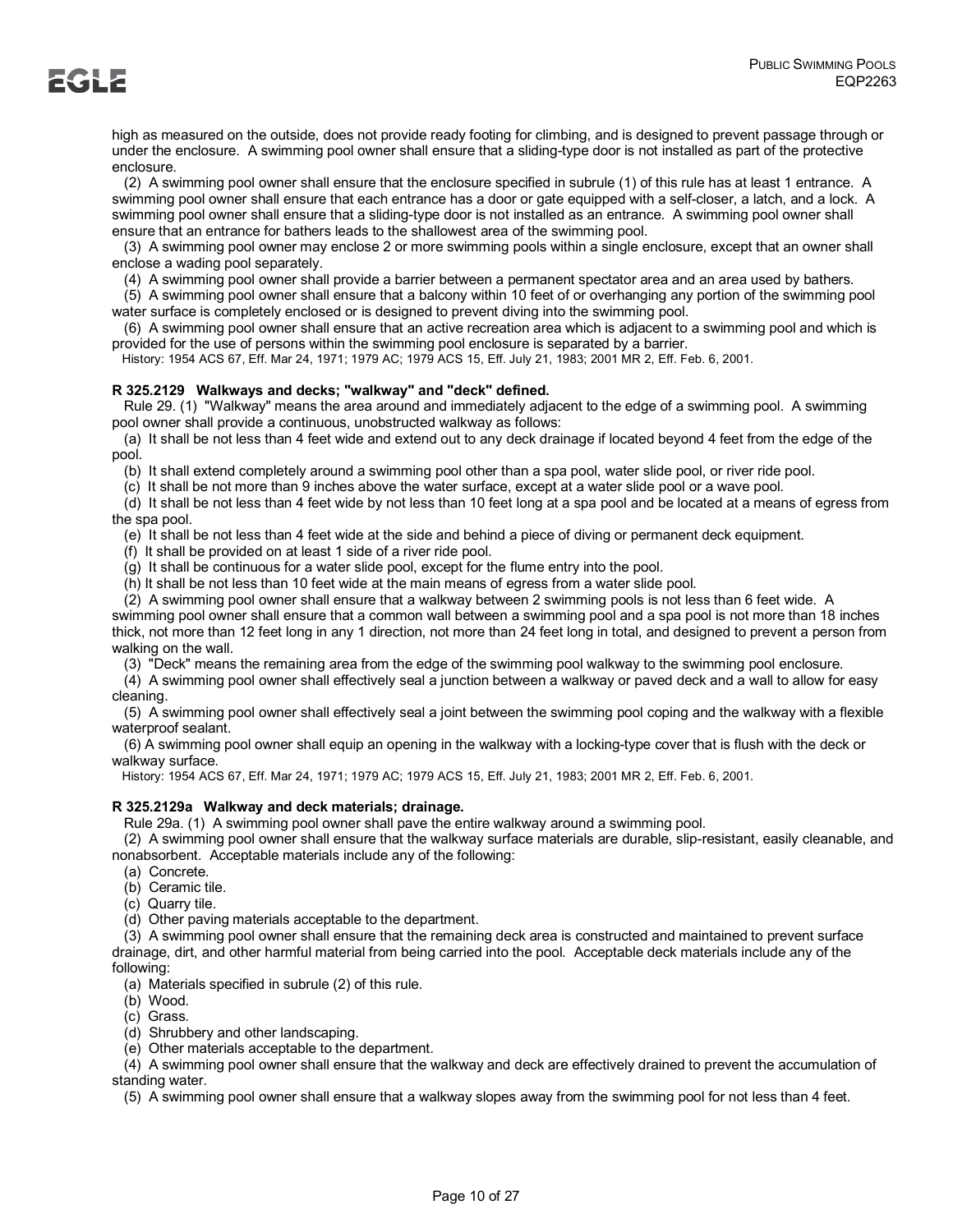(6) A swimming pool owner shall ensure that a coping or other means is provided to prevent water flow from a walkway into the swimming pool.

(7) A swimming pool owner shall ensure that a deck drain discharges to waste only.

(8) A swimming pool owner shall ensure that roof drainage is not routed onto a swimming pool walkway or deck.

History: 2001 MR 2, Eff. Feb. 6, 2001.

# **R 325.2131 Drinking fountains.**

Rule 31. (1) A swimming pool owner shall provide a drinking fountain at a swimming pool.

 (2) A swimming pool owner shall ensure that a drinking fountain is an angle jet-type fountain and is located where it is readily accessible to the bathers and is not a safety hazard.

 (3) A swimming pool owner shall ensure that wastewater from a drinking fountain is routed to waste in accordance with R 408.30701 et seq.

(4) A swimming pool owner shall ensure that a drinking fountain is not located in a toilet area or shower area.

History: 1954 ACS 67, Eff. Mar 24, 1971; 1979 AC; 1979 ACS 15, Eff. July 21, 1983; 2001 MR 2, Eff. Feb. 6, 2001.

# **R 325.2132 Water depths; depth markings; lifelines.**

 Rule 32. (1) A swimming pool owner shall ensure that the following maximum water depths are complied with: (a) Not more than 5.25 feet in a swimming pool which is smaller than 800 square feet in water surface area and which has a

shallow area for walking or standing.

(b) Not more than 1.5 feet in a wading pool.

(c) Not more than 4 feet in a spa pool.

 (2) A swimming pool owner shall plainly mark the depth of water in a swimming pool on the walkway next to the swimming pool.

(3) A swimming pool owner shall provide depth markers as necessary to indicate the depth of water as follows:

(a) At each side and at each end of the pool.

- (b) At the maximum and the minimum depths.
- (c) At a change in the floor slope between shallow and deeper areas.
- (d) At other critical points.
- (e) At intermediate points not more than 25 feet apart measured peripherally, except at a river ride pool.
- (f) At each means of egress at a river ride pool.
- (4) A swimming pool owner shall ensure that a depth marker is in compliance with all of the following requirements:

(a) Has legible numerals.

(b) Is not less than 4 inches high.

(c) Is a color that contrasts with the background.

(d) Indicates the units of measure.

(e) Indicates the water depth from the minimum operating water level to the bottom of the pool at that point.

 (5) A swimming pool owner shall place the words "no diving" between the depth markers on the walkway where the water depth is less than 5 feet at a swimming pool. A swimming pool owner shall ensure that the words meet the requirements of subrule (4) of this rule.

 (6) A swimming pool owner may place "no diving" symbols that are not less than 4 inches high on the walkway in place of the words "no diving" required by subrule (5) of this rule.

(7) A swimming pool owner is not required to place depth markers at the zero depth end of a pool.

 (8) A swimming pool owner is not required to place "no diving" markers at a spa pool, wading pool, scuba diving pool, or at the zero depth end of a pool.

 (9) A swimming pool owner shall place a sign in a scuba diving pool enclosure which states that the pool is for scuba diving only.

 (10) A swimming pool owner shall provide a lifeline at a swimming pool, other than a water slide pool or a wave pool, at a change in floor slope where the water depth is less than 5 feet or at the 5-foot depth if the slope does not change.

(11) A swimming pool owner shall ensure that the lifeline has floats and anchors in both sidewalls near the water level.

History: 1954 ACS 67, Eff. Mar 24, 1971; 1979 AC; 1979 ACS 15, Eff. July 21, 1983; 2001 MR 2, Eff. Feb. 6, 2001.

# **R 325.2133 Diving areas and facilities; "plummet" defined.**

 Rule 33. (1) A swimming pool owner shall not install a diving facility unless the department approves in writing before the installation.

(2) A swimming pool owner shall ensure that a diving area conforms to table 1 and figure 1 of this rule.

(3) Table 1 and figure 1 read as follows: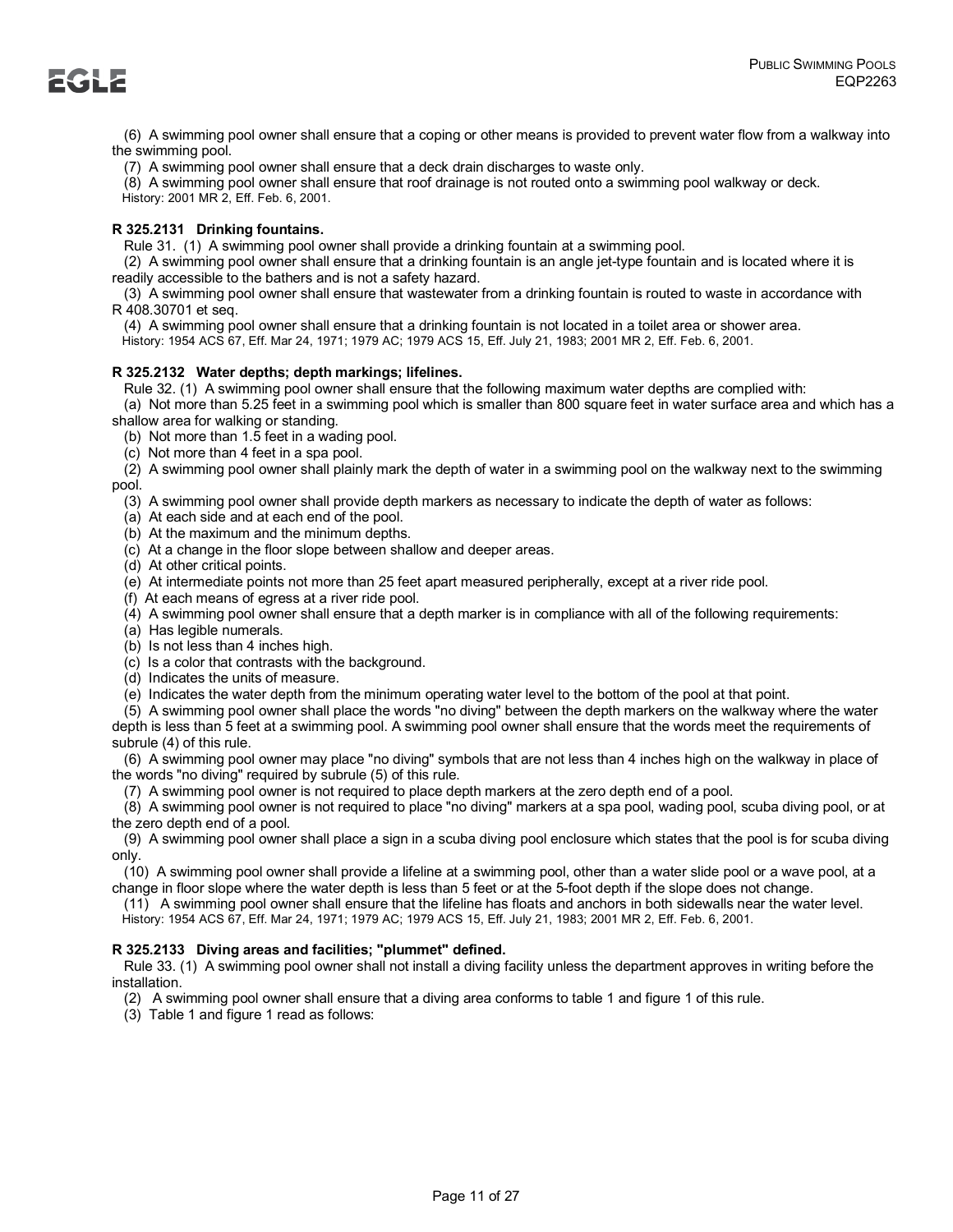# **Table 1**

|   | Diving Areas                                                  |                        |            |                            |            |  |
|---|---------------------------------------------------------------|------------------------|------------|----------------------------|------------|--|
|   |                                                               | Board height in meters | 0.5 Meter  | 1.0 Meter                  | 3.0 Meters |  |
|   |                                                               | Board height (feet)    | 1'8"       | 3'4''                      | 9'11"      |  |
|   |                                                               | Board length (feet)    | 10'0"      | 16'0"                      | 16'0"      |  |
|   | Letters below refer to Figure 1                               | Board width (feet)     | 1'8"       | 1'8"                       | 1'8"       |  |
|   |                                                               |                        |            | Minimum dimensions in feet |            |  |
| A | Distance from plummet back to pool wall                       |                        | 2'0''      | 5'0''                      | 6'0''      |  |
| B | Distance from plummet to pool wall at side                    |                        | 8'3''      | 8'3''                      | 11'6"      |  |
| C | Distance from plummet to adjacent plummet                     |                        | 7'1"       | 7'1"                       | 8'3''      |  |
| D | Distance from plummet to pool wall ahead                      |                        | 26'0"      | 29'7"                      | 33'8"      |  |
| Е | Height from board to ceiling at plummet and distances F and G |                        | 16'0"      | 16'0"                      | 16'0"      |  |
| F | Clear overhead distance behind and each side of plummet       |                        | 8'0''      | 8'0''                      | 8'0''      |  |
| G | Clear overhead distance ahead of plummet                      |                        | 16'0"      | 16'0"                      | 16'0"      |  |
| H | Depth of water at plummet                                     |                        | 8'6''      | 11'0"                      | 12'0"      |  |
| J | Distance ahead of plummet to depth K                          |                        | 12'0"      | 16'5"                      | 19'9"      |  |
| Κ | Depth at distance J ahead of plummet                          |                        | 8'3''      | 10'9"                      | 11'9"      |  |
|   | Distance at each side of plummet to depth M                   |                        | 8'0''      | 5'0''                      | 6'7''      |  |
| м | Depth at distance L on each side of plummet                   |                        | 8'3''      | 10'9"                      | 11'9"      |  |
| N | Maximum slope to reduce height E                              |                        | 30 degrees | 30 degrees                 | 30 degrees |  |
| P | Maximum floor slope to reduce depth ahead of K, to the sides  |                        |            |                            |            |  |
|   | of M, or back to pool wall behind H                           |                        | 1:3        | 1:2                        | 1:2        |  |
|   | Figure 1                                                      |                        |            |                            |            |  |



Longitudinal Section - No Scale

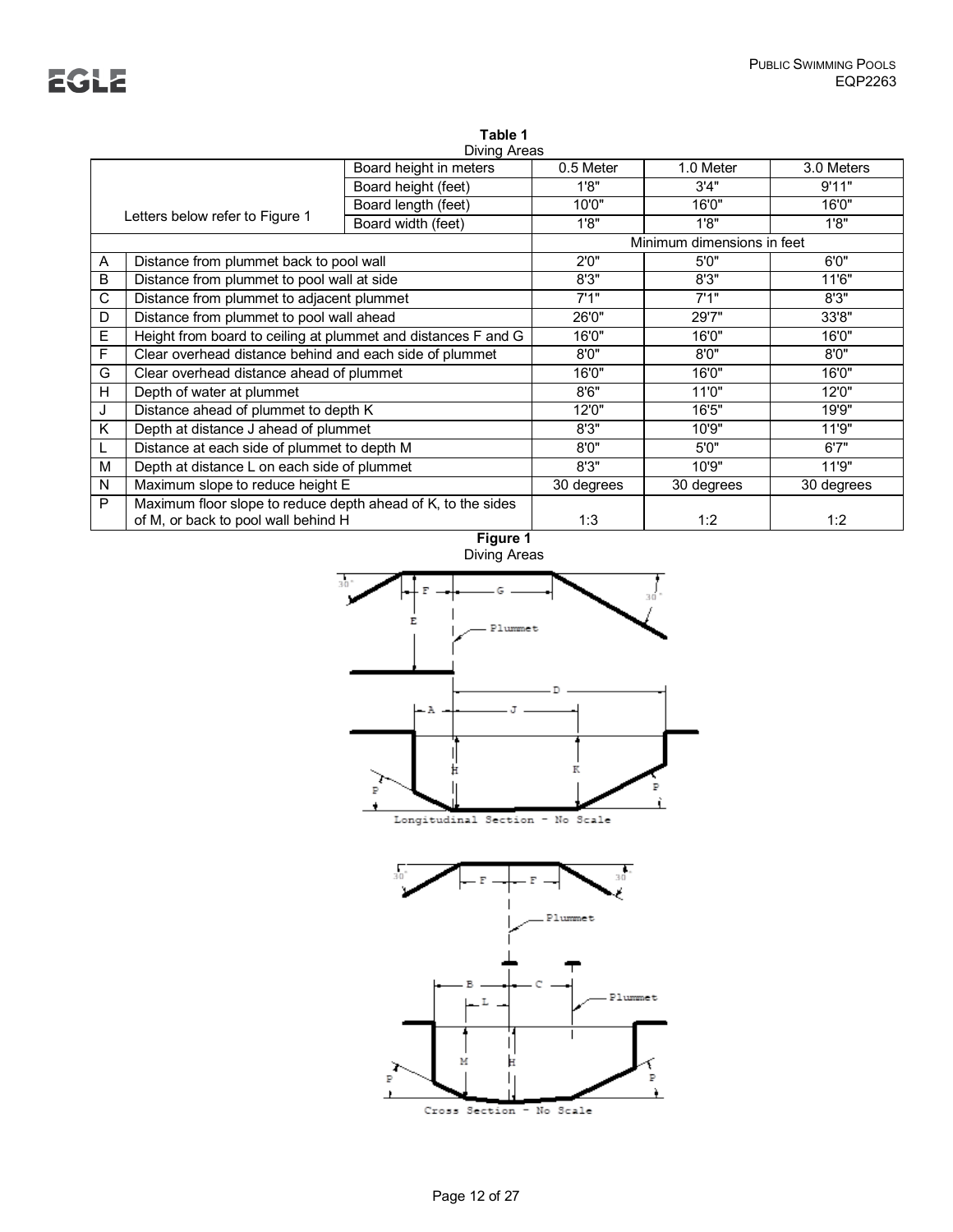(4) "Plummet" means a vertical line which passes through the end of, and which is at the center line of, a diving board or diving platform.

 (5) A swimming pool owner shall install diving equipment in compliance with this rule and the equipment manufacturer's recommendations.

 (6) A swimming pool owner shall ensure that a diving board, platform, and appurtenances meet all of the following requirements:

(a) Be constructed to ensure stability and safely carry the maximum anticipated loads.

(b) Be constructed of corrosion-resistant, easily cleanable, nonabsorbent, and slip-resistant materials.

(c) Have handholds on both sides of the ladder or stairway to a diving board or diving platform.

 (d) For a diving stand or platform 1.0 meter or higher above the water, have guard railings on both sides of the diving board which extend to a position above the edge of the water and which are equipped with intermediate rails. A diving stand or platform used exclusively for competitive purposes is exempt from this subdivision.

 (7) A swimming pool owner shall consider the safety of swimmers and divers in the location and orientation of diving facilities. A swimming pool owner shall locate all diving boards and diving platforms at a pool on the same wall.

 (8) For pools that have diving facilities which were constructed before the effective date of this rule and which do not comply with this rule, the department may approve the diving facilities for competitive purposes. For competitive purposes, a swimming pool owner shall ensure that the pool diving depths and facilities meet the requirements in effect on March 24, 1971 and shall operate the facilities in accordance with R 325.2198.

 (9) If a pool is not in compliance with the requirements of this rule, and if the department has issued a correction order to remedy an unsafe condition under R 325.2114, then a swimming pool owner shall remove a diving facility or bring it into compliance with this rule.

History: 1954 ACS 67, Eff. Mar 24, 1971; 1979 AC; 1979 ACS 15, Eff. July 21, 1983; 2001 MR 2, Eff. Feb. 6, 2001.

# **R 325.2134 Ladders, stairways, and ramps.**

 Rule 34. (1) A swimming pool owner shall equip a swimming pool with ladders, stairways, or similar means of egress in compliance with all of the following provisions:

 (a) Have at least 1 means of egress at each end of a pool, other than a wading pool, water slide pool, or a spa pool, that is less than 30 feet wide.

 (b) Have not less than 2 means of egress located at opposite sides and at each end of a pool, other than a wading pool or a water slide pool, that is 30 or more feet wide.

(c) Have at least 1 means of egress for a water slide pool or a spa pool.

(d) Have a means of egress consisting of a ladder, stairway, or ramp for a pool other than a water slide pool or a spa pool.

(e) Have a means of egress consisting of a stairway or ramp for a water slide pool or a spa pool.

(f) Have at least 1 ladder for each diving board in a diving area.

 (2) A swimming pool owner shall ensure that the distance from any point in a swimming pool to a means of egress is not more than 50 feet, except that a wave pool may have more than 50 feet to a means of egress where the water depth is less than 3.5 feet.

 (3) A swimming pool owner shall ensure that a swimming pool ladder is corrosion-resistant and sturdy and has slip-resistant treads, side rails extending over the deck, and not more than 6 inches of clearance to the swimming pool wall. A swimming pool owner shall ensure that a recessed ladder has stepholes which drain into the swimming pool and which are easily cleanable and has a grab rail at each side of the ladder.

 (4) A swimming pool owner shall ensure that a stairway leading into a swimming pool is in compliance with all of the following provisions:

(a) Has slip-resistant treads.

 (b) Has uniform size treads that are not less than 12 inches deep and uniform size risers that are not more than 10.5 inches high for a swimming pool other than a spa pool.

 (c) Has uniform size treads that are not less than 11 inches deep and uniform size risers that are not more than 12 inches high for a spa pool.

(d) Has the front edge of each step marked in a color that contrasts with the background.

 (e) Is located where the water depth is either not more than 4 feet or is in a diving area and is located where the stairway will not be a hazard to swimmers.

 (f) Has 1 sturdy handrail per 12 feet of the stairway width or fraction of 12 feet or in accordance with other applicable codes and is reachable for the length of the stairway. The stairway may have the top tread wider and the top or bottom riser shorter than the others.

 (5) A swimming pool owner shall ensure that a ramp leading into a swimming pool is in compliance with all of the following provisions:

(a) The slope is not steeper than 1 in 12 from the horizontal.

- (b) Terminates where the water depth is 3.5 feet or less.
- (c) Is located where the ramp will not be a hazard to swimmers.

(d) Is slip-resistant.

(e) Has a sturdy handrail along each side of the ramp which is reachable for the length of the ramp.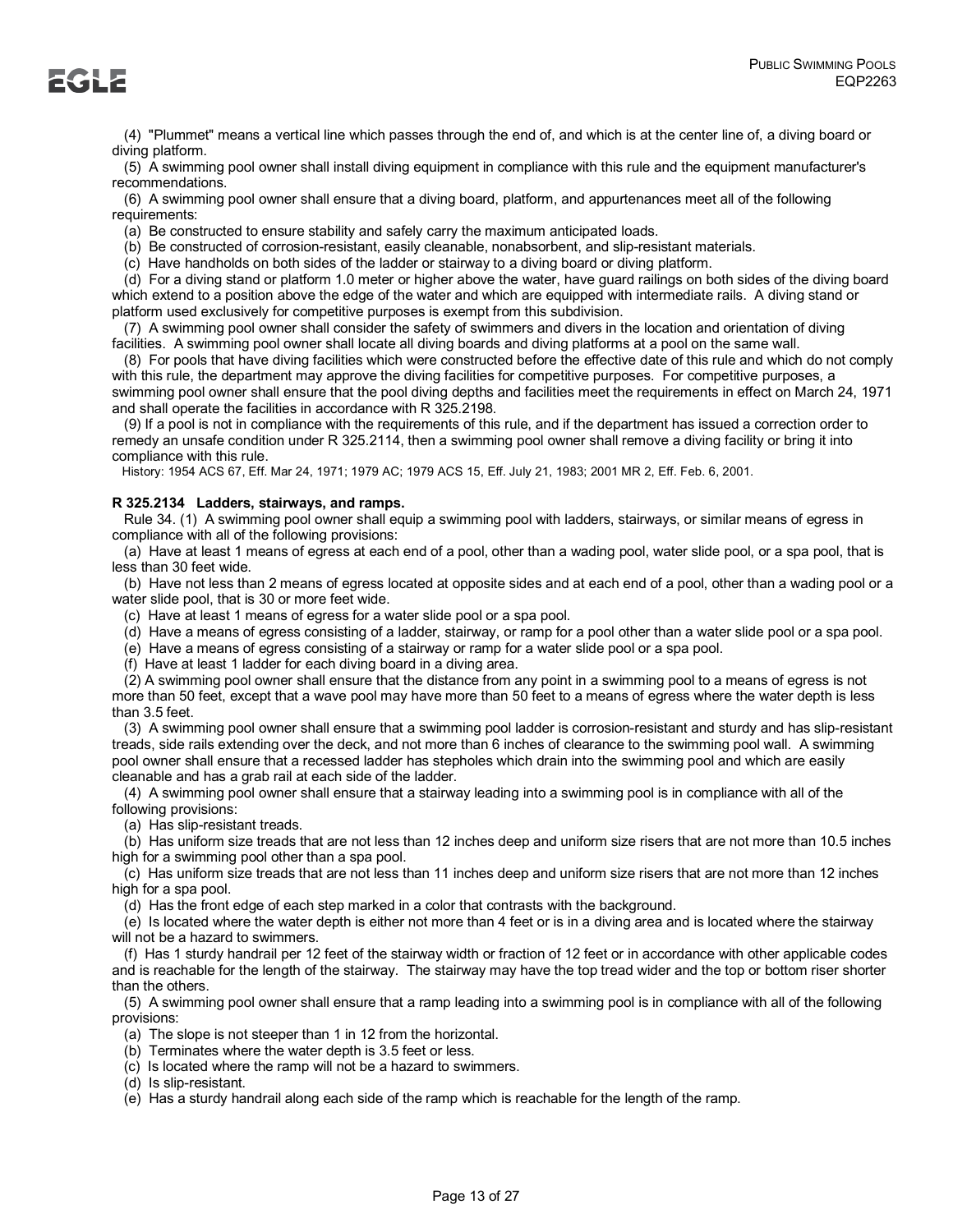(6) A swimming pool owner shall ensure that a stairway or ramp for a water slide pool is wide enough to accommodate the expected usage and, preferably, as wide as the exit end of the pool.

History: 1954 ACS 67, Eff. Mar 24, 1971; 1979 AC; 1979 ACS 15, Eff. July 21, 1983; 2001 MR 2, Eff. Feb. 6, 2001.

# **R 325.2135 Starting platforms.**

 Rule 35. (1) After the effective date of this rule, if starting platforms are provided at a swimming pool, then a swimming pool owner shall ensure that the platforms are in compliance with the following water depth and platform height requirements, as applicable:

(a) For water depths less than 79 inches, starting platforms shall not be installed.

 (b) For water depths 79 inches and deeper across all swimming lanes, the front edge of the starting platforms shall be not higher than 30 inches above the water surface.

(2) A swimming pool owner shall ensure that a starting platform meets all of the following requirements:

 (a) Is installed where the minimum water depth is maintained for a distance from 2 feet to not less than 19 feet out from the edge of the pool across all swimming lanes.

(b) Is installed with the front edge extending to the edge of the water.

(c) Is easily removable without tools when located at a water depth of less than 8.5 feet.

 (3) A swimming pool owner shall ensure that a starting platform that was installed before the effective date of this rule and has water depths less than 60 inches is brought into compliance with subrules (1) and (2) of this rule or is permanently removed.

History: 2001 MR 2, Eff. Feb. 6, 2001.

# **R 325.2136 Water circulation.**

 Rule 36. (1) A swimming pool owner shall equip a swimming pool for continuous, uniform circulation of treated water within the swimming pool tank and for continuous removal, treatment, and reuse of the water.

 (2) A swimming pool owner shall ensure that the water recirculation and treatment system is adequate for recirculating and treating the entire volume of water as follows:

(a) In 6 hours or less for a swimming pool.

(b) In 1 hour or less for a wading pool.

(c) In 1 hour or less for a spa pool.

(d) In 2 hours or less for a river ride pool.

(e) In 1 hour or less for a water slide pool.

(f) In 4 hours or less for a wave pool.

 (g) In less time than specified in subdivisions (a) to (f) of this subrule if necessary to meet the hydraulic design requirements for the surface skimmer system required by R 325.2144.

 (h) In less time than specified in subdivisions (a) to (f) of this subrule if necessary to remedy water quality, clarity, or other operational problems.

 (3) The swimming pool owner shall ensure that the entire volume of a special purpose pool is recirculated and treated at a rate acceptable to the department.

History: 1954 ACS 67, Eff. Mar 24, 1971; 1979 AC; 1979 ACS 15, Eff. July 21, 1983; 2001 MR 2, Eff. Feb. 6, 2001.

# **R 325.2137 Swimming pool water piping.**

Rule 37. (1) A swimming pool owner shall ensure that swimming pool water piping is all of the following:

- (a) Nontoxic material.
- (b) A potable water grade.
- (c) Durable.
- (d) Resistant to corrosion.

(e) Rated to withstand operating pressures of not less than 160 pounds per square inch.

 (2) A swimming pool owner shall ensure that plastic pipe is equivalent to either of the following types of piping, as determined by the department:

(a) Piping certified for potable water by NSF International or other nationally recognized certifying agency.

(b) Schedule 40 polyvinyl chloride or heavier piping.

(3) A swimming pool owner shall ensure that plastic piping is not used for the piping from 5 feet upstream to 5 feet

downstream from a water heater, unless the heater manufacturer's written recommendations approve the use of shorter piping or a specific pipe product.

 (4) A swimming pool owner shall ensure that the piping is designed to carry the required quantities of water at velocities of not more than 5 feet per second in suction piping and 10 feet per second in pressure piping, unless greater velocities are warranted.

(5) A swimming pool owner shall ensure that the piping meets all of the following requirements:

- (a) Is protected against erosion, corrosion, mechanical damage, and other deterioration.
- (b) Is provided with fittings necessary for disassembly of any part.

(c) Is arranged to allow ready, safe, and proper operation and maintenance of the swimming pool facilities.

 (6) A swimming pool owner shall mark exposed pool piping with labels and arrows showing the normal direction of water flow.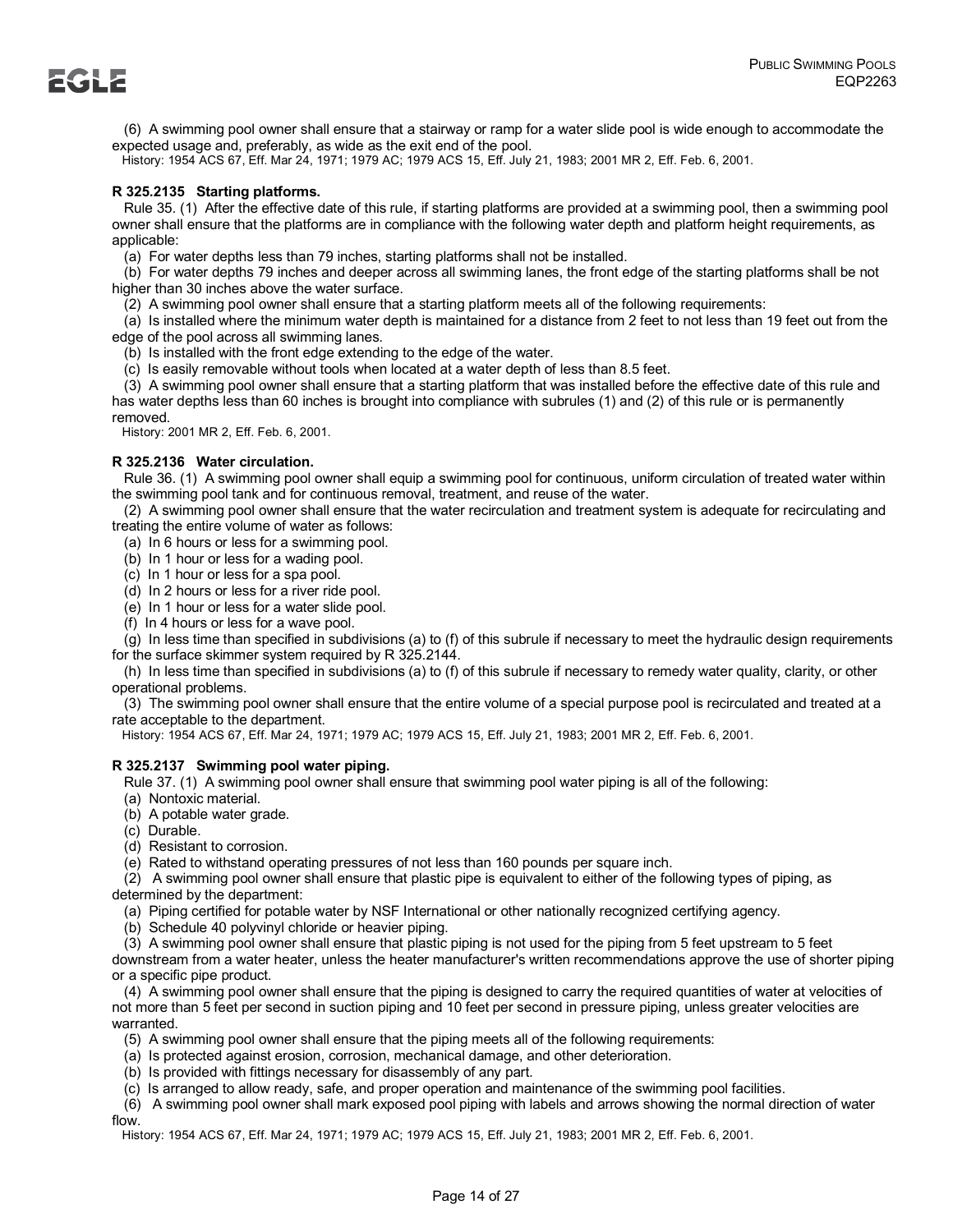# **R 325.2138 Flow controls; rate-of-flow indicators.**

 Rule 38. (1) A swimming pool owner shall provide a valve for regulating the rate of flow through a swimming pool in the recirculation pump discharge piping.

- (2) A swimming pool owner shall provide a rate-of-flow indicator on the pump discharge piping before or after the filter.
- (3) A swimming pool owner shall ensure that a rate-of-flow indicator meets all of the following requirements:
- (a) Is the proper size and design for the pipe and system on which it is installed.
- (b) Has a durable scale that is graduated in gallons per minute.
- (c) Is sized to operate as close as practical to the midrange of the indicator at the design recirculation flow rate.
- (d) Is installed where it is readily accessible for reading and maintenance.

 (e) Is installed with straight pipe upstream and downstream from the indicator to any fitting or restriction in accordance with the manufacturer's recommendations.

History: 1954 ACS 67, Eff. Mar 24, 1971; 1979 AC; 1979 ACS 15, Eff. July 21, 1983; 2001 MR 2, Eff. Feb. 6, 2001.

### **R 325.2141 Inlets.**

 Rule 41. (1) A swimming pool owner shall ensure that a swimming pool water inlet system has inlets adequate in design, number, and location to ensure uniform distribution of treated water throughout the swimming pool.

(2) A swimming pool owner shall ensure that an inlet meets all of the following requirements:

(a) Is equipped for flow rate adjustment.

(b) Does not extend from the swimming pool wall or floor so as to create a hazard.

 (c) Is not less than 12 inches below the water level or is not less than 6 inches below the water level and designed to direct the flow downward.

(3) A swimming pool owner shall ensure that a pool has the following number of inlets:

(a) Not less than 2 inlets.

(b) Not less than 1 inlet per 20 lineal feet of swimming pool periphery, except at a river ride pool.

(c) More inlets than required in subdivision (a) or (b) of this subrule if necessary for the uniform circulation of water.

 (4) A swimming pool owner shall ensure that the location of inlets for a swimming pool other than a river ride pool or a water slide pool is as follows:

(a) For a wall inlet system, inlets shall be spaced not more than 20 feet apart as measured along the swimming pool wall.

 (b) For a floor inlet system, inlets shall be uniformly spaced not more than 20 feet apart and there shall be an inlet not more than 15 feet from each wall.

 (c) Where water circulation might be impaired, there shall be at least 1 inlet located in each recessed stairwell, underwater seat, or other space.

 (5) A river ride pool or water slide pool owner shall provide a pool with 1 or more inlets adequate in number and location to provide and maintain flow rates and water quality in accordance with R 325.2194.

History: 1954 ACS 67, Eff. Mar 24, 1971; 1979 AC; 1979 ACS 15, Eff. July 21, 1983; 2001 MR 2, Eff. Feb. 6, 2001.

# **R 325.2142 Main and other outlets.**

 Rule 42. (1) A swimming pool owner shall ensure that a swimming pool has 2 or more main outlets for the recirculation system pump for continuous removal of water for treatment and for emptying the pool.

 (2) A swimming pool owner shall ensure that the main outlets for the recirculation system pump meet all of the following requirements:

(a) Are designed and located to ensure the complete draining of the pool.

 (b) Are designed and located to prevent entrapment and to prevent the restriction of flow by the simultaneous covering of all outlets on the system by 1 person.

(c) Do not extend from the swimming pool floor or wall so as to create a hazard.

 (d) Are covered with a grate which is not hazardous to bathers, which is secured in place, and which is removable only with tools.

 (e) Have an open area for each grate large enough to assure water entrance velocities of not more than 2 feet per second, with as close as practical to equal flow through each outlet grate.

 (f) Have the total open area for all main outlet grates large enough to assure water entrance velocities of not more than 1 foot per second.

(g) Are interconnected with unrestricted piping that does not contain valves.

 (3) If another pump or pumps are provided, then a swimming pool owner shall ensure that the same outlet system supplying water to the pumps complies with the requirements of subrules (2)(b), (c), (d), (e), (f), and (g) of this rule.

(4) A swimming pool owner shall ensure that all outlet openings meet both of the following requirements:

(a) Are not less than 3 feet nor more than 20 feet from another outlet as measured center to center.

(b) Are provided not more than 15 feet from a sidewall for a main outlet.

 (5) A swimming pool owner shall ensure that all outlet discharge piping is valved in the equipment room as close as practical to the pump suction.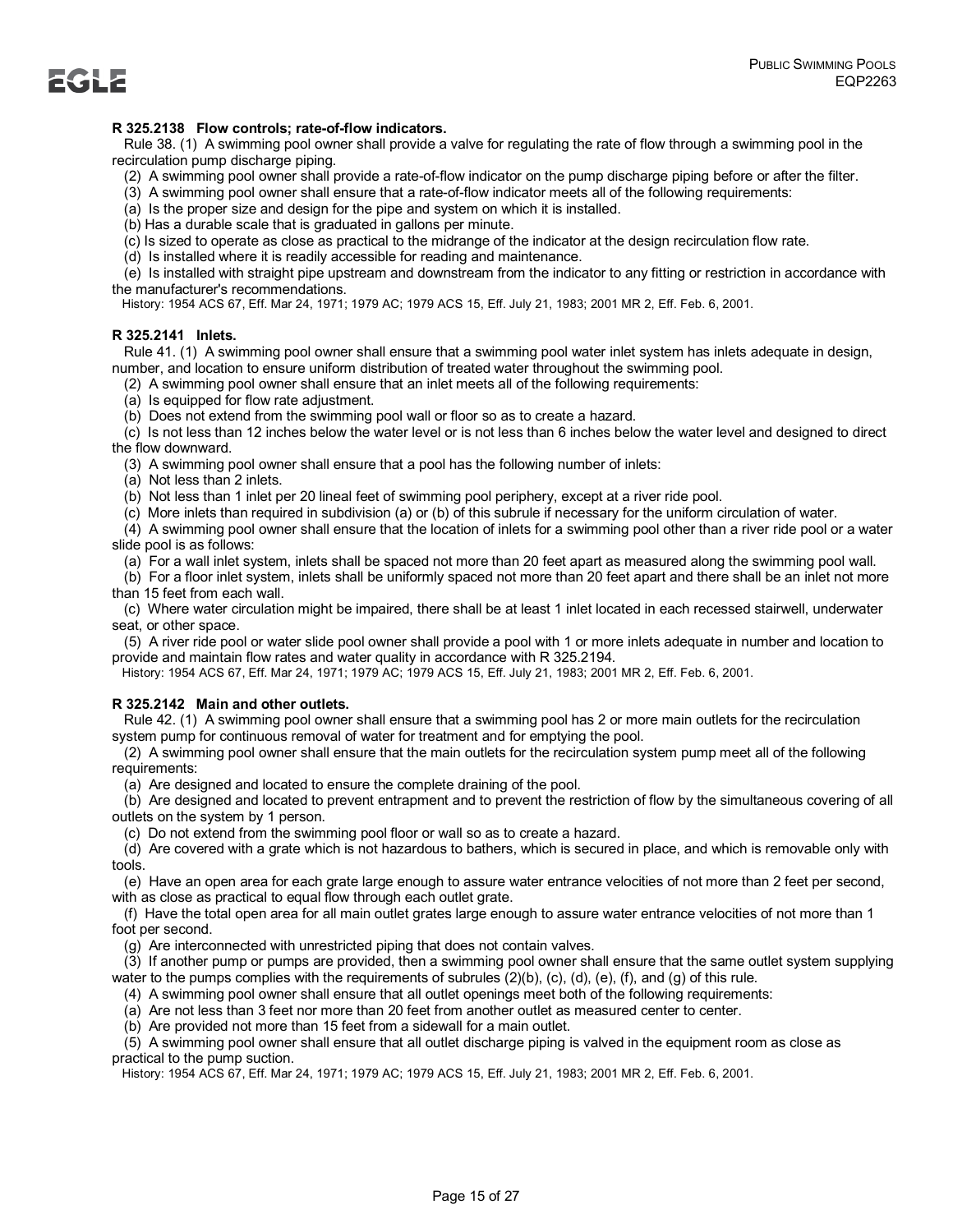# **R 325.2143 Overflow systems.**

 Rule 43. (1) A swimming pool owner shall ensure that a swimming pool is equipped with an overflow system to remove floating material from the water surface. A swimming pool owner shall ensure that a swimming pool that is not more than 2,400 square feet in water surface area has either a perimeter overflow system or surface skimmers or that a swimming pool which is more than 2,400 square feet in water surface area has a perimeter overflow system.

(2) A swimming pool owner shall ensure that a perimeter overflow system meets all of the following requirements:

 (a) Extends completely around the swimming pool, except for a spa pool, river ride pool, water slide pool, a special purpose pool, or a location where the design and construction of the perimeter overflow system must change due to construction limitations.

(b) Has the overflow lip as level as practical, plus or minus 1/8 inch.

 (c) Has a minimum opening of 6 inches or has a covering adequate to prevent entrapment of any part of the bather's body. (d) Permits ready inspection, cleaning, and repair.

(e) Is designed for removal of the water at a rate of not less than 100% of the design flow rate.

(f) Provides for discharging the water for treatment and reuse.

(g) Provides a handhold for bathers.

(h) Effectively removes floating materials from the water surface.

(3) A swimming pool owner shall ensure that a perimeter overflow system extends as follows:

(a) Around a spa pool or a water slide pool in a manner acceptable to the department.

(b) Around a river ride pool at major changes of direction acceptable to the department.

(c) Around a special purpose pool in locations acceptable to the department where the shape of the pool may cause

practical difficulties in the construction of a continuous perimeter overflow system.

History: 1954 ACS 67, Eff. Mar 24, 1971; 1979 AC; 1979 ACS 15, Eff. July 21, 1983; 2001 MR 2, Eff. Feb. 6, 2001.

# **R 325.2143a Overflow system open tanks and surge capacity.**

 Rule 43a. (1) A swimming pool owner shall equip a swimming pool equipped with a perimeter overflow system with an open tank for containing the free discharge of water from the perimeter overflow system for treatment and reuse.

(2) A swimming pool owner shall ensure that an open tank meets all of the following requirements:

 (a) Has a capacity from the design operating level of the surge tank to the tank overflow elevation of not less than 2 minutes of flow from the filtration pump.

 (b) Has an automatic means to supply potable water to the pool or to the open tank that is activated based on the water level in the pool or in the open tank.

(c) Has tank overflow piping that meets both of the following requirements:

(i) Is sufficiently lower than the perimeter overflow system lip to assure continuous flow at the design flow rate.

(ii) Is designed to prevent flooding of the equipment room or other areas in case of mechanical failure.

 (d) Has a means to automatically regulate the main outlet system flow rate based on the variation of water level in the open tank or perimeter overflow system.

(e) Has a means to completely drain the open tank when necessary.

 (3) A swimming pool owner shall ensure that a pool which has a perimeter overflow system has surge capacity of not less than 1 gallon per square foot of pool water surface area. A swimming pool owner shall ensure that total surge capacity is the sum of the open tank capacity and either of the following if capacity is available:

(a) Capacity in the perimeter overflow system.

 (b) Capacity in the pool of not more than 50% of the required surge capacity if the perimeter overflow system is equipped with surge weirs.

History: 2001 MR 2, Eff. Feb. 6, 2001.

# **R 325.2144 Surface skimmers and surge weirs.**

 Rule 44. (1) A swimming pool owner shall ensure that a swimming pool, other than a spa pool, which is equipped with surface skimmers or a perimeter overflow system that has surge weirs has at least 1 surface skimmer or surge weir for every 500 square feet of water surface area or fraction of 500 square feet. A swimming pool owner shall provide additional surface skimmers or surge weirs if necessary for effective skimming or to meet the surface skimmer hydraulic design requirements.

 (2) A swimming pool owner shall ensure that a spa pool has 1 surface skimmer for every 250 square feet of surface area or fraction of 250 square feet.

 (3) A swimming pool owner shall not provide a spa pool, a river ride pool, or a wave pool equipped with a perimeter overflow system with surge weirs.

 (4) A swimming pool owner shall ensure that a surface skimmer or surge weir is in compliance with both of the following provisions:

(a) Is designed to effectively remove floating material from the water surface.

 (b) Is located to ensure proper skimming of the entire water surface with minimum interference and minimum shortcircuiting.

(5) A swimming pool owner shall ensure that a surface skimmer meets all of the following requirements:

(a) Has an automatically adjustable weir.

(b) Has an easily removable and cleanable strainer basket.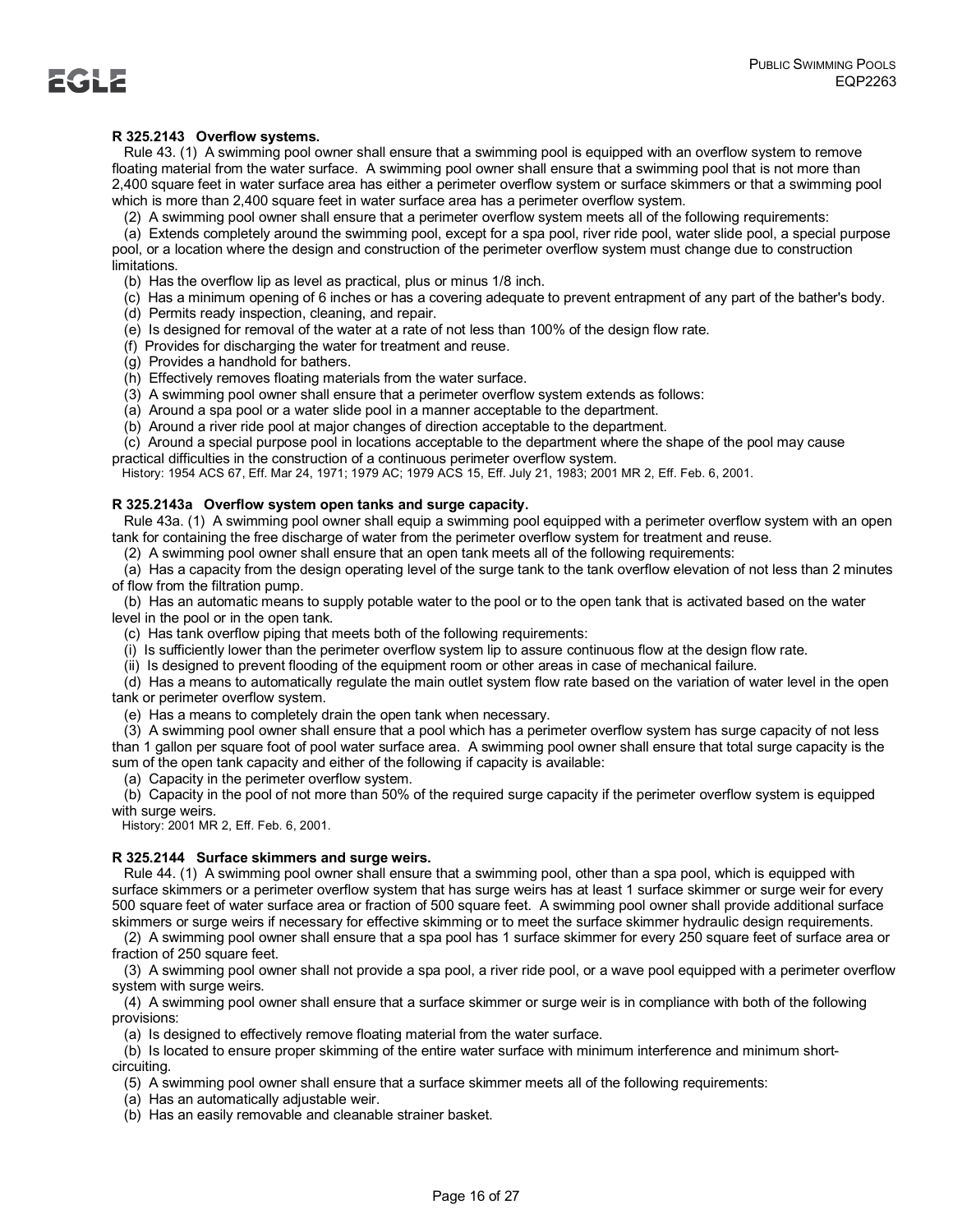(c) Has a flow rate control device.

(d) If an equalizer pipe is provided, the pipe has a device that will remain tightly closed under normal operating conditions.

(e) Is built into the swimming pool wall and does not create a safety hazard.

 (6) A swimming pool owner shall ensure that a swimming pool recirculation system is designed for a flow of 37.5 gallons per minute per surface skimmer with 80% of the flow (30 gallons per minute) to be directed through the skimmer and 20% of the flow (7.5 gallons per minute) to be directed through the main drain.

 (7) A swimming pool owner shall ensure that a surface skimmer piping system is equipped with a means to adjust the flow through each skimmer either in each skimmer or in the equipment room as close as practical to the pump suction to provide for uniform surface skimming and to allow balancing of flow between the skimmer system and the main outlet system.

 (8) A swimming pool owner shall ensure that a surge weir for a perimeter overflow system meets all of the following requirements:

(a) Is designed to effectively skim the water surface.

(b) Is designed for a minimum flow rate of 50 gallons per minute and for 20 gallons per minute per lineal foot of weir.

(c) Is designed to effectively close during periods of use when rim flow is necessary.

(d) Is built into the perimeter overflow system and does not create a safety hazard.

History: 1954 ACS 67, Eff. Mar 24, 1971; 1979 AC; 1979 ACS 15, Eff. July 21, 1983; 2001 MR 2, Eff. Feb. 6, 2001.

# **R 325.2145 Recirculation pumps.**

 Rule 45. (1) A swimming pool owner shall ensure that a recirculation system is equipped with a single pump that has a sufficient capacity for recirculating the swimming pool volume of water within the time period required in R 325.2136 and for providing flow adequate for cleaning the filters.

(2) A swimming pool owner shall ensure that the pump and motor meet all of the following requirements:

(a) Are capable of continuous operation.

(b) Are self-priming if the pump or suction piping is above the swimming pool water level.

 (c) Are manufactured of materials suitable for continuous exposure to water and normal concentrations of pool treatment chemicals.

(d) Are securely mounted to prevent strain on the piping.

- (e) Are equipped with an emergency shutoff device.
- (3) A swimming pool owner shall install a gauge to measure the pump discharge pressure.

 (4) If the water is pumped from the swimming pool to the filters, a swimming pool owner shall provide a strainer on the suction side of the pump and shall ensure that the strainer meets all of the following requirements:

(a) Is corrosion-resistant, readily removable, and easily cleanable.

(b) Is equipped with valves to permit removal of the strainer basket without water flowing through the chamber.

(c) Is provided with a spare strainer basket .

(5) A swimming pool owner shall not install a timer to control the operation of the recirculation pump.

History: 1954 ACS 67, Eff. Mar 24, 1971; 1979 AC; 1979 ACS 15, Eff. July 21, 1983; 2001 MR 2, Eff. Feb. 6, 2001.

# **R 325.2146 Water agitation and other pump systems.**

 Rule 46. (1) If agitation of the water in a spa pool is provided or if other pump systems in a swimming pool are provided, then a pool owner shall ensure that the agitation or other water movement is accomplished with a pump separate from the water treatment and recirculation system pump.

 (2) A pool owner shall ensure that an electrical switch, timer, or emergency shutoff device to operate the agitation system pump is not reachable from the pool.

 (3) A swimming pool owner shall equip a wave pool with not less than 2 emergency wave shutoff devices and shall locate 1 device on each side of the pool at a fixed lifeguard station.

 (4) If an air induction system is provided, a pool owner shall ensure that the system meets both of the following requirements:

(a) Is designed to prevent water backup that could cause electrical shock hazards.

(b) Is designed so the air intake source does not permit the introduction of toxic fumes or other contaminants.

History: 1979 ACS 15, Eff. July 21, 1983; 2001 MR 2, Eff. Feb. 6, 2001.

# **R 325.2151 Filters.**

 Rule 51. (1) A swimming pool owner shall ensure that a swimming pool water treatment system has 1 or more filters for clarifying the water. A swimming pool owner shall ensure that a filter meets all of the following requirements:

(a) Is capable of producing acceptable water clarity.

(b) Enables easy removal of the material filtered out.

(c) Is convenient to operate and maintain.

 (d) Is installed with adequate clearance and facilities for ready and safe inspection, operation, maintenance, disassembly, and repair.

 (2) A swimming pool owner shall ensure that a filter system shall have sufficient filtration area to meet the required flow rate without exceeding the established maximum filtration rate demonstrated to produce acceptable water clarity.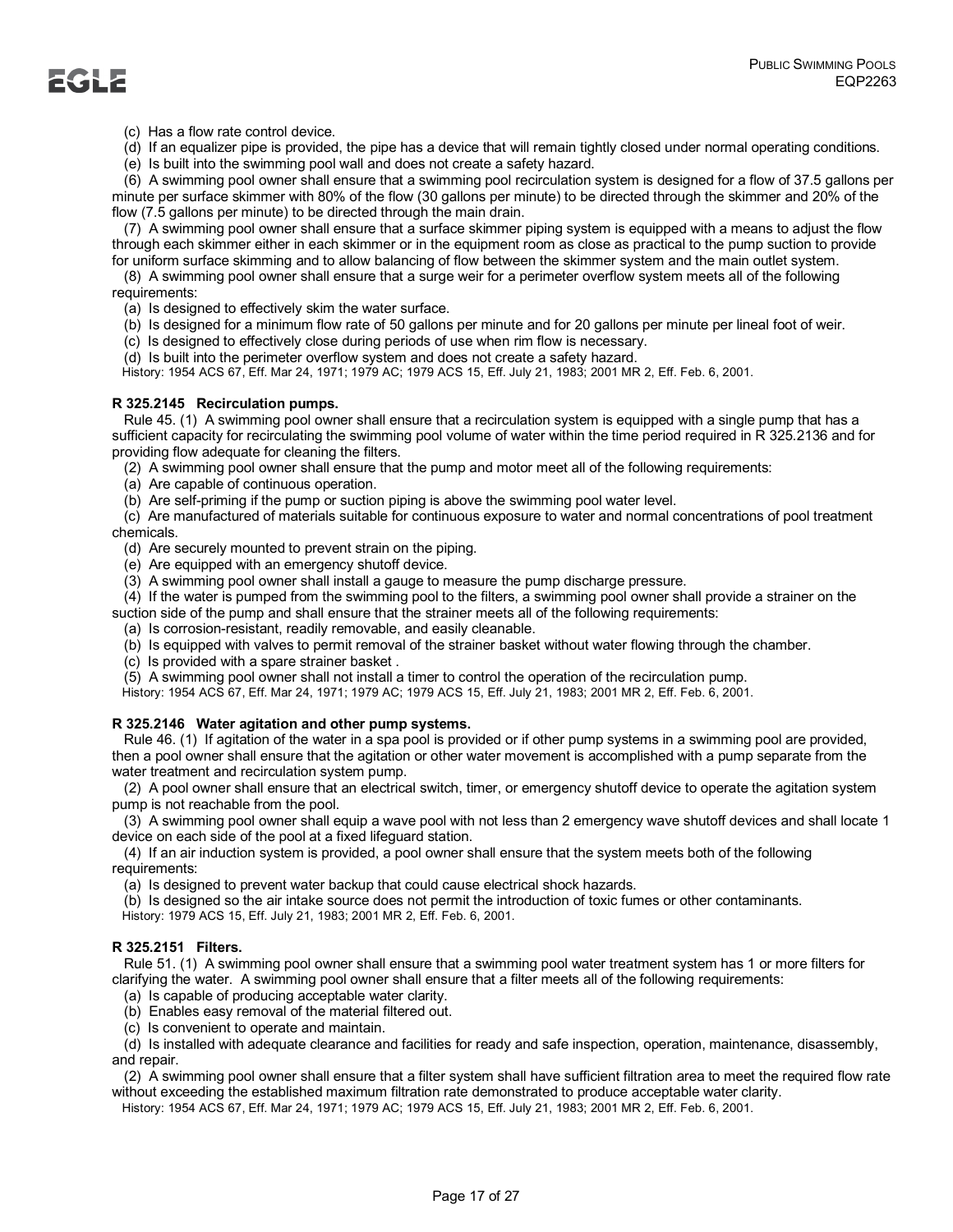# **R 325.2152 Sand-type filters.**

 Rule 52. (1) A swimming pool owner shall ensure that a sand-type filter system is designed to operate at a maximum filtration rate of 20 gallons per minute per square foot of filter area and a backwash rate of 15 gallons per minute per square foot of filter area. The department may approve other flow rates based on test data or other performance data that demonstrate compliance with R 325.2151.

 (2) A swimming pool owner shall ensure that the backwash water is discharged to waste and that a means for viewing backwash water clarity is provided.

History: 1954 ACS 67, Eff. Mar 24, 1971; 1979 AC; 1979 ACS 15, Eff. July 21, 1983; 2001 MR 2, Eff. Feb. 6, 2001.

### **R 325.2153 Diatomaceous earth-type filters.**

 Rule 53. (1) A swimming pool owner shall ensure that a diatomaceous earth-type filter system meets all of the following requirements, as applicable:

(a) Is designed to operate at a maximum rate of 1.5 gallons per minute per square foot of filter area.

 (b) Is designed to operate at a maximum rate of 2 gallons per minute per square foot of filter area if body feed equipment is provided that is capable of applying 0.1 pound of diatomaceous earth per square foot of filter area per 24 hours.

 (c) Is designed to discharge the precoat filter effluent to waste or to an open tank for recirculation through the filter and not to the swimming pool or through a closed recirculation system.

(2) A swimming pool owner shall provide a means for viewing the precoating effluent clarity.

 (3) A swimming pool owner shall ensure that the filter allows the effective removal of the filter-aid and the filtered-out material from the septums and the filters to waste without disassembly of the filters.

 (4) A swimming pool owner shall ensure that a pressure diatomaceous earth-type filter system shall have a precoat pot. History: 1954 ACS 67, Eff. Mar 24, 1971; 1979 AC; 1979 ACS 15, Eff. July 21, 1983; 2001 MR 2, Eff. Feb. 6, 2001.

# **R 325.2154 Filter accessories.**

 Rule 54. (1) A swimming pool owner shall ensure that a filter system is equipped with valves and piping necessary to isolate the filters for maintenance and repair and to completely drain all parts of the filter system.

 (2) A swimming pool owner shall ensure that a pressure-type filter system is equipped with a gauge to indicate the filter influent pressure and, if the filter system is lower than the swimming pool water surface, is equipped with a gauge to measure the filter effluent pressure.

(3) A swimming pool owner shall ensure that a pressure gauge meets all of the following requirements:

(a) Is graduated in pounds per square inch (psi).

- (b) Has an appropriate range of readings.
- (c) Is a minimum of 2 inches in diameter.
- (d) Is located so it can be read easily.

 (4) A swimming pool owner shall ensure that a pressure filter tank has a manual air release connected to the top of the tank, unless air can be expelled easily by another means.

 (5) A swimming pool owner shall ensure that a vacuum-type filter system is equipped with a vacuum gauge in the piping between the filter and the recirculation pump.

- (6) A swimming pool owner shall ensure that the vacuum gauge meets all of the following requirements:
- (a) Is graduated in inches of mercury in 1-inch increments.
- (b) Has an appropriate range of readings.
- (c) Is a minimum of 2 inches in diameter.
- (d) Is located so it can be read easily.

History: 1954 ACS 67, Eff. Mar 24, 1971; 1979 AC; 1979 ACS 15, Eff. July 21, 1983; 2001 MR 2, Eff. Feb. 6, 2001.

### **R 325.2155 Cartridge-type filters.**

 Rule 55. (1) A swimming pool owner shall ensure that a cartridge-type filter system meets all of the following requirements: (a) Is designed for a maximum flow rate of 3/8 of a gallon per minute per square foot of filter area.

(b) Is equipped with a means to drain the filter tank to prevent equipment room flooding.

(c) Is provided with a spare set of cartridges that is not less than 100% of the required filtration area.

 (d) Is provided with a means, on the premises and acceptable to the department, for cleaning the cartridges according to the manufacturer's recommendations.

History: 1979 AC; 1979 ACS 15, Eff. July 21, 1983; 2001 MR 2, Eff. Feb. 6, 2001.

### **R 325.2156 Disinfectants and other chemicals.**

 Rule 56. (1) A chemical manufacturer shall provide evidence to the department that a chemical or other additive for disinfecting or otherwise treating swimming pool water meets all of the following requirements:

- (a) Does not create objectionable physiological effects to bathers.
- (b) Does not impart toxic or other deleterious properties to bathers or to the water.
- (c) Is compatible in the water with other chemicals and processes normally used in swimming pool water treatment.
- (d) Is safely and simply handled and closely controlled in its usage.

(e) Is measured by readily applied poolside tests to determine its concentration, residual, or effectiveness.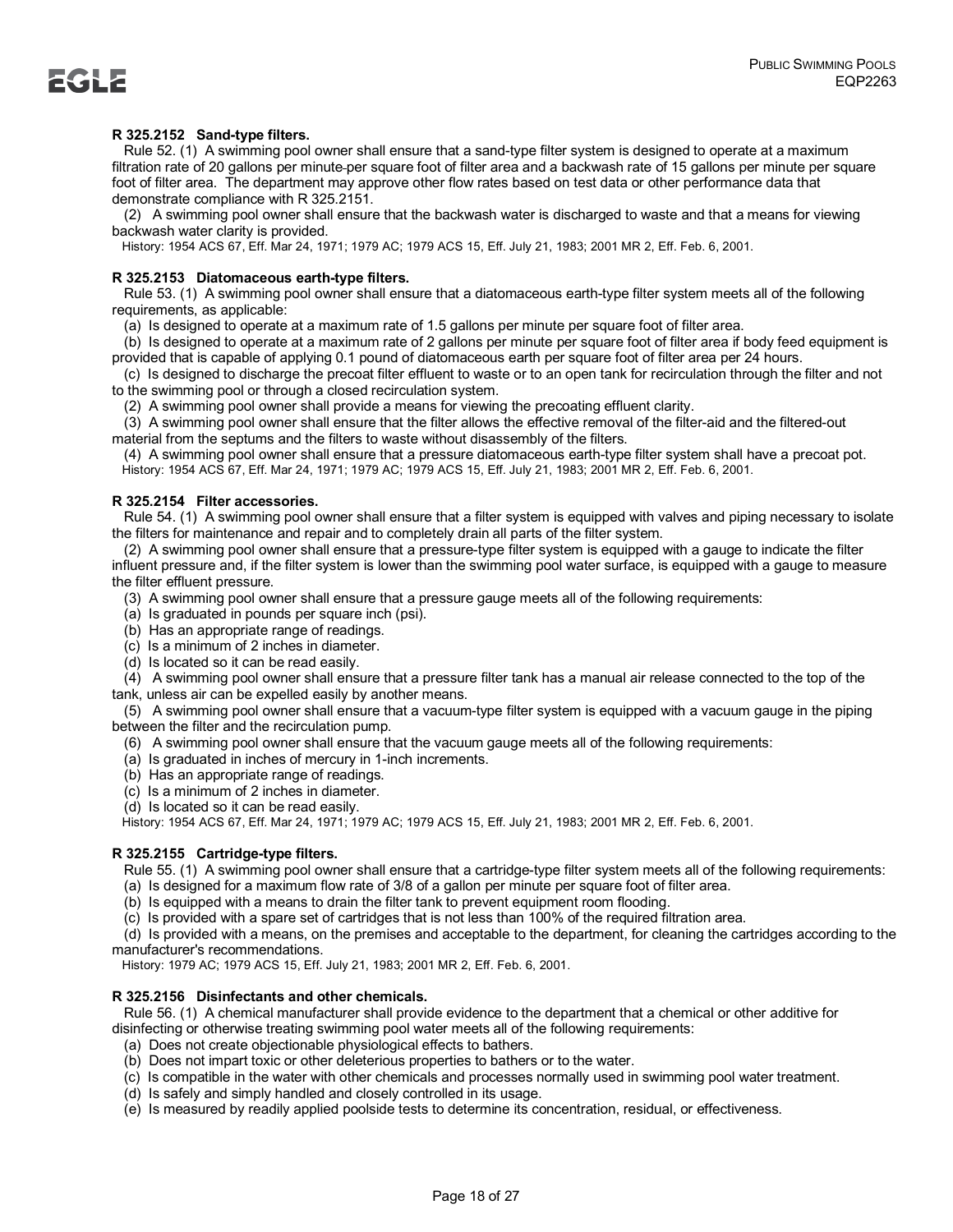(2) The department may authorize the use of a disinfectant if the owner applies the disinfectant in a concentration that is appropriate, practical, and safe under normal pool conditions and if the disinfectant has been demonstrated, to the department, to be as effective in disinfection as both of the following:

(a) A free available chlorine residual of 1.0 milligram per liter at a pH of 7.2.

 (b) A solution that has an oxidation-reduction potential equivalent to 650 millivolts or more as measured with a silver-silver chloride electrode.

 (3) A swimming pool owner shall apply the disinfectant at a suitable point in the recirculation system for effective disinfection of the recirculating water.

History: 1954 ACS 67, Eff. Mar 24, 1971; 1979 AC; 1979 ACS 15, Eff. July 21, 1983; 2001 MR 2, Eff. Feb. 6, 2001.

# **R 325.2157 Chemical feeders.**

 Rule 57. (1) A swimming pool owner shall ensure that a swimming pool has a chemical feeder and auxiliary equipment for the safe, continuous, controlled application of a chemical for disinfection of the water and the production and maintenance of a suitable residual of the disinfectant.

- (2) A swimming pool owner shall ensure that the chemical feeder meet all of the following requirements:
- (a) Has sufficient capacity for achieving the required disinfectant residual.
- (b) Is easily adjustable in output rate.
- (c) Is capable of continuous operation.
- (d) Is resistant to corrosion or clogging from the chemicals intended to be used in it.
- (e) Is easy and safe to disassemble and reassemble for cleaning and maintenance.

 (3) If a feeder for pH control is provided, then a swimming pool owner shall install the feeder in accordance with the manufacturer's recommendations in a manner acceptable to the department.

 (4) A swimming pool owner shall connect an electrically operated chemical feeder to an electrical outlet energized only when the filtration pump is operating.

History: 1954 ACS 67, Eff. Mar 24, 1971; 1979 AC; 1979 ACS 15, Eff. July 21, 1983; 2001 MR 2, Eff. Feb. 6, 2001.

### **R 325.2158 Liquid chlorine.**

 Rule 58. A swimming pool owner shall not use liquid chlorine (liquefied elemental chlorine gas) at a swimming pool. History: 1954 ACS 67, Eff. Mar 24, 1971; 1979 AC; 1979 ACS 15, Eff. July 21, 1983; 2001 MR 2, Eff. Feb. 6, 2001.

### **R 325.2159 Chemical test equipment.**

 Rule 59. (1) A swimming pool owner shall provide, at a swimming pool, equipment for testing the disinfectant residual, the pH, and any other chemical characteristics of the water determined by the department to be important in the control of water quality which may include total alkalinity, calcium hardness, total dissolved solids, and cyanuric acid levels.

- (2) A swimming pool owner shall ensure that a chemical test kit meets all of the following requirements:
- (a) Is durable under normal pool use and storage conditions.
- (b) Has an appropriate range of accuracy.
- (c) Has fresh reagents.
- (d) Is safe and simple to use.
- (3) A swimming pool owner shall ensure that the pH test kit standards range from 6.8 to 8.0.

 (4) A swimming pool owner shall ensure that the disinfectant test kit standards range from 0.0 to 5.0 mg/l or higher and are readable to the nearest 0.5 mg/l.

 (5) A swimming pool owner shall use the n,n-diethyl-p-phenylenediamine (dpd) indicator or other generally accepted standard method for determining the disinfectant residual.

 (6) When a cyanurate is used for disinfectant stabilization, a swimming pool owner shall provide test equipment for the cyanuric acid level.

History: 1954 ACS 67, Eff. Mar 24, 1971; 1979 AC; 1979 ACS 15, Eff. July 21, 1983; 2001 MR 2, Eff. Feb. 6, 2001.

### **R 325.2161 Water heaters and thermometers.**

 Rule 61. (1) A swimming pool owner shall ensure that a swimming pool water heater piping system includes an external bypass of the heater if the swimming pool is larger than 3,000 gallons in volume or if the water heater is not designed for at least 100% of the required recirculation flow rate.

(2) A swimming pool owner shall not install a heating coil, pipe, or steam hose in a swimming pool.

 (3) A swimming pool owner shall provide an automatic shutoff device for the heater that maintains pool water temperatures not to exceed those specified in R 325.2194.

 (4) If a swimming pool has a pool water heater, then the owner shall provide a fixed thermometer at a point in the piping before the pool water heater to measure the temperature of the flowing water.

- (5) A swimming pool owner shall ensure that a thermometer meets all of the following requirements:
- (a) Is graduated to indicate temperature to the nearest 2 degrees Fahrenheit in the operating range.
- (b) Is located to be read easily.
- (c) Is located where it will not be subject to damage.
- (d) Is located and installed in compliance with R 408.4001 et. seq.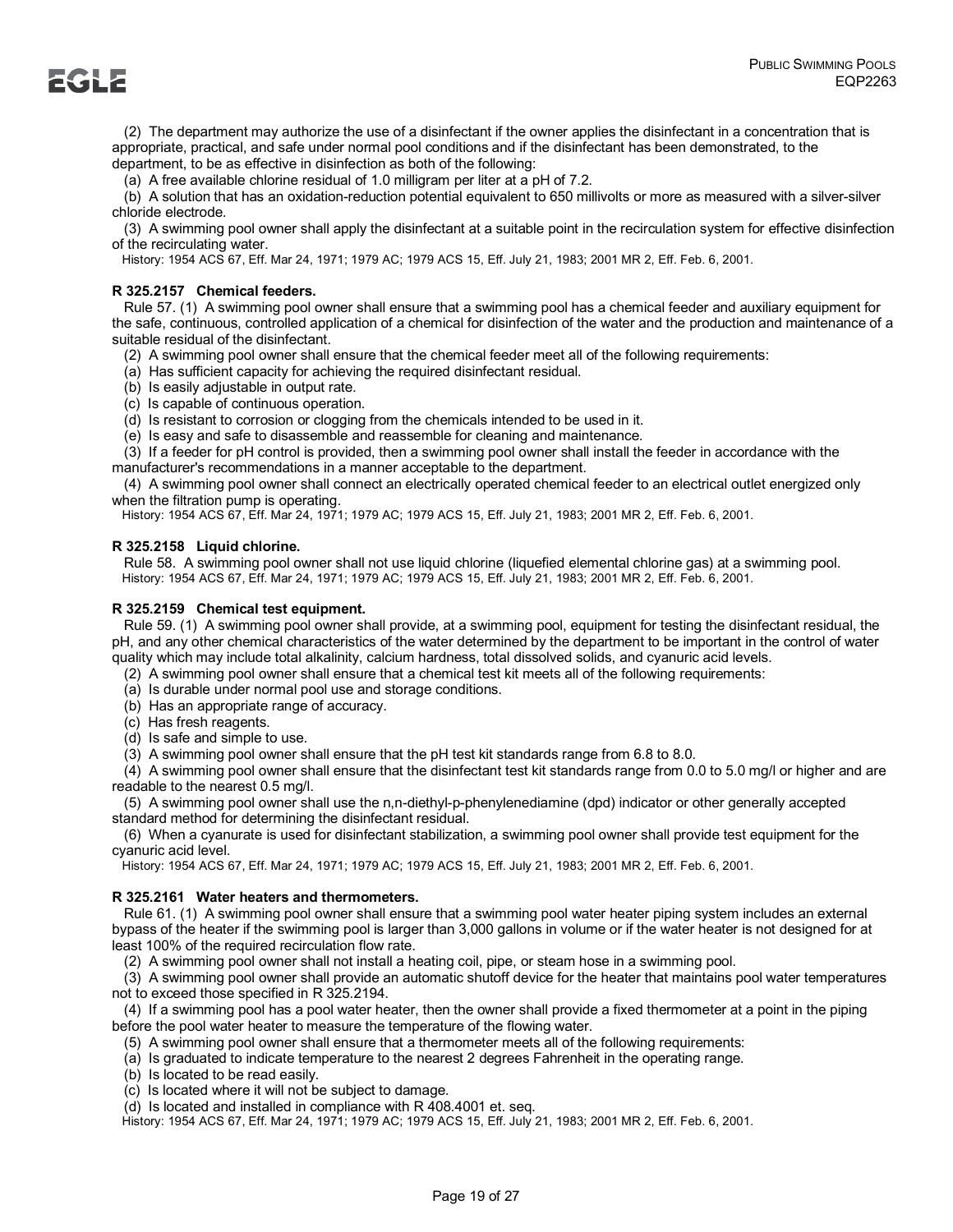# **R 325.2163 Vacuum cleaning systems.**

 Rule 63. A swimming pool owner shall provide a vacuum cleaning system that is capable of cleaning the swimming pool. History: 1954 ACS 67, Eff. Mar 24, 1971; 1979 AC; 1979 ACS 15, Eff. July 21, 1983; 2001 MR 2, Eff. Feb. 6, 2001.

# **R 325.2165 Safety equipment.**

 Rule 65. (1) A swimming pool owner shall equip a swimming pool with an acceptable long spineboard that has a minimum of 3 ties, runners, and a head immobilizer.

(2) A swimming pool owner shall equip a swimming pool with a first aid kit which is used primarily to treat small cuts,

bruises, and burns and which contains all of the following first aid materials or their equivalent:

(a) Four units of adhesive bandages, 1 inch by 3 inches.

- (b) Two units of 2-inch bandage compress.
- (c) One unit of 3-inch bandage compress.
- (d) One unit of 4-inch bandage compress.
- (e) Two units of absorbent gauze pad, 3 inches by 3 inches.
- (f) One unit of gauze compress, 18 inches by 36 inches.
- (g) Two units of large gauze compress, 24 inches by 72 inches.
- (h) Two units of 4-inch gauze roller bandages.
- (i) Two units of triangular bandages.
- (j) One unit of scissors.
- (k) One unit of tweezers.
- (l) Two units of instant ice packs.
- (m) Two units of latex disposable gloves.
- (n) One unit of adhesive plaster tape.

 (3) A swimming pool owner shall equip a swimming pool with a kit to clean up blood spills which consists of as a minimum, a pair of medical-grade latex gloves and a antimicrobial hand wipe.

- (4) A swimming pool owner shall equip a swimming pool, other than a wading pool or a spa pool, with both of the following:
- (a) A 1-piece, 12-foot long rescue pole which has blunt ends and which may have a shepherd's crook.
- (b) A  $\frac{1}{4}$ -inch diameter throwing rope as long as 1  $\frac{1}{2}$  times the maximum width of the swimming pool or 50 feet, whichever
- is less, with 1 end attached to an 18-inch diameter ring buoy or rescue bag.
	- (5) A swimming pool owner shall equip a pool at which lifeguard service is provided with all of the following:
	- (a) A megaphone or public address
	- (b) One whistle per lifeguard on duty.
	- (c) One rescue tube per lifeguard on duty where the water depth is more than 3.5 feet.
	- (d) One resuscitation mask per lifeguard on duty.
- (6) When multiple swimming pools are in the same enclosure or in close proximity, the department or local health department may accept 1 set of safety equipment for all of the pools.

 (7) A swimming pool owner shall keep all required safety equipment in the pool enclosure or at another location approved by the department or local health department and shall keep the equipment stocked, in good repair, and in ready condition.

(8) A swimming pool owner shall provide a telephone or other suitable means of communication for emergencies. The

owner may locate the telephone or other means of communication in any of the following areas:

(a) Within the pool enclosure.

 (b) In another location approved, in writing, by the department. If another location is approved, the owner shall post a sign indicating the location of the telephone within the pool enclosure.

 (9) A swimming pool owner shall post a sign at the telephone that indicates the phone numbers for emergency response agencies and the name and address of the swimming pool to assist emergency personnel in locating the facility. History: 1954 ACS 67, Eff. Mar 24, 1971; 1979 AC; 1979 ACS 15, Eff. July 21, 1983; 2001 MR 2, Eff. Feb. 6, 2001.

# **R 325.2171 Mechanical equipment rooms.**

 Rule 71. (1) A swimming pool owner shall ensure that a swimming pool mechanical equipment room meets all of the following requirements:

 (a) Is a properly lighted and ventilated structure constructed in accordance with the general rules of the construction code commission.

- (b) Affords the mechanical equipment protection from the weather.
- (c) Is readily accessible and convenient for operation and maintenance.
- (d) Prevents unauthorized access.
- (e) Is properly drained.
- (f) Enables servicing of the equipment.
- (g) Does not have a hatch-type opening located in a swimming pool enclosure.
- (h) Is easily accessible by a ramp or stairway if it is located at a floor level different from the pool enclosure.
- (i) Has a minimum ceiling height of 7 feet.
- (j) Has a sufficient usable floor area to permit servicing, removal, and replacement of all equipment, as follows: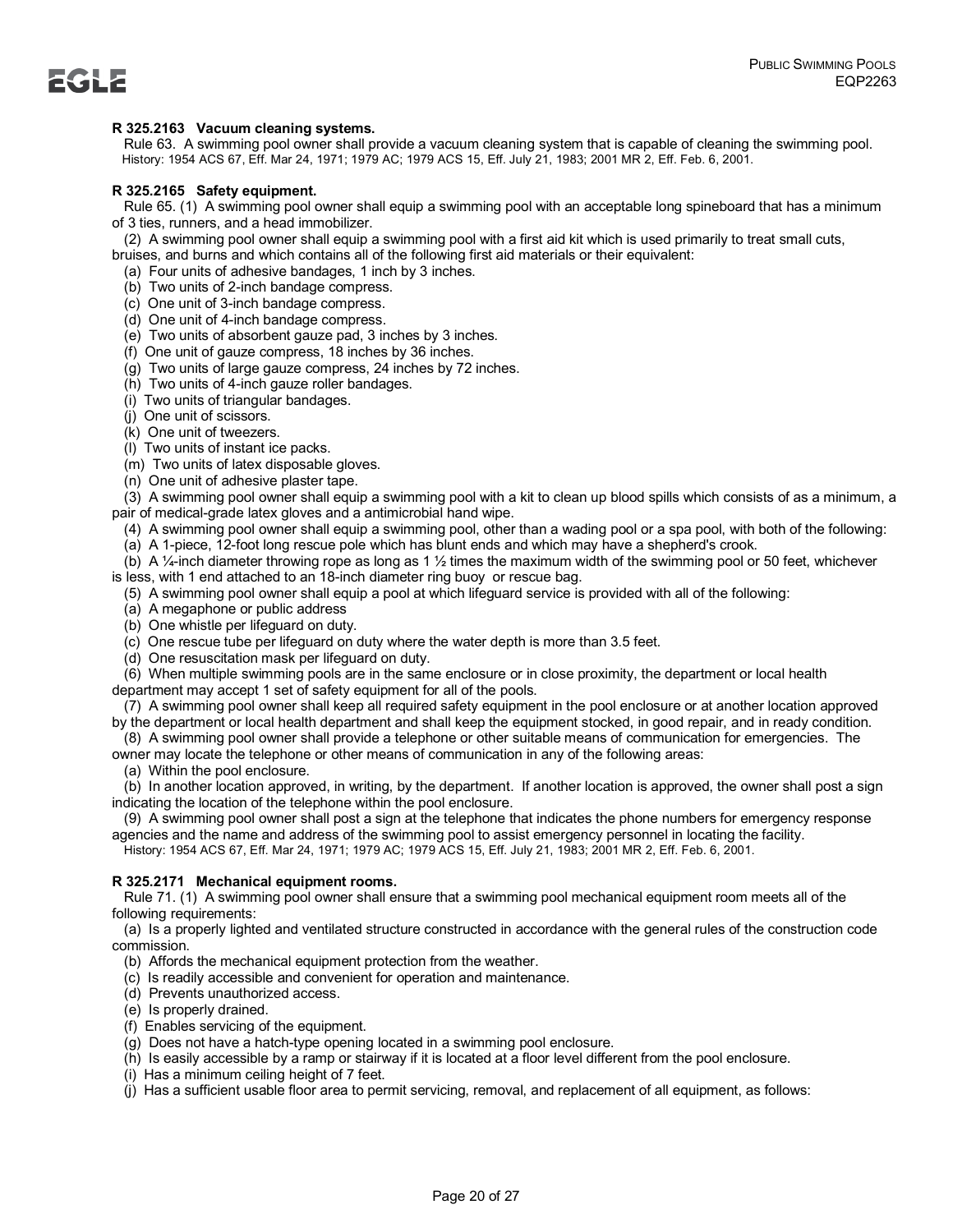(i) Has the greater of 80 square feet or 6.25% of the pool surface area, plus 30 square feet.

 (ii) Has additional area equal to not less than 50% of the area calculated in paragraph (i) of this subdivision for an additional pool of equal or smaller surface area built at the same time or later.

History: 1954 ACS 67, Eff. Mar 24, 1971; 1979 AC; 1979 ACS 15, Eff. July 21, 1983; 2001 MR 2, Eff. Feb. 6, 2001.

### **R 325.2172 Storage areas; offices; other rooms.**

 Rule 72. (1) Suitable space shall be provided for the storage of chemicals, tools, equipment, supplies, and records where they will be readily available, adequately ventilated, and protected from weather. Physical separation of incompatible chemicals shall be provided.

 (2) A storage area, office, mechanical equipment room, or other room adjacent to a swimming pool shall be arranged to minimize traffic by people in shoes across the deck.

History: 1954 ACS 67, Eff. Mar 24, 1971; 1979 AC; 1979 ACS 15, Eff. July 21, 1983.

### **R 325.2174 Bathhouse facilities, location, and design.**

 Rule 74. (1) A swimming pool owner shall ensure that a swimming pool has a bathhouse with dressing, shower, and toilet facilities based on the maximum bather load prescribed by R 325.2193 and the fixture schedule prescribed by R 325.2175, except as follows:

(a) Dressing and shower facilities are not required for a wading pool only.

 (b) The department may approve reductions in required poolside dressing, shower, and toilet facilities for a swimming pool located at establishments that have living units which are readily accessible from the swimming pool. If reductions in bathhouse facilities are approved, then the owner shall restrict the use of the swimming pool to residents or registered guests only. For apartments, condominiums, hotels, motels, manufactured housing communities, resorts, town houses, and similar establishments, the department may approve reductions in required facilities as follows:

 (i) For a bather load of 100 persons or less, there shall be at least 1 nonenclosed poolside shower, 1 water closet for each sex, and 1 lavatory for each sex.

(ii) For a bather load of more than 100 persons, a 50% reduction in fixtures is permissible.

(iii) Dressing areas may be eliminated.

 (c) The department or local health department may approve nonenclosed poolside showers to replace enclosed shower facilities.

 (d) The department or local health department may approve a unisex toilet facility in place of facilities for each sex at swimming pools that have an anticipated maximum bather load of up to 25 persons. A swimming pool owner shall ensure that a unisex toilet facility is in compliance with R 408.30725b.

(e) The department may approve other bathhouse fixture schedules for special purpose pools and other unusual situations.

 (2) A swimming pool owner shall ensure that a bathhouse is designed to route swimmers directly onto the swimming pool walkway or deck.

History: 1954 ACS 67, Eff. Mar 24, 1971; 1979 AC; 1979 ACS 15, Eff. July 21, 1983; 2001 MR 2, Eff. Feb. 6, 2001.

### **R 325.2175 Bathhouse plumbing fixtures.**

 Rule 75. (1) A swimming pool owner shall ensure that a bathhouse has showers and toilet facilities that are in compliance with the specifications of table 2 of this rule.

(2) Table 2 reads as follows:

| Minimum Bathhouse Fixtures      |           |            |                 |                           |               |
|---------------------------------|-----------|------------|-----------------|---------------------------|---------------|
| Number of fixtures for each sex |           |            |                 | Number of toilet fixtures |               |
| Maximum Bather                  |           |            | toilet fixtures |                           |               |
| Capacity* per                   |           |            | For males       |                           | For females   |
| R 325.2193                      | Showers** | Lavatories | Water closets   | Urinals ***               | Water closets |
| 1-50                            |           |            |                 |                           |               |
| 51-100                          |           |            |                 |                           |               |
| 101-200                         |           |            |                 |                           |               |
| 201-300                         |           |            |                 |                           |               |
| 301-500                         |           |            |                 |                           |               |
| 501-700                         |           |            |                 |                           |               |
| 701-1,000                       |           |            |                 |                           |               |

| Table 2                |  |
|------------------------|--|
| nimum Rathhouce Fivtur |  |

 \* In addition, a swimming pool owner shall provide 1 shower, 1 water closet, and 1 lavatory for each sex for each additional 300 persons, or fraction of 300 persons, starting at 1,001.

 \*\*At a swimming pool used by school classes, a swimming pool owner shall provide 1 shower for every 3 people in the largest class for each sex. A owner may substitute nonenclosed poolside showers for showers in accordance with R 325.2174.

\*\*\*An owner may substitute urinals for not more than ½ of the required number of water closets.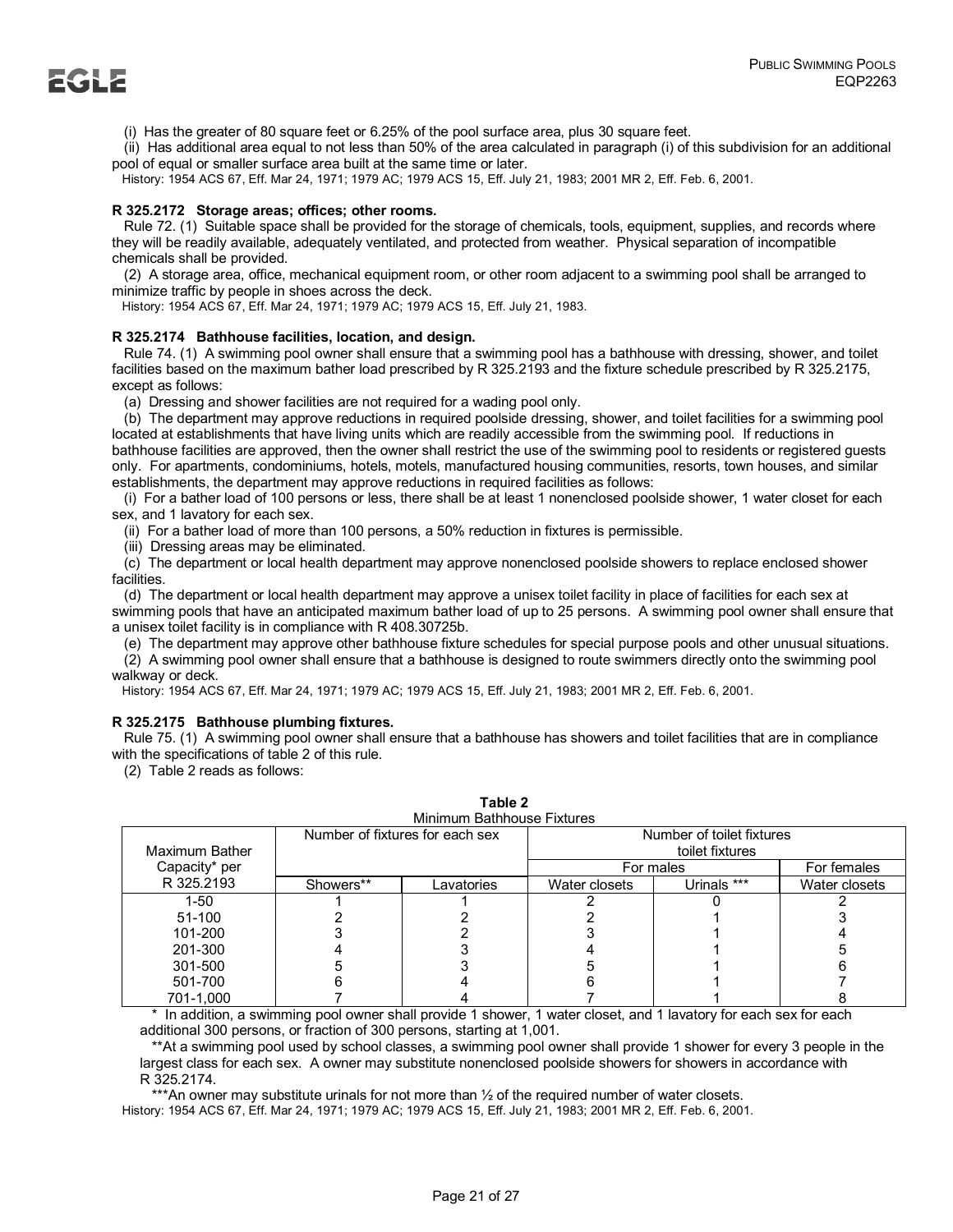# **R 325.2176 Bathhouse construction.**

 Rule 76. (1) A swimming pool owner shall ensure that a bathhouse is designed and constructed to promote safe and sanitary conditions.

(2) A swimming pool owner shall ensure that a bathhouse meets all of the following design and construction requirements:

 (a) The floor is durable, slip-resistant, easily cleanable, and nonabsorbent and does not have unsealed seams, open joints, or cracks.

- (b) A wall or partition is durable, easily cleanable, and nonabsorbent and does not have unsealed seams or cracks.
- (c) A junction between the floor and a wall or partition is coved to provide for cleanability.
- (d) The floor is sloped to drains.

(e) The ceiling is constructed and finished with moisture-resistant materials.

 (3) A swimming pool owner shall ensure that a locker is of rigid construction, properly vented, and set on legs or on a properly designed base to allow cleaning.

History: 1954 ACS 67, Eff. Mar 24, 1971; 1979 AC; 1979 ACS 15, Eff. July 21, 1983; 2001 MR 2, Eff. Feb. 6, 2001.

# **R 325.2178 Nonenclosed poolside showers.**

 Rule 78. (1) A swimming pool owner shall provide a nonenclosed poolside shower in a swimming pool enclosure at locations necessary to prevent bathers from carrying dirt or debris into the pool.

(2) A swimming pool owner shall ensure that a nonenclosed shower is in compliance with all of the following requirements:

(a) Is supplied from the potable water system.

 (b) Has a spray head which is not higher than 80 inches above the walkway and which is arranged to spray the bathers from head to feet during use.

(c) Is equipped with a conveniently located valve

(d) Has drainage to discharge the water immediately without ponding or creating a nuisance.

- (e) Is located where it will be effective without creating an accident hazard.
- (f) Is supplied with tempered water in accordance with R 325.2125.

(3) A swimming pool owner shall not install a footbath in which water can accumulate.

History: 1954 ACS 67, Eff. Mar 24, 1971; 1979 AC; 1979 ACS 15, Eff. July 21, 1983; 2001 MR 2, Eff. Feb. 6, 2001.

# **R 325.2179 Hose and hose bibs.**

 Rule 79. A swimming pool owner shall provide hose connections and hose adequate for cleaning the pool deck, walkway, and bathhouse.

History: 2001 MR 2, Eff. Feb. 6, 2001.

# **R 325.2181 Lighting.**

 Rule 81. (1) A swimming pool owner shall provide a lighting system, natural or artificial, for a swimming pool. The system shall adequately illuminate the entire swimming pool and enclosure during all periods of use.

(2) A swimming pool owner shall illuminate a bathhouse, mechanical equipment room, or storage area.

(3) A swimming pool owner shall protect a lighting fixture against breakage.

History: 1954 ACS 67, Eff. Mar 24, 1971; 1979 AC; 1979 ACS 15, Eff. July 21, 1983; 2001 MR 2, Eff. Feb. 6, 2001.

# **R 325.2182 Heating, ventilation, and dehumidification.**

 Rule 82. (1) A swimming pool owner shall ensure that a bathhouse, mechanical equipment room, storage area, and an indoor pool enclosure are adequately heated and ventilated in accordance with R 325.2113a.

(2) A swimming pool owner shall ensure that swimmers cannot come in contact with a heating unit.

 (3) A swimming pool owner shall ensure that room ventilation and dehumidification prevent direct drafts on swimmers and minimize condensation.

 (4) A swimming pool owner shall ensure that condensate from a pool enclosure dehumidification system is routed to waste only and is not routed to the pool.

History: 2001 MR 2, Eff. Feb. 6, 2001.

# **R 325.2183 Water slide pools.**

 Rule 83. (1) This rule applies to water slide pools, water slide flumes, and other types of swimming pools that have water slide additions. In addition, water slide pools shall meet the requirements of R 325.2113a.

(2) A swimming pool owner shall install a water slide flume at a swimming pool in accordance with R 408.801 et seq.

 (3) A swimming pool owner shall ensure that a water slide pool is designed and installed with sufficient length, width, and depth to bring riders to a complete stop and allow them to exit the pool in a safe manner.

 (4) A water slide pool owner shall equip a water slide pool with a flume surge reservoir tank or other means designed to maintain the landing pool skimming water level.

 (5) A swimming pool owner shall ensure that a swimming pool to which a water slide flume is added meets all of the following requirements:

(a) Has a turnover time by pool type as required in R 325.2136.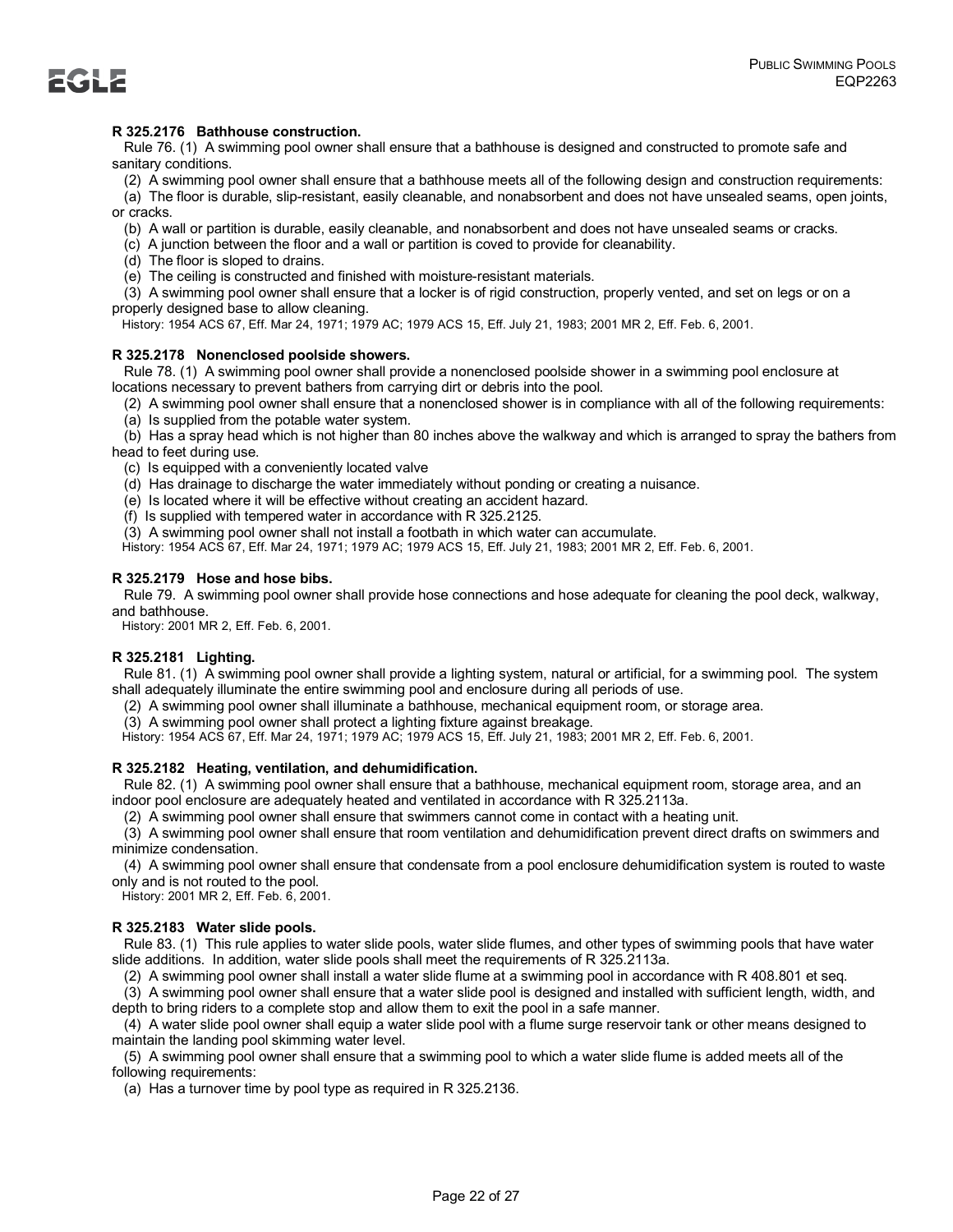(b) Has an unobstructed walkway around the entire water slide flume support structure and which is within the pool enclosure.

 (c) Has sufficient water surface area and volume so that the operational pool water level is not changed by more than 1 inch by the operation of all flume pumps. If the water surface area and volume is not sufficient, then the pool owner shall provide a means to maintain the skimming water level.

 (d) Has a distance from the exit end of the flume to 1 or more means of egress located on the flume exit end wall or on an adjacent wall to facilitate the safe exit of riders from the pool.

(5) A pool owner shall ensure that a flume surge reservoir tank meets all of the following requirements:

(a) Has a surge capacity equal to a minimum of 2 minutes of combined flow from all pumps on the tank.

(b) Is accessible for cleaning and maintenance.

(c) Is protected from unauthorized entry.

(6) A pool owner shall ensure that flume pump suctions meet both of the following requirements:

(a) Are designed to prevent entrapment.

(b) Are taken from the flume surge reservoir tank when the tank is provided.

History: 2001 MR 2, Eff. Feb. 6, 2001.

# **R 325.2184 Poolside slides.**

 Rule 84. (1) A pool owner shall not install a poolside slide without prior approval from the department. A pool owner shall ensure that the poolside slide design and construction features, ladders, and handrails conform to the requirements of the slide manufacturer.

 (2) A pool owner shall ensure that the poolside slide is positioned relative to all of the following to provide for the safety of persons using the slide and the pool:

(a) The edge of a swimming pool.

(b) Adjacent pool walls.

(c) Lifelines.

(d) Diving boards.

(e) Other poolside slides.

(f) Water slide flumes.

(g) Pool ladders.

(h) Stairways.

(3) A pool owner shall ensure that the poolside slide meets all of the following requirements:

(a) Is constructed in accordance with the manufacturer's recommendations.

(b) Has a runway height of not more than 10 feet above the walkway or deck.

(c) Has the exit end not higher than 18 inches above the normal pool water surface.

(d) Has the exit end overhang the edge of a pool not less than 6 inches.

 (e) Has a water depth of not less than 4.5 feet at the exit end, which shall be maintained for a distance of not less than 10 feet out from the exit end and for 3 feet on either side of the projected centerline.

(f) Has a distance of not less than 16.5 feet from the exit end to a wall ahead.

(g) Has a distance of not less than 3.5 feet from the projected centerline of the exit end parallel to any of the following:

(i) A lifeline.

(ii) A pool sidewall.

(iii) The side of a diving board.

(iv) The side of a water slide flume.

(v) The side of another poolside slide.

 (h) Has a distance of not less than 10 feet, measured along the projected centerlines, from the intersection of the exit end of any of the following:

(i) The poolside slide.

(ii) A diving board.

(iii) A water slide flume.

(iv) Another poolside slide.

 (i) Has a distance of not less than 10 feet, measured along the projected centerline, from the exit end of the poolside slide to the intersection with a lifeline.

 (4) A pool owner shall permanently affix signs or labels to a slide, as provided by the manufacturer, warning against any of the following:

(a) Headfirst sliding.

(b) Diving from anywhere on the slide.

(c) Other misuses of the slide.

History: 2001 MR 2, Eff. Feb. 6, 2001.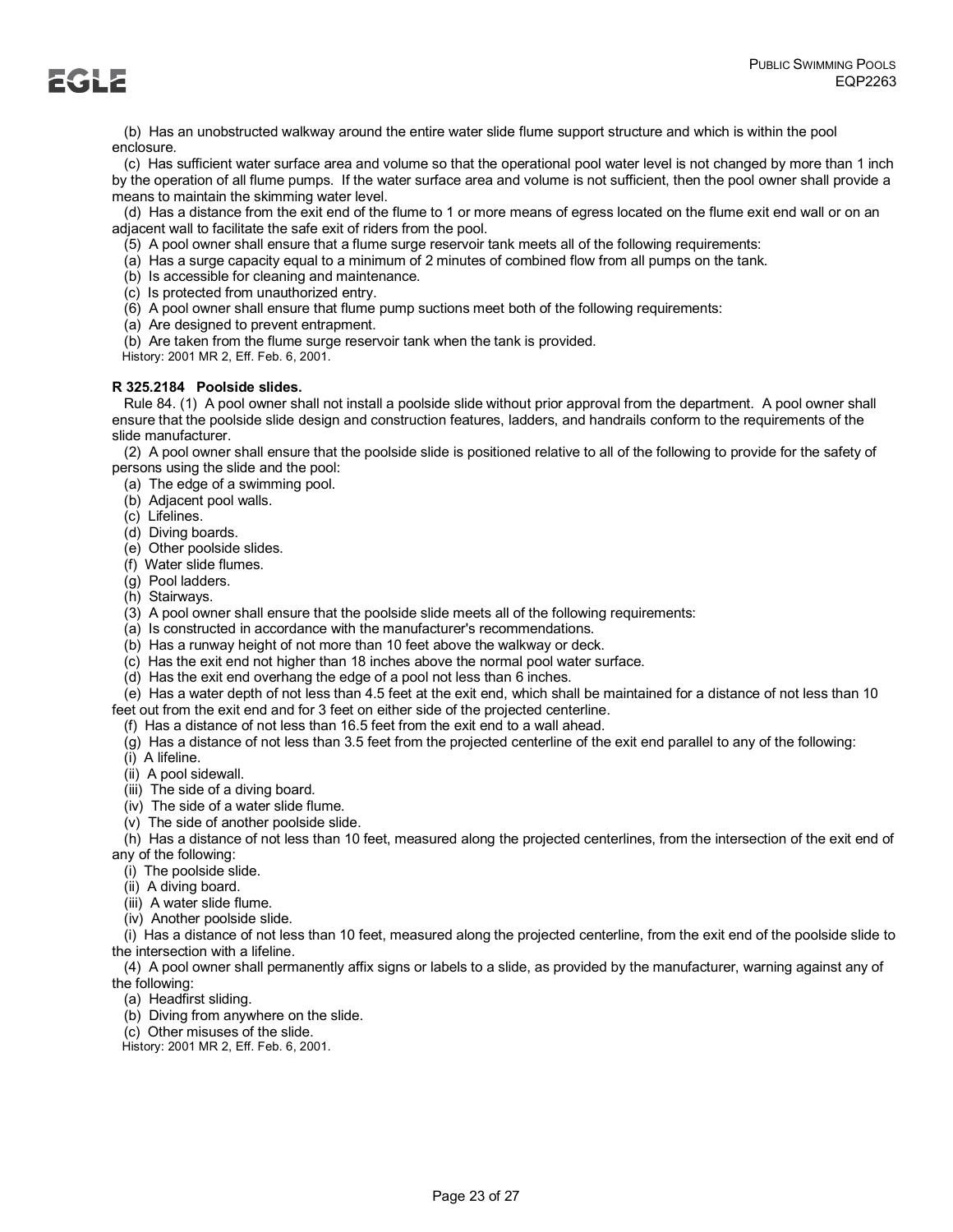# **PART 3. OPERATION AND USE**

### **R 325.2191 Pool doors and gates; use of safety equipment; surface maintenance; storage of chemicals; suits and towels; soap; trampolines.**

 Rule 91. (1) A swimming pool owner shall ensure that a door or a gate in a swimming pool enclosure is in compliance with all of the following provisions:

(a) Is kept closed.

(b) Is locked while the swimming pool and the deck are not open for use.

(c) A service entrance door or gate is locked while the swimming pool is open for use.

 (2) A swimming pool owner shall ensure that safety equipment is used only for its intended purpose and is not removed from its established location.

(3) A swimming pool owner shall keep a lifeline in its intended place, except when removed for supervised activity.

 (4) A swimming pool owner shall keep all surfaces within a swimming pool enclosure, bathhouse, and related facilities clean, sanitary, and in good repair.

 (5) A swimming pool owner shall store chemicals in the original container that has a label, away from flammables and heat, and in a clean, dry, and well-ventilated place which prevents unauthorized access to it and which prevents accidental spillage and mixing with other chemicals.

 (6) If swimming suits or towels, or both, are furnished to swimming pool users, then the pool owner shall thoroughly launder the suits and towels after each use. The pool owner shall keep the supply of clean suits and towels separated in storage and handling from used, unlaundered suits and towels.

(7) A pool owner shall provide soap at each lavatory and at each shower.

(8) A pool owner may have a trampoline accessible for use only if the owner provides adequate supervision

History: 1954 ACS 67, Eff. Mar 24, 1971; 1979 AC; 1979 ACS 15, Eff. July 21, 1983; 2001 MR 2, Eff. Feb. 6, 2001.

# **R 325.2192 Swimming pool use.**

 Rule 92. (1) A swimming pool owner shall ensure that a person who has any of the following medical conditions is excluded from a swimming pool, except that the person may be granted use of a swimming pool upon a written determination by the department, a personal physician, or a local health officer that the condition will not affect the health of other persons using the pool:

(a) An infectious or communicable disease.

(b) A possibly infectious condition, such as a cold, skin eruption, or open blister.

 (2) A swimming pool owner or his or her representative may require a person who uses a swimming pool to take a cleansing shower before entering the swimming pool enclosure.

(3) A swimming pool owner shall ensure that the bathing apparel worn in a swimming pool is clean.

(4) A person shall not spit in, or otherwise pollute, swimming pool water or related facilities.

 (5) A swimming pool owner shall ensure that running or boisterous or rough play, is not permitted in a swimming pool enclosure or bathhouse.

(6) A swimming pool owner shall ensure that a person wearing street clothes or shoes, is not permitted in a swimming pool.

 (7) A swimming pool owner shall ensure that glass, other breakable materials, or an object or material that might create a hazardous condition or interfere with the efficient operation of the swimming pool are not permitted in a swimming pool enclosure. A swimming pool owner shall post a sign that prohibits glass, other breakable materials, and hazardous objects or materials in the pool enclosure.

 (8) If the owner or operator allows food or drink and associated articles in a swimming pool enclosure, then the owner or operator shall comply with all of the following provisions:

(a) Provide poolside control to maintain safe and sanitary conditions.

(b) Not permit food preparation in a swimming pool enclosure.

 (c) Prominently display a sign conveying requirements for safe and sanitary disposal of all food wastes and precluding consumption of food and beverages within the pool.

(9) A swimming pool owner shall ensure that the consumption of alcoholic beverages in a spa pool is not permitted.

 (10) A swimming pool owner shall prominently display, at the pool, a sign warning against the use of a pool after the consumption of alcoholic beverages.

 (11) A swimming pool owner shall ensure that a pet or other animal, except for a trained guide dog accompanying a person who has a disability, is not permitted in a swimming pool enclosure. A guide dog is not permitted in a pool.

 (12) A swimming pool owner shall ensure that diving is not permitted from the edge of a pool at any location where the water depth is less than 5 feet.

 (13) A swimming pool owner shall remove starting platforms or make them physically nonusable after any type of competitive usage, except as provided by R 325.2135. A swimming pool owner shall ensure that starting platforms are not used for any noncompetitive use.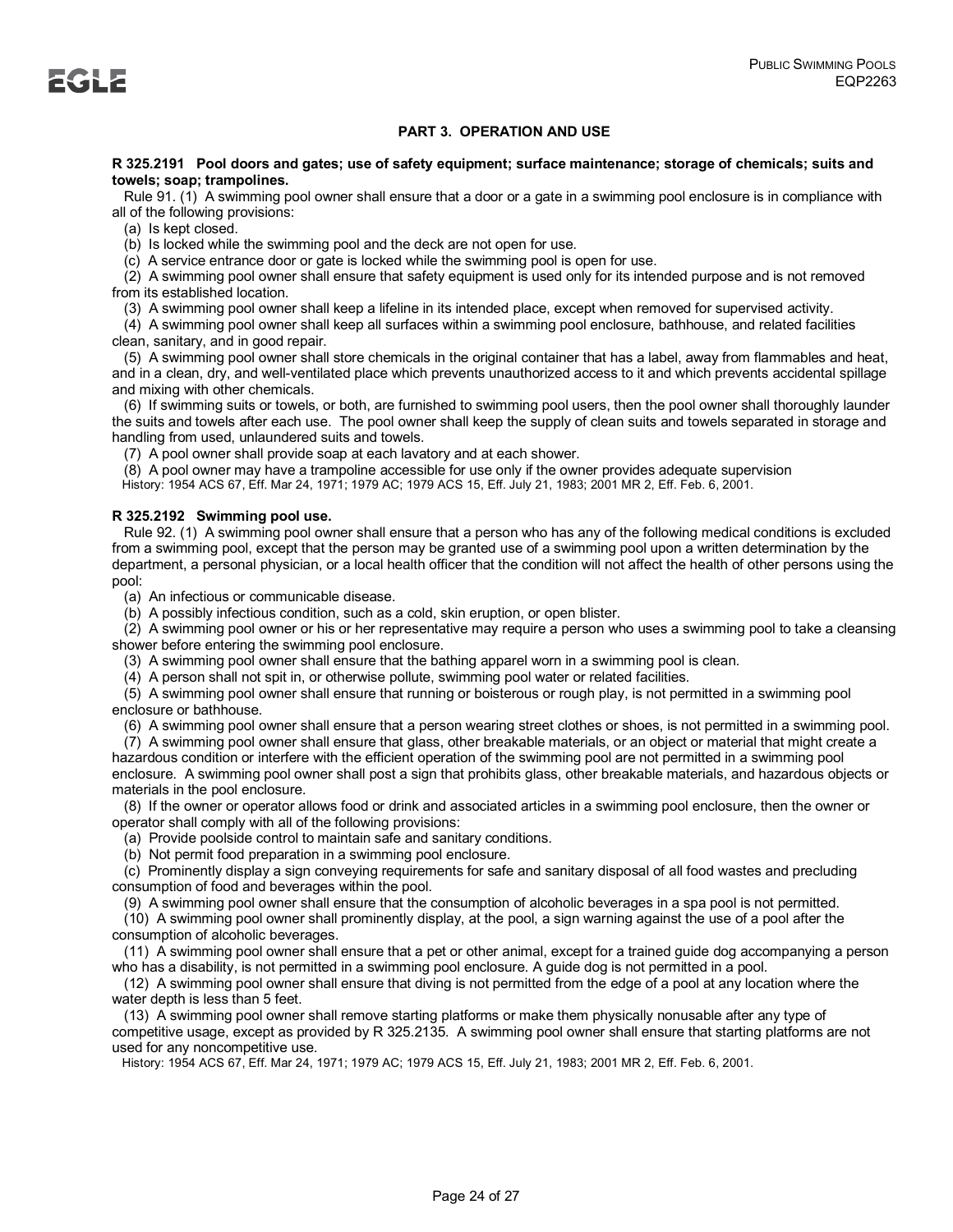

# **R 325.2193 Bather capacity limits.**

 Rule 93. (1) A swimming pool owner shall ensure that the number of persons in bathing apparel within a swimming pool enclosure does not exceed the bather capacity limit established by the department or local health department.

 (2) A swimming pool owner shall ensure that the bather capacity limit or maximum bather load is not more than the following number of persons, as applicable:

(a) Seven persons per 100 square feet of water surface area where the water depth is not more than 5 feet.

(b) Four persons per 100 square feet of water surface area where the water depth is more than 5 feet.

(c) One person per 100 square feet of walkway and usable deck area within the swimming pool enclosure.

(d) One person for every 2 lineal feet of spa pool bench inner perimeter, excluding the means of egress.

(3) The department may establish a smaller bather capacity limit for irregular conditions.

(4) A swimming pool owner shall prominently display the bather capacity limit within the swimming pool enclosure.

History: 1954 ACS 67, Eff. Mar 24, 1971; 1979 AC; 1979 ACS 15, Eff. July 21, 1983; 2001 MR 2, Eff. Feb. 6, 2001.

### **R 325.2194 Water quality standards.**

 Rule 94. (1) A swimming pool owner shall maintain a suitable free available residual of the disinfectant throughout the swimming pool water.

 (2) A swimming pool owner shall test the water before and during each period of swimming pool use, at a frequency of at least once per day, to assure the maintenance of pH and disinfectant residuals as established by table 3 of this rule.

 (3) A swimming pool owner shall ensure that the minimum free available disinfectant residual maintained, in milligrams per liter, satisfies the specifications of table 3 of this rule.

(4) Table 3 reads as follows:

|                                              | Table 3    |            |  |  |  |
|----------------------------------------------|------------|------------|--|--|--|
| <b>Disinfectant Residuals</b>                |            |            |  |  |  |
| (Milligrams per liter)                       |            |            |  |  |  |
|                                              |            | pН         |  |  |  |
| Disinfectant                                 | 7.2 to 7.5 | More than  |  |  |  |
|                                              |            | 7.5 to 8.0 |  |  |  |
| <b>Bromine</b>                               | 2.0        | 2.0        |  |  |  |
| Chlorine                                     | 1.0        | 2.0        |  |  |  |
| Chlorinated cvanurate*                       | 2.0        | 4.0        |  |  |  |
| <br>.<br>$\sim$<br>_<br>$\sim$ $\sim$ $\sim$ |            |            |  |  |  |

\*At 20 to 40 parts per million (ppm) cyanuric acid (cya). For higher levels of cya,

add 0.5 mg/l for each additional 20 ppm cya, or fraction of 20 ppm above 40 ppm.

 (5) The minimum disinfectant residual maintained with a different disinfectant shall be that which is as effective as provided in R 325.2156.

 (6) When a cyanurate is used, a swimming pool owner shall ensure that the cyanuric acid level of the swimming pool water is not more than 80 milligrams per liter and is tested at least once each week and more frequently if necessary.

 (7) A swimming pool owner shall ensure that the water temperature of a swimming pool is not more than 104 degrees Fahrenheit.

 (8) A swimming pool owner shall prominently display at the pool, a caution sign, acceptable to the department, stating the maximum operating water temperature, other pertinent health warnings, and warning against the use of the pool by young children when the normal water temperature is more than 86 degrees Fahrenheit.

 (9) A swimming pool owner shall ensure that a swimming pool is used only when the water is sufficiently clear to readily discern either of the following from the edge of the pool:

(a) The entire bottom of the pool.

(b) The main outlet grating from a horizontal distance up to 30 feet.

 (10) If a swimming pool becomes polluted with feces, vomit, sewage, or other material, then the owner shall immediately close the pool from use and take actions to mitigate the pollution and restore water quality. The owner or operator may reopen the pool according to the contingency plan adopted by the owner under R 325.2194a and available for review by the department or local health department, if there is no approved contingency plan, then the owner shall obtain approval to reopen the pool from the department or local health department.

 (11) A swimming pool owner shall promptly remove visible dirt on the bottom of a swimming pool or floating on the water surface.

 (12) A spa pool owner shall drain, clean, sanitize, and refill a spa pool at a frequency acceptable to the department or local health department as necessary to maintain sanitary conditions.

History: 1954 ACS 67, Eff. Mar 24, 1971; 1979 AC; 1979 ACS 15, Eff. July 21, 1983; 2001 MR 2, Eff. Feb. 6, 2001.

### **R 325.2194a Contingency and emergency response plans.**

 Rule 94a. (1) The owner of a swimming pool shall prepare and implement a contingency and emergency response plan. The owner of a swimming pool shall have the contingency and emergency response plan available for review at the pool.

 (2) The contingency plan shall, at a minimum, outline a program for rapid mitigation of contamination or water quality deterioration according to R 325.2194.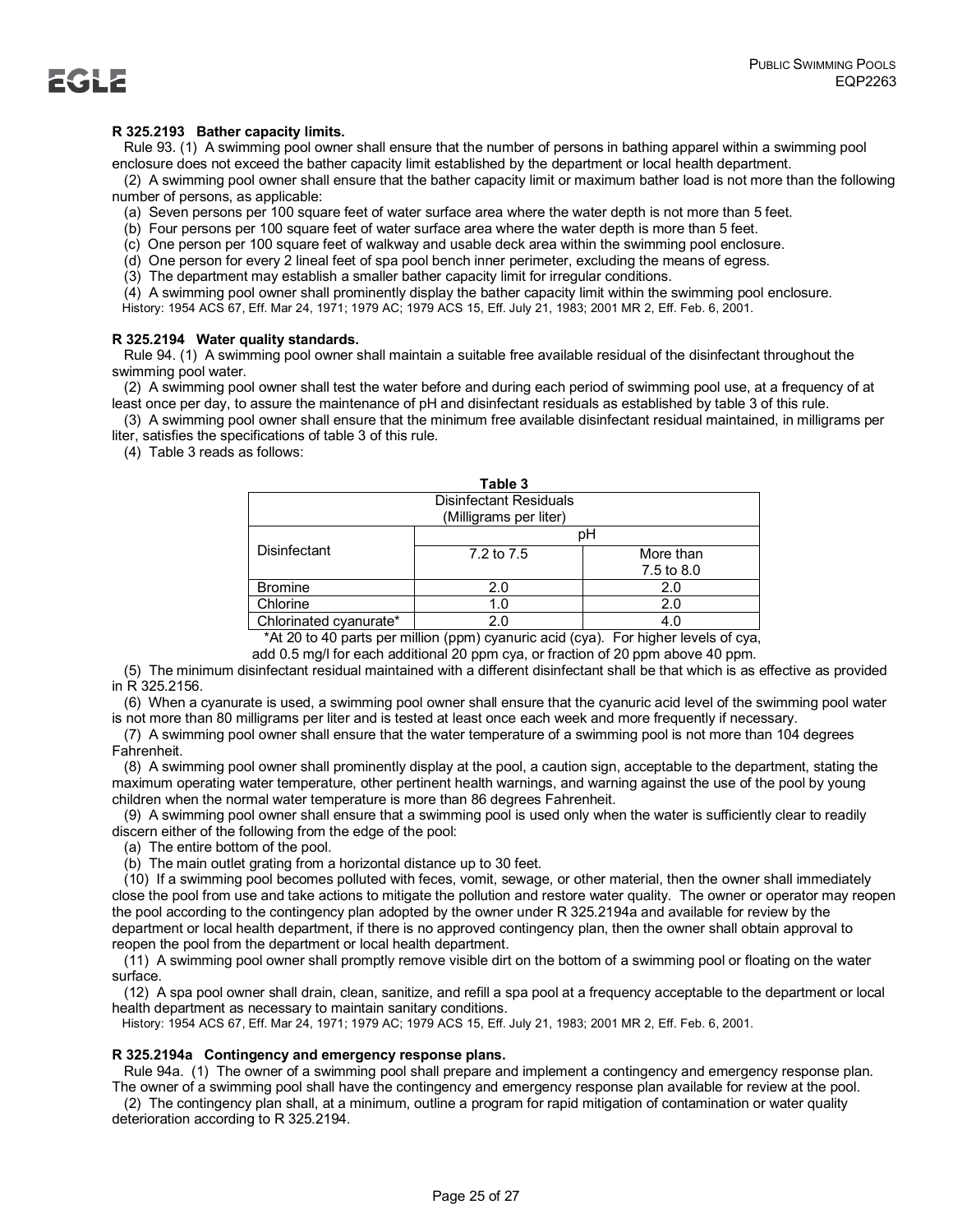

- (3) The emergency response plan shall outline minimum topics including the following:
- (a) Rescues and submersions.
- (b) Equipment failure.
- (c) Injury requiring medical attention

(d) Other conditions or events that create a hazard to the health and safety of persons using the pool.

History: 2001 MR 2, Eff. Feb. 6, 2001.

# **R 325.2195 Collection and analyses of water samples for coliform bacteria.**

 Rule 95. (1) The owner of a public swimming pool shall be responsible for the collection and the examination of water samples for coliform bacteria at a frequency of a least once per quarter. The department or local health department may determine whether additional monitoring is needed if necessary to protect the public health.

 (2) A swimming pool owner or operator shall ensure that all water samples are analyzed for total coliform bacteria at the state laboratory or a laboratory certified by the department or by the united states environmental protection agency to analyze drinking water.

 (3) The presence of total coliform bacteria or pathogenic organisms in the water sample is unacceptable water quality. A heterotrophic plate count of more than 200 bacteria per milliliter in a sample is unacceptable water quality. History: 1954 ACS 67, Eff. Mar 24, 1971; 1979 AC; 1979 ACS 15, Eff. July 21, 1983; 2001 MR 2, Eff. Feb. 6, 2001.

# **R 325.2196 Water treatment.**

 Rule 96. (1) A swimming pool owner or operator shall continuously recirculate, filter, and disinfect swimming pool water 24 hours per day at a flow rate sufficient to recirculate the swimming pool volume of water within the time period required by R 325.2136, without interruption, except for cleaning the filters or for other maintenance and repairs.

 (2) A swimming pool owner or operator shall ensure that a swimming pool is not used when its water treatment equipment is not functioning properly.

 (3) A swimming pool owner or operator shall maintain the water level in a swimming pool at an elevation suitable for continuous skimming flow into the overflow system without flooding it.

 (4) A swimming pool owner or operator shall use only the chemical that a chemical feeder manufacturer specifies for application by the chemical feeder.

History: 1954 ACS 67, Eff. Mar 24, 1971; 1979 AC; 1979 ACS 15, Eff. July 21, 1983; 2001 MR 2, Eff. Feb. 6, 2001.

# **R 325.2197 Presence of person qualified to test water and operate water treatment equipment required; "qualified person" and "readily available" defined.**

 Rule 97. (1) A swimming pool owner shall ensure that a qualified person who is responsible for testing the water and for operating the water treatment equipment of a swimming pool is readily available when the pool is open for use.

- (2) As used in this rule, "readily available" means any of the following:
- (a) In any of the following locations:
- (i) The pool enclosure.
- (ii) The mechanical equipment room.
- (iii) Adjacent offices.
- (iv) Other rooms adjacent to the pool enclosure.
- (v) On the premises.
- (b) On-call within 15 minutes of travel time to the pool.
- (c) At another suitable location acceptable to the department or local health department.

 (3) As used in this rule, "qualified person" means a person who is familiar with swimming pool operation and who is authorized by the owner to operate the pool mechanical equipment, close the pool when necessary, test the pool water, and adjust the pool water chemical parameters.

History: 1954 ACS 67, Eff. Mar 24, 1971; 1979 AC; 1979 ACS 15, Eff. July 21, 1983; 2001 MR 2, Eff. Feb. 6, 2001.

# **R 325.2198 Lifeguards.**

 Rule 98. (1) A swimming pool owner or operator shall provide lifeguard service at a swimming pool, other than a wading pool or a spa pool, if any of the following provisions apply to the swimming pool:

 (a) The pool is owned or operated by a government, a governmental subdivision or agency, a public corporation, or a school.

(b) The total water surface area within the swimming pool enclosure is more than 2,400 square feet.

(c) A diving board is provided.

 (2) If lifeguard service is required by subrule (1) of this rule, then a swimming pool owner or operator shall ensure that 1 lifeguard for every 75 people within the swimming pool is on duty in the enclosure when the swimming pool is open for use. The department may waive this requirement if a contingency plan has been adopted by the owner and approved by the department under R 325.2194a.

(3) A lifeguard shall meet all of the following requirements:

(a) Be a capable swimmer and be competent in lifeguarding techniques.

 (b) Have satisfactorily completed a recognized course of instruction in adult, child, and infant cardiopulmonary resuscitation with training in 2-person and resuscitation barriers of the type offered by the American Red Cross, the American Heart